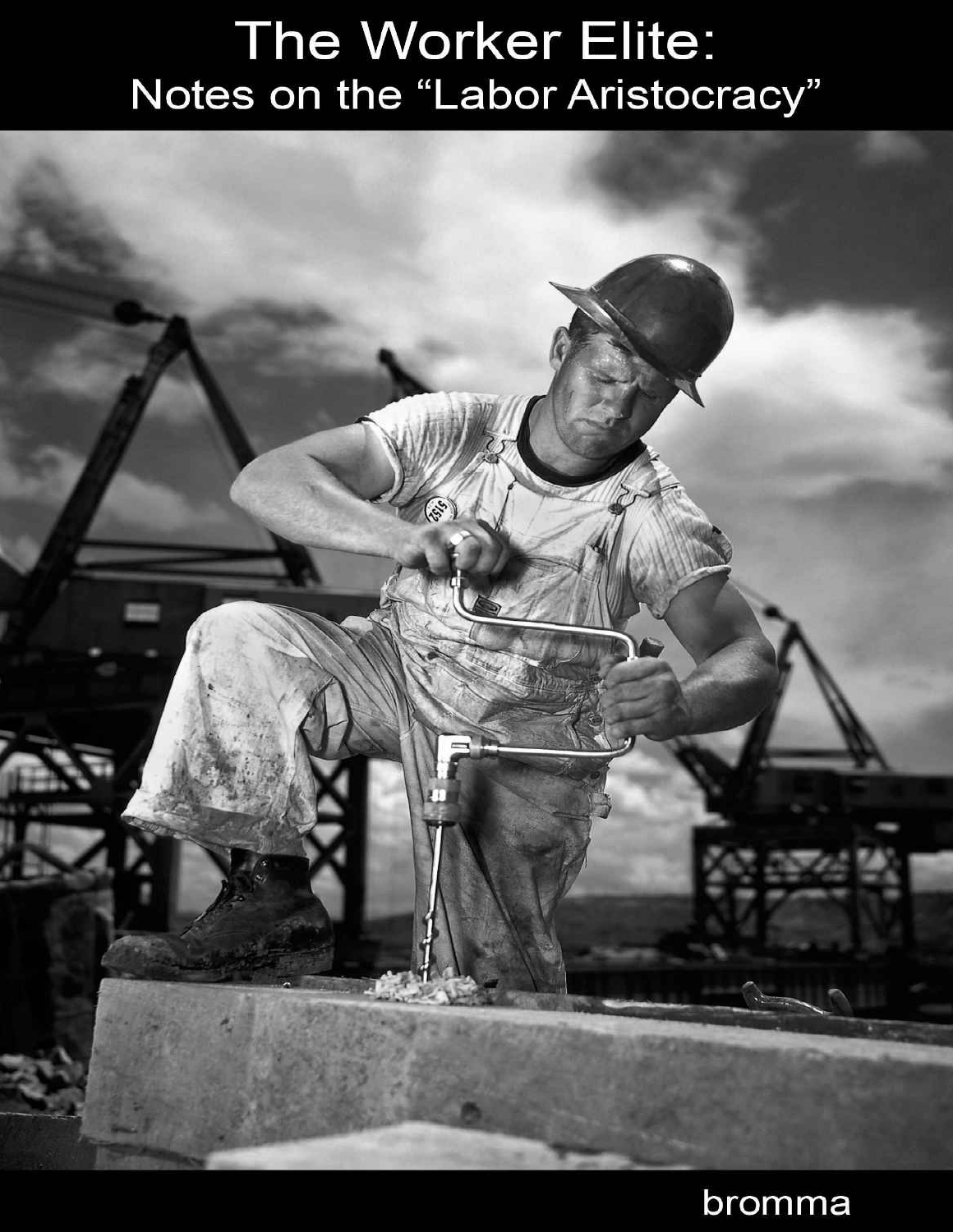## **The Worker Elite**

*Notes on the "Labor Aristocracy"*

**Bromma**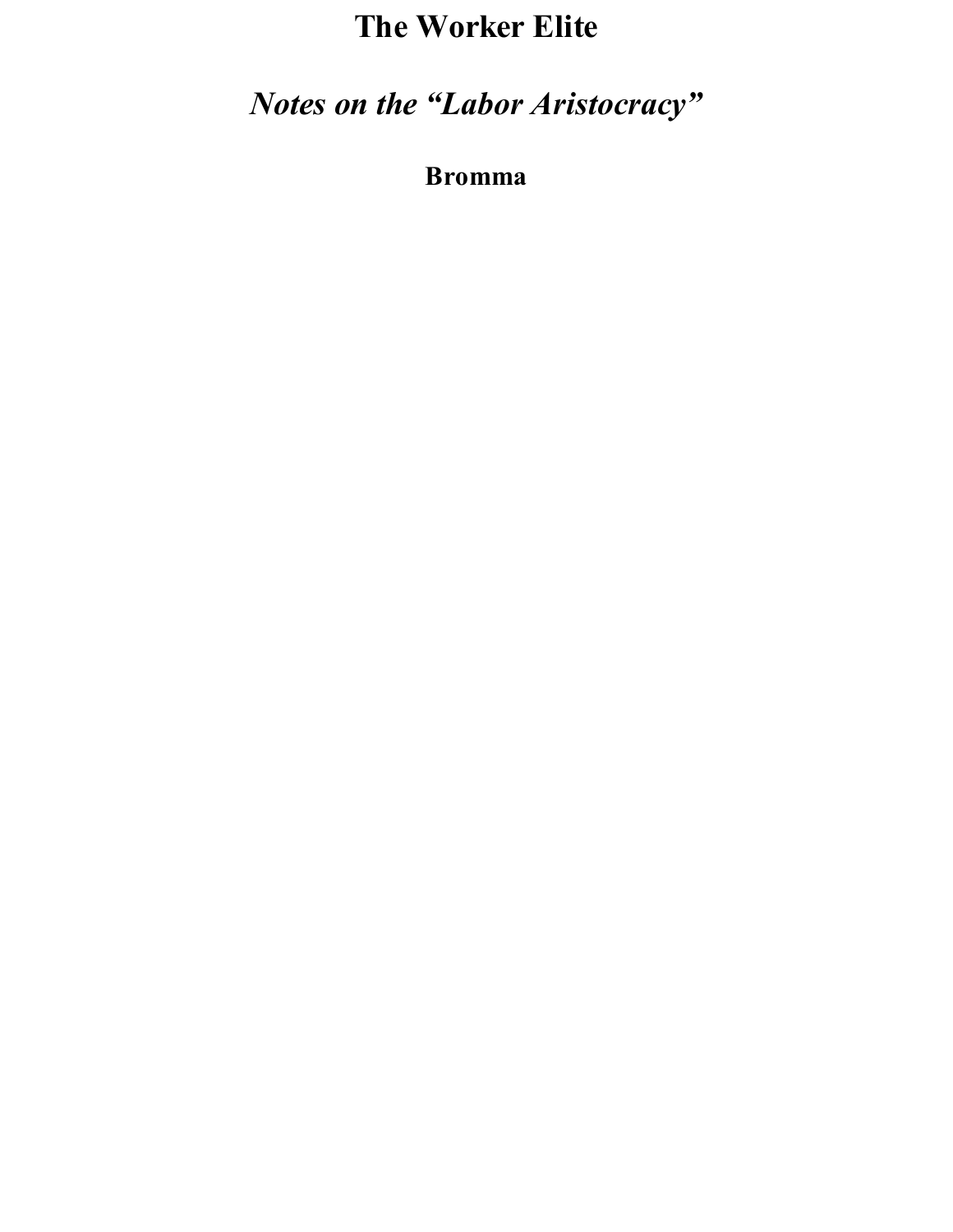The Worker Elite: Notes on the "Labor Aristocracy" ISBN 978-1-894946-59-9

Copyright Bromma

FIRST KINDLE EDITION 2013

Kersplebedeb Publishing CP 63560 CCCP Van Horne Montreal, Quebec Canada H3W 3H8

[info@kersplebedeb.com](mailto:info@kersplebedeb.com) <http://www.kersplebedeb.com>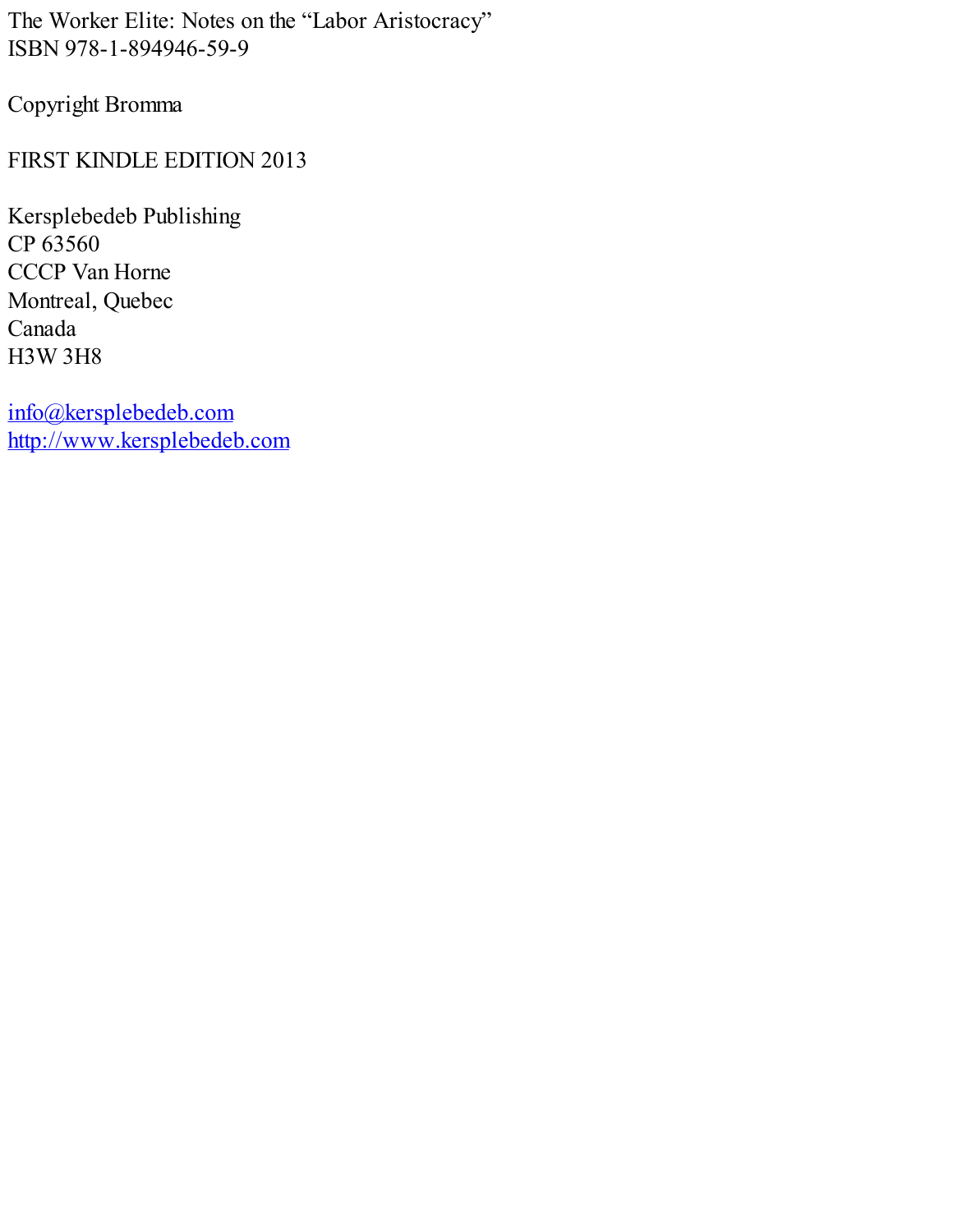## **CONTENTS**

## [Author's](#page-3-0) Preface

**[Working](#page-5-0) Class?** Three [Classes](#page-5-1) [Functions](#page-7-0) of the Worker Elite A [Parasitic](#page-9-0) Class A Male [Class](#page-12-0) [Proletariat](#page-13-0) or Worker Elite? Income [Inequality](#page-14-0) Quantity into Quality: Middle Class [Workers](#page-17-0) Old [Class,](#page-20-0) New Class [Contradictions](#page-25-0) with the Proletariat [Contradictions](#page-28-0) with the Bourgeoisie [Intellectuals](#page-31-0) and the Worker Elite [Reform](#page-32-0) and the Worker Elite Unions and the [Worker](#page-33-0) Elite Case Study: Auto [Assembly](#page-34-0) Workers **[Conclusion](#page-38-0)** 

<span id="page-3-0"></span>More Kindle Books from [Kersplebedeb](#page-39-0)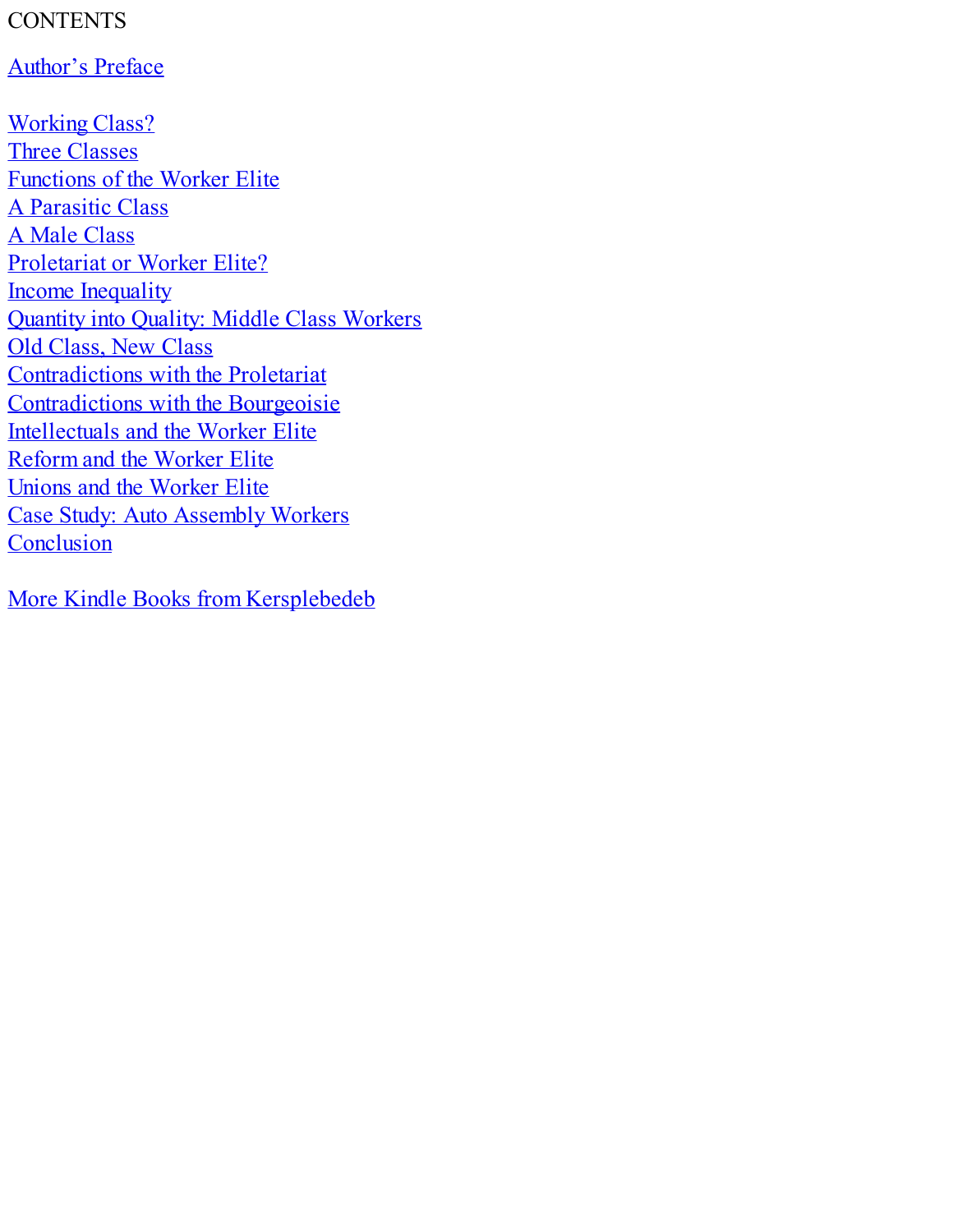#### AUTHOR'S PREFACE

I'M <sup>A</sup> MIDDLE CLASS PERSON. M<sup>Y</sup> PARENTS STARTED *out without much money, but they quickly moved up the economic ladder. By the time I left elementary school, my family was comfortable financially. I had a privileged education, tailored for a life in the bubble of the intelligentsia.*

*But that bubble made me claustrophobic. Starting as a teenager, I took a series of working class jobs to make extra money. I soon realized that those jobs were windows into a wider and more interesting world. Later, in the 1970s, I got caught up in radical politics. Older and wiser activists in the Movement drummed into me the pivotal role of the working class.*

*Eventually I decided to go "into the factories." I was part of a wave of young intellectuals in the US who were determined to commit class suicide. We were intent on helping make revolution from inside the working class. It's a decision I never regretted, even though it didn't work out quite the way I expected.*

Since those early days I've had a bunch of industrial jobs. I've been part of lots of shop floor *struggles, picket lines, job actions, strikes. I've tried to bring radical politics into my workplaces, and watched others do the same. I've seen left-wing caucuses and parties come and go. Most of my fellow "factory implanters" went back to graduate school or took union staf jobs years ago. The working class revolution we envisioned didn't happen.*

*But I never had any desire to relaunch life as a professional or academic, worthy as such a* path can be. I didn't want a career in the labor bureaucracy. I liked working with my hands. I *liked working in industry. And I mostly liked my co-workers.*

*Overall, I've been fortunate. I experienced some challenging situations, but I never got badly* injured. I learned a lot, saw a lot, and joined forces with other workers to win some small victories *against discrimination, unsafe conditions, and unfairness.*

*Now I'm retired, with a pension—something that only happens to privileged workers. I wouldn't say I ever made a full transformation from intellectual to working class person. That's a big change, socially, culturally, and psychologically. But through sheer longevity I became more or less internal to the working class—part of working class life. Fellow workers sometimes* guessed that I wasn't born working class. Or they found out when I told them. Still, there came a *time when I'd been a worker longer than most of them had.*

*And, as I eventually figured out, there was something significant that I always had in common with my co-workers: We were all middle class.*

*We weren't doing stoop labor in the fields. We weren't leaving our children behind to work as domestics in a foreign land. We weren't leaning over a sewing machine in a garment sweatshop 12 hours a day. We were well-paid industrial workers in one of the wealthiest countries in the world; part of a relatively small privileged minority of the global workforce.*

It took me a long time to accept the truth: that all my efforts at class suicide basically moved *me sideways, from one middle class into another. Like I say, this has worked out fine for me personally. But becoming a middle class worker, and becoming part of the struggles of middle class workers, turned out to have very little to do with revolution. Revolution is something much harder.*

*These notes take a critical view of the role of the worker elite under capitalism. That doesn't mean I hate middle class workers. I'm one myself. I don't hate intellectuals or farmers or*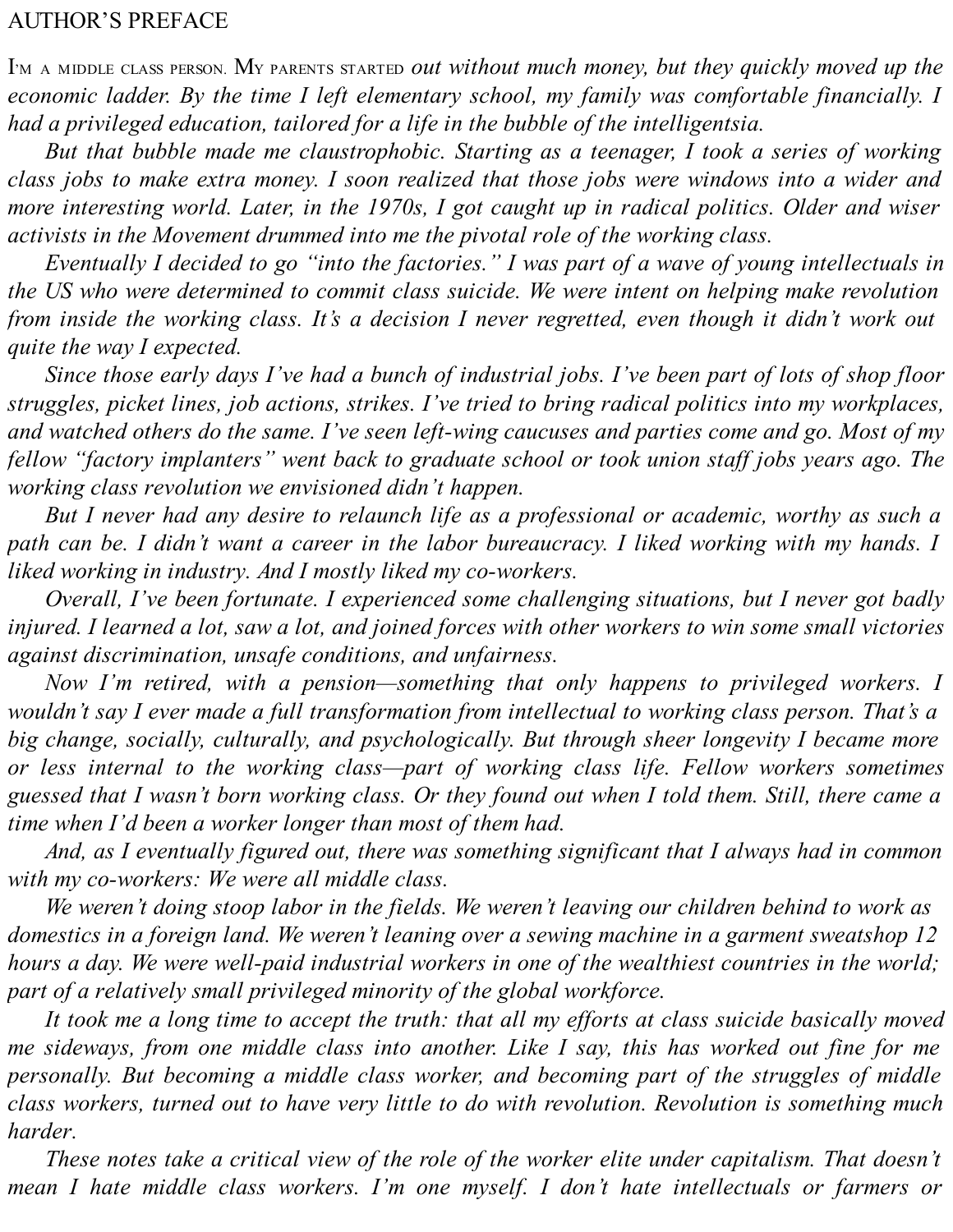*shopkeepers, either. Middle class people aren't free under this system. And ultimately we can make individual choices; we can resist capitalism, or not.*

*What I have learned to hate are the illusions and the opportunism that go along with middle class privilege. These are what continuously persuade the worker elite to join the other middle classes in embracing capitalism. They also motivate the class to manipulate, dominate, and strangle the freedom struggles of other workers for its own benefit.*

*The main force for revolution will come from within the working class. I believe that today,* more than ever. But it will not come from the privileged worker elite. That's a deadly lie that has *helped destroy the hopes of generations of radical activists and, more important, the hopes of generations of oppressed people.*

#### *Bromma*

#### <span id="page-5-0"></span>WORKING CLASS?

REVOLUTIONARIES OFTEN SAY THAT THE WORKING CLASS HOLDS the key to overthrowing capitalism. But "working class" is a very broad category—so broad that it can be used to justify a whole range of political agendas.

"Working class" is a useful popular expression, reflecting a diffuse social reality. We know that workers are the people who usually do the more unpleasant work of society. We know that workers are different from administrators or professionals or business owners or farmers or bankers. We know that working class people are generally afforded less prestige than other groups in society. When I was young, a lot of the Movement believed that factory workers, especially, were a core population around which broader working class practices, communities, values, and traditions revolved.

But if we try to examine the concept of the working class (or "working people") scientifically, it becomes elusive. Is the working class defined as wage earners? That leaves out housewives, most rural women, and slaves. Is the working class defined by manual labor? That leaves out tens of millions of poorly paid office and service workers. If your husband is working class, does that automatically make you working class? Is it true, as is endlessly repeated on the Left, that all the different kinds of workers all over the world are fundamentally "in the same boat"?

The phrase "working class" has a persistent descriptive power; it speaks to real differences in culture and caste. But over hundreds of years, it has come to span a hugely diverse range of social forces. In fact, "working class" doesn't really identify a single community of material interests under modern capitalism. It encompasses everyone from malnourished slaves in the colonial world to wellfed craft workers in the imperialist centers—people with very different lives, performing very different functions within capitalism. Certain parts of the working class—prison guards, for instance —have long existed to oppress other parts. Maybe we could make a special allowance for that in our theory somehow. But there's no way to finesse the fact that sizeable chunks of the working class have benefitted from—and therefore embraced—capitalism's program of privilege, national oppression, patriarchy, exploitation, and genocide. That's a reality too weighty to ignore.

<span id="page-5-1"></span>One thing is clear: For the purpose of developing a revolutionary strategy, "working class" simply isn't specific enough.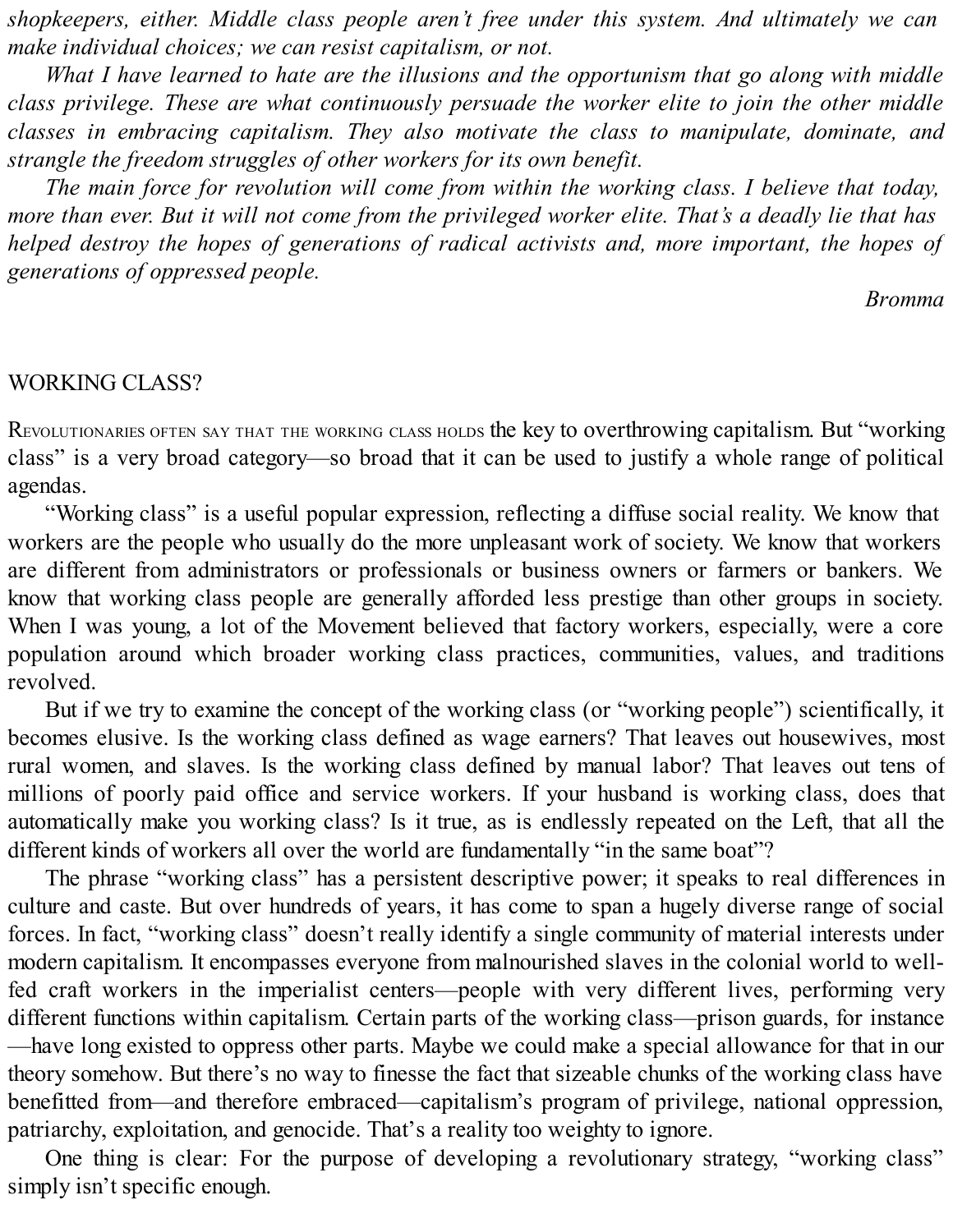#### THREE CLASSES

<span id="page-6-0"></span>In fact, what is generally referred to as the working class isn't really a single class at all, but a family of three separate classes: the proletariat, the worker elite ("labor aristocracy"), and the lumpen working class ("lumpen-proletariat").<sup>[\[1\]](#page-42-0)</sup> Although all three interact extensively, and share a lot of geographical and social terrain, each has its own specific class interests and politics.

The proletariat is made up of the slave, semi-slave, and heavily exploited workers who generate almost all of capitalism's profits. It is the "lower and deeper" part of the working class—and the overwhelming majority.

Since it lacks property ownership, social capital, and institutional privilege, the proletariat survives by working for other classes. The proletariat includes not only heavily exploited manufacturing workers but also huge populations of domestic, service, clerical, and agricultural workers. Millions of proletarians get no wages at all. Among these are a multitude of slaves, "peasant" women, and housewives. Millions of proletarians work outside the formal economy, or are unemployed, or are in prison. Hunger, deep poverty, and economic insecurity are completely normal conditions for the proletariat under capitalism. Child labor is widespread. The capitalist labor market pushes the proletariat's standard of living toward, or at times below, bare subsistence.

The lumpen is a parasitic class made up of people who live outside the web of "legal," aboveground production and distribution. It makes up a significant minority of the working class. The lumpen includes those who have been pushed or pulled out of the proletariat to become thieves, thugs, swindlers, gangsters, and warlords. It also includes working class people recruited into the repressive apparatus of the state—police, informants, prison guards, career soldiers, mercenaries, etc. The lumpen prey on all classes, but especially on the proletariat. In fact, from the viewpoint of the proletariat, the lumpen is basically a criminal class.<sup>[\[2\]](#page-42-1)</sup>

<span id="page-6-1"></span>The worker elite is the main subject of these notes. This is not, as some would maintain, a thin layer of trade union bureaucrats and craft workers. Rather, the worker elite is a mass class, comprising hundreds of millions of middle class workers around the world whose institutionalized privileges set them decisively apart from the proletariat. In short, entitled middle class workers. Although the absolute population of the worker elite world-wide is quite large, it makes up only a small fraction of the international working class.

<span id="page-6-2"></span>The worker elite is part of a band of classes that exists "in the middle" between the proletariat and the bourgeoisie. The worker elite's middle class status comes into being when a particular subset of working class jobs—skilled or unskilled<sup>[\[3\]](#page-42-2)</sup>—is linked to institutionalized social bribery. This happens through a historical process of economic change, struggle, and negotiation with capital. The worker elite has its own unique class characteristics that distinguish it from other middle classes. But it shares their position of privilege relative to the proletariat.

It's crucial to recognize the distinctions among the three classes that make up the "working class." They are embodied in sharp real-life contradictions: between slaves and overseers, between sweatshop seamstresses and six-figure crane operators, between immigrant farm workers and border cops, between day laborers and suburban homeowners, between health care aides and middle class pensioners, between machinists and drug dealers.

Downplaying these class contradictions is a recipe for political defeat. In fact, confusing or conflating the three classes is a common excuse for opportunism. Reformists and adventurists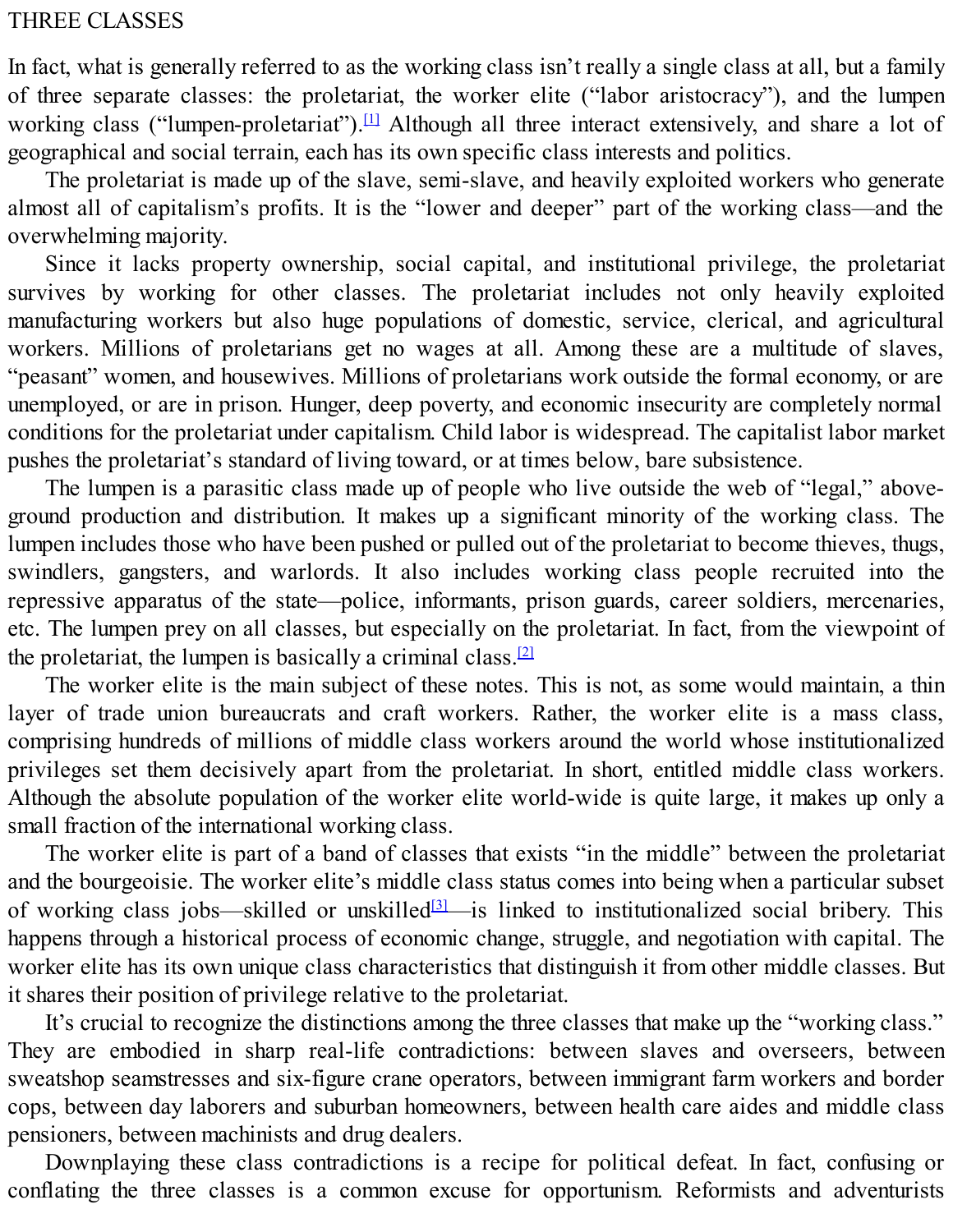typically "substitute" the worker elite or the lumpen for the proletariat in justifying their political outlook.

Perhaps the most prominent example of this opportunist substitution is the deep-seated reformism that dominates the European and Euro-American Left today, including its "working class" sectors. This reformism has a solid material basis: the metropolitan Left is, with few exceptions, firmly rooted in the worker elite, and dedicated to promoting *its* class agenda—not the proletariat's. Its rhetoric about "working class struggle" and "working class unity" is a smokescreen, obscuring the Left's actual intention: to harness the proletariat in the interests of the labor elite and other privileged classes.

Maintaining clarity about the distinctions among the proletariat, the lumpen, and the worker elite, on the other hand, can help anchor our revolutionary politics in class reality.

These notes proceed from the proposition that revolutionary politics reflects the needs of the proletariat—not a loosely delineated "working class." In fact, for the proletariat to advance, it has to break decisively from the class politics of the worker elite and the lumpen.

<span id="page-7-1"></span>What follows is an attempt to advance our analysis of the worker elite.<sup>[\[4\]](#page-42-3)</sup> It is preliminary, partial, and (to be realistic) almost certainly incorrect in some ways. This important subject will require a lot more investigation and ideological struggle before it can fully inform modern revolutionary strategy. In the meantime, studying the worker elite as an independent class is a point of departure that can help illuminate important issues faced by radicals today, including the nature of trade unions and how to approach reform struggles.

#### <span id="page-7-0"></span>FUNCTIONS OF THE WORKER ELITE

The worker elite has three main functions within modern imperialism.

1. First of all, it serves as an active buffer between the ruling class and the proletariat. This function has several aspects:

A. The worker elite absorbs and co-opts proletarian struggle. When proletarian insurgency grows, the bourgeoisie responds with a mix of repression and social bribery to combat it. Systematic privilege may be extended to a section of the proletariat, offering tailored reforms and a preferential social contract in order to obtain that section's loyalty and divide it permanently from its rebellious counterparts.

Emblematic of this process is Franklin Roosevelt's "New Deal," which effectively transformed millions of rebellious proletarian immigrants in the US into a loyal "white" worker elite. This corrupt arrangement seriously undermined proletarian solidarity and political struggle for generations, while simultaneously laying the foundation for the global projection of US imperial power.

B. The worker elite provides mass acquiescence and mass support for anti-proletarian politics, including settler colonialism, imperialist war, male domination, and genocide. The worker elite, because of its privileges, sees its fortune as tied to the fortune of the ruling class and therefore normally tries to help it succeed.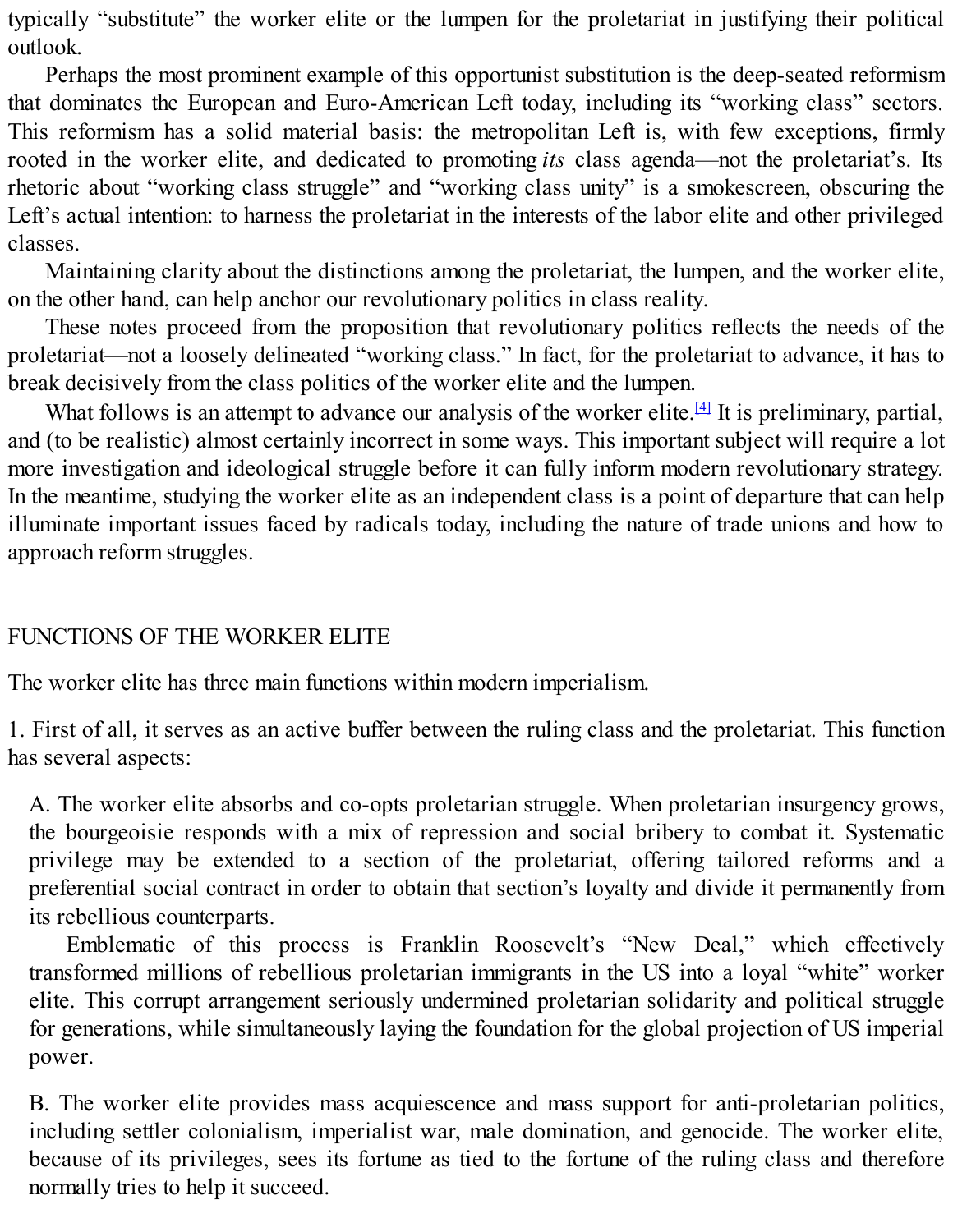Again the New Deal provides a blueprint. In the 1930s, Roosevelt encouraged "white" US workers to join unions as part of an extensive national social contract. Yet at the exact same time, Puerto Rican trade unionists were being gunned down in the streets. Roosevelt was counting on "his" worker elite to accept this imperialist dichotomy—and for the most part, they have.<sup>[\[5\]](#page-42-4)</sup> The ruling class relies on this specific kind of mass passivity and complicity to gain freedom of action in repressing the proletariat.

<span id="page-8-0"></span>The worker elite's alliance with the ruling class is also expressed in more active forms in the arena of mass politics: elections, demonstrations, etc. The worker elite is a crucial element of many bourgeois parties. On an even more practical level, it's a routine practice and point of "honor" for children of the worker elite to fight and die in support of ruling class wars of aggression. The worker elite sometimes participates in direct repression of proletarian populations and anticapitalist struggles. The labor elite is heavily represented in nativist and white supremacist groups in the US.

C. The worker elite influences and tries to dominate the proletariat politically and ideologically, asserting control over its struggles and organizations and constricting the limits of its dissent. For instance, the worker elite pushes itself forward as the "natural" leader of trade unions and other labor organizations, even those initiated and populated by proletarians. It lays claim to representing all working class interests in every arena of public discourse, including within the main capitalist political parties. The ruling class backs up this claim with ideological, political, and financial support.

D. The worker elite serves as an object of longing for the proletariat. It embodies living proof that some working class people can achieve privileged middle class lives. For many proletarians, the question then becomes not "how can we make revolution?" but "how can I become part of the worker elite?"

The worker elite's leadership actively encourages this wishful thinking. For example, the AFL-CIO (in many ways the world headquarters of the worker elite) has launched numerous initiatives in the US to organize immigrant workers from Latin America. In virtually every case, immigrants are encouraged to embrace "the American Dream" of privileged life in the metropolis as their only legitimate goal. Of course, most proletarian immigrants from Latin America never reach the promised "Dream." In reality, this is an invitation for workers to cut their ties with the labor movements in Latin America, movements which are often substantially more anti-capitalist and proletarian than those in the US. This approach also helps to divide Latin American workers from New Afrikan proletarians, who are, with limited exceptions, permanently and institutionally excluded from the "American Dream." The AFL-CIO approach is an attempt to increase its dues rolls and its leverage with the ruling class, while simultaneously grooming Latin American immigrants to function as a disciplined workforce for North American capitalism.

2. The second major function of the worker elite is as a class of mass consumption. Capitalism demands a growing spiral of investment, production, distribution, and sales. In our era, the capitalist economy will collapse unless mass populations purchase a constantly increasing volume of consumer products and services. Worker elite consumerism is an economic imperative that dovetails with the other, political, functions of the class.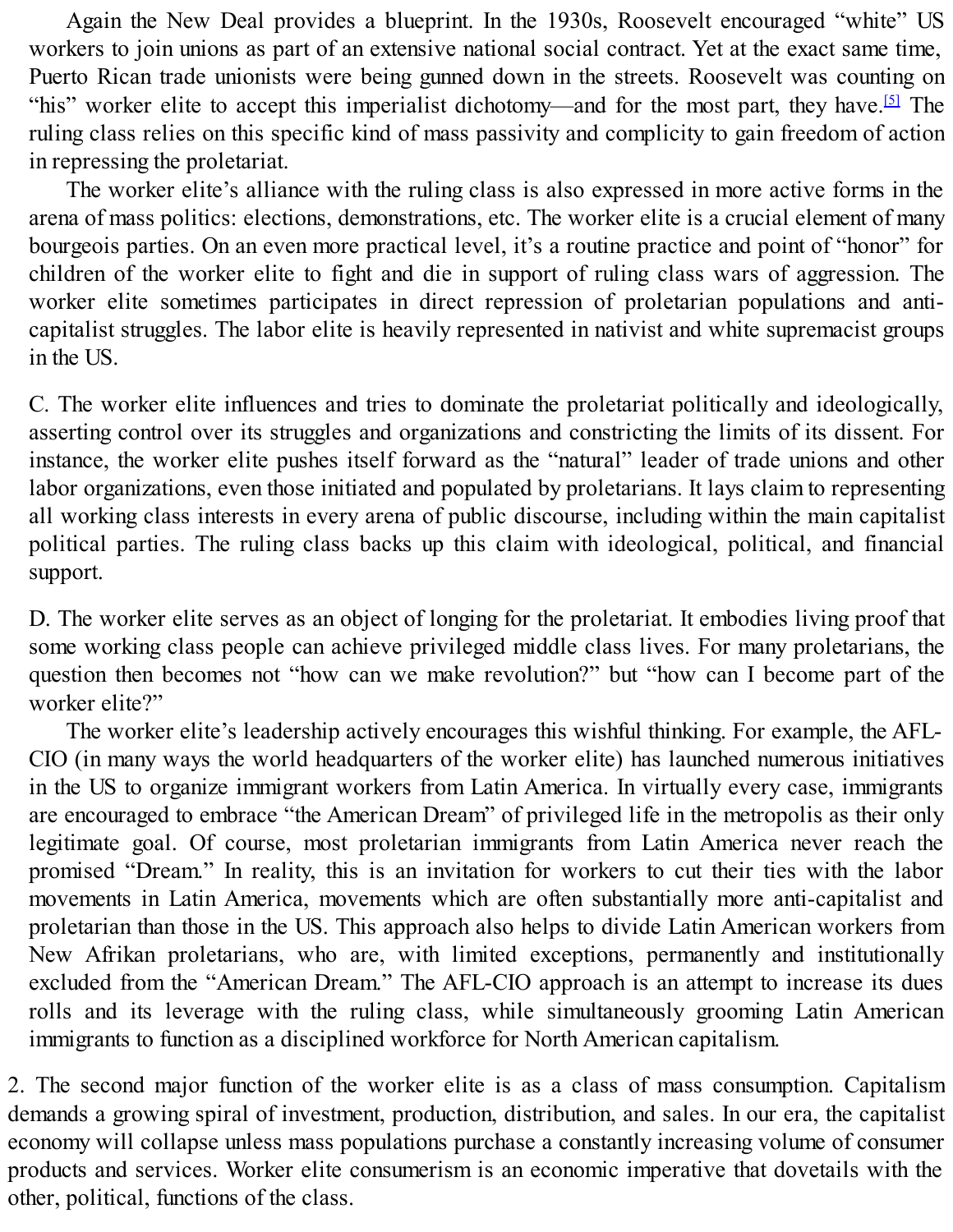In his 1938 State of the Union address, in which he proudly proposed a minimum wage law, Roosevelt made the argument that "millions of industrial workers receive pay so low that they have little buying power," and were therefore "unable to buy their share of manufactured goods." He emphasized that this was a drag on the capitalist economy.<sup>[\[6\]](#page-42-5)</sup>

<span id="page-9-1"></span>The "social contract" between the worker elite and the ruling class is partly, in other words, a decision about which workers get to be middle class consumers.

In terms of consumerism, the upper end of the worker elite can even overlap other middle classes, including administrators, small business people, and professionals. Members of the worker elite sometimes mingle with other middle classes. These classes may live in the same neighborhoods, their kids may go to the same schools, etc. Children of the most privileged worker elite sometimes move into or marry into other middle classes.

3. The third major function of the worker elite is to supply labor to capitalist enterprises. Worker elites have potent privileges, but that doesn't give them a free pass. Most of the worker elite has to work to pay its bills. This function is a source of contradictions within the class.

#### <span id="page-9-0"></span>A PARASITIC CLASS

Striving for middle class life is easy to understand on a human level. Everyone wants a better standard of living, for themselves and their children. Nevertheless, it is an unavoidable fact that the worker elite is an intrinsically parasitic class. The treasured privileges of the worker elite are funded by the ongoing capitalist exploitation of the proletariat; by the oppression of nations and women; by war, genocide, and rape of the natural environment. The ruling class diverts a portion of the wealth that it derives from these sources to cultivating and maintaining worker elites, which in turn are persuaded to abandon and attack the proletariat and other enemies of capital.

Unlike the proletariat, the character of the worker elite is not fundamentally determined by its labor. Rather, its class nature is fundamentally determined by its privileges. Its prized middle class status comes from a preferential social contract, approved and paid for by the bourgeoisie.

That middle class status doesn't come about because of greater skill, either. Within modern imperialism, technical education and skills are themselves privileges. Access to these privileges is controlled almost entirely by the bourgeoisie. So although most highly skilled workers are members of the worker elite, most members of the worker elite are no longer highly skilled workers.

In fact, worker elites often perform the same jobs performed by proletarians, under completely different conditions. For instance, middle class construction workers in the US have millions of proletarian counterparts (inside and outside the US) who live in desperate poverty and perform the same sorts of construction labor for a fraction of the pay.

The dramatic social disparity between them is the result of social bribery. Construction workers of the worker elite don't work harder than proletarians. Nor is their struggle against the employers more militant. In fact, the opposite is true: the worker elite has consistently helped to defeat or undercut the struggles of proletarian construction workers, choosing instead to defend its own privileges and its special arrangements with the ruling class. This choice isn't an expression of "false consciousness," as some radicals wishfully think. It's actual class consciousness, reflecting the worker elite's preferential status within imperialism.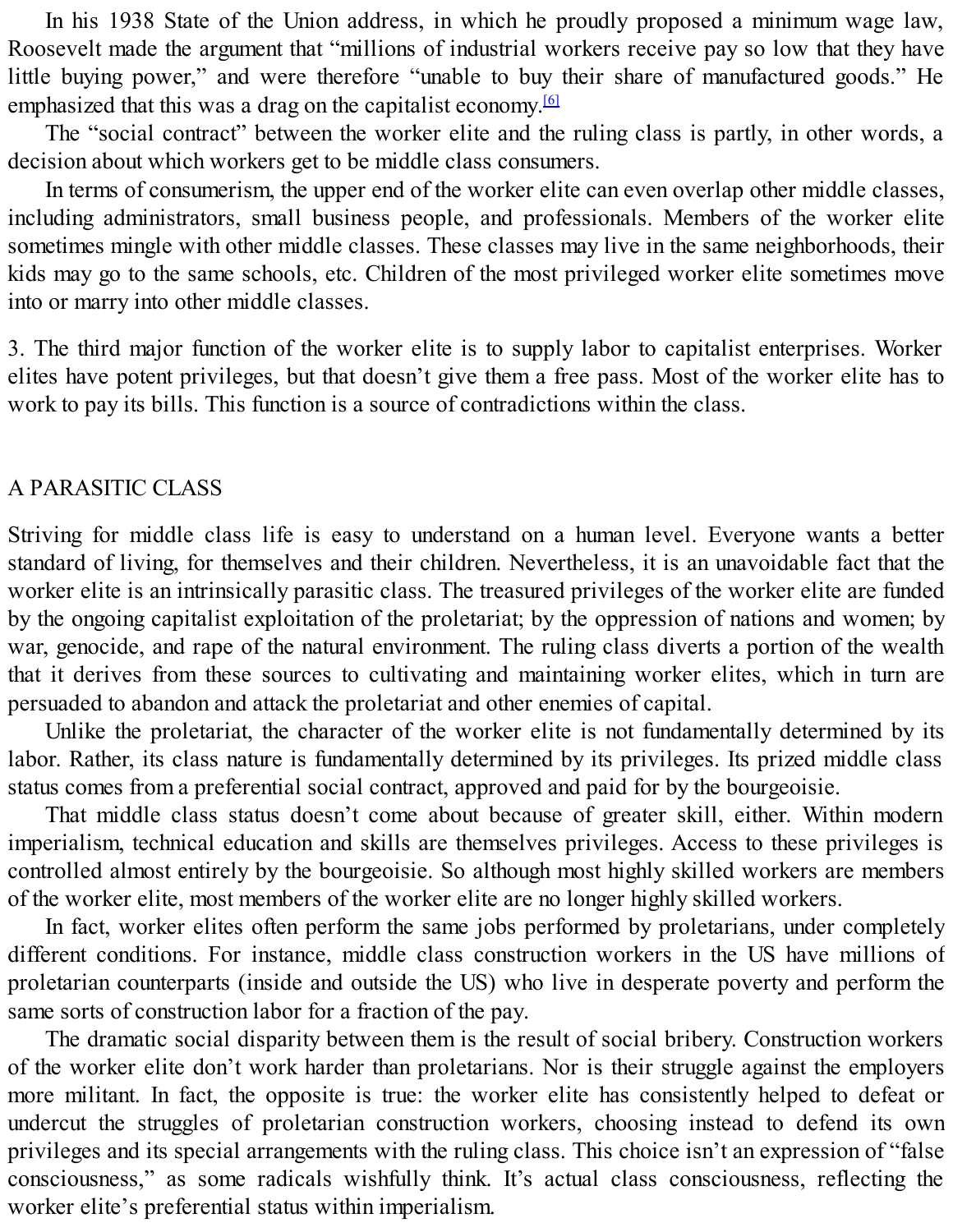Some people are confused by the fact that the worker elite is mostly made up of wage workers, who often perform unpleasant jobs. Plus, their work obviously contributes something to the the profitability of capitalist businesses, or they wouldn't get hired. Worker elites even experience, in dilute form, some of the same workplace difficulties as the proletariat—close supervision, boredom, job insecurity, petty authoritarianism, etc. But these similarities to the proletariat are, under closer examination, relatively superficial. There are fundamental differences in the roles played by the proletariat and the labor elite in the capitalist food chain.

Let's briefly compare garment workers in Bangladesh with shipyard workers in the US. Both rely on their wages to live. Both work in a large scale industrial setting, employed by wealthy capitalists. Does that mean that they perform essentially the same roles in the capitalist system?

The first thing to ask ourselves is why a shipyard welder in North America makes 20 or 30 times the real wage of a seamstress in Bangladesh. Is it because welding steel plates together takes so much more skill than sewing sleeves on to tee shirts? That's ridiculous. Or is it because North American workers have been more courageous in resisting capital? That's even more ridiculous, especially today. US unions are, for the most part, in full retreat. Meanwhile, furious Bangladeshi garment workers are burning down hated sweatshops and massing in the streets by the hundreds of thousands to demand survival wages and basic safety on the job.

Much of the answer to this enormous and persistent discrepancy is to be found in the political economy of worldwide monopoly capitalism, where profit is extracted in some places and collected, channeled, defended or spent in others.

A garment factory in Bangladesh is all about exploited labor. Facilities and upkeep are minimal; materials are cheap. Profit comes directly from the value added to the cloth by the labor of destitute women workers. This is the classic, labor-intensive model of basic capitalism, still experienced every day by hundreds of millions of proletarians. The capitalists' whole focus is on getting as much work as possible for as little pay as possible. (Forget about benefits.)

That profit makes its way up the food chain, with everybody taking their cut: the factory ownersubcontractor, the local bank, corrupt cops and government officials, Western clothing company clients, retail clothing stores, etc. Eventually most of it makes its way onto the ledger of one of the financial trusts that control major capital investment and dominate the capitalist economy. These financial trusts are simultaneously hoovering up profit from thousands of other factories, mines, workshops, households, and farms that exploit proletarian labor, all over the world. This profit stream, along with primitive accumulation, is where virtually all the wealth of the capitalist world originates.

One of these same financial trusts, through one of its banking arms, might well decide to invest in a shipyard in North America.

We should stipulate, first of all, that the shipyard is built on land stolen from Native peoples, and also relies heavily on infrastructure built up with proletarian labor—including slave labor. Shipyard investors aren't paying for any of that.

The shipyard makes warships. (There is almost no large scale commercial ship building in the US today.) These warships are intended to help the ruling class and its allies keep geostrategic control over the places (like Bangladesh) where most of their profit originates. These ships, assembled in a complex and capital-intensive process, contain within them the accumulated labor of thousands of proletarians. For instance, the coke used in making the steel plate may have started out as coal from a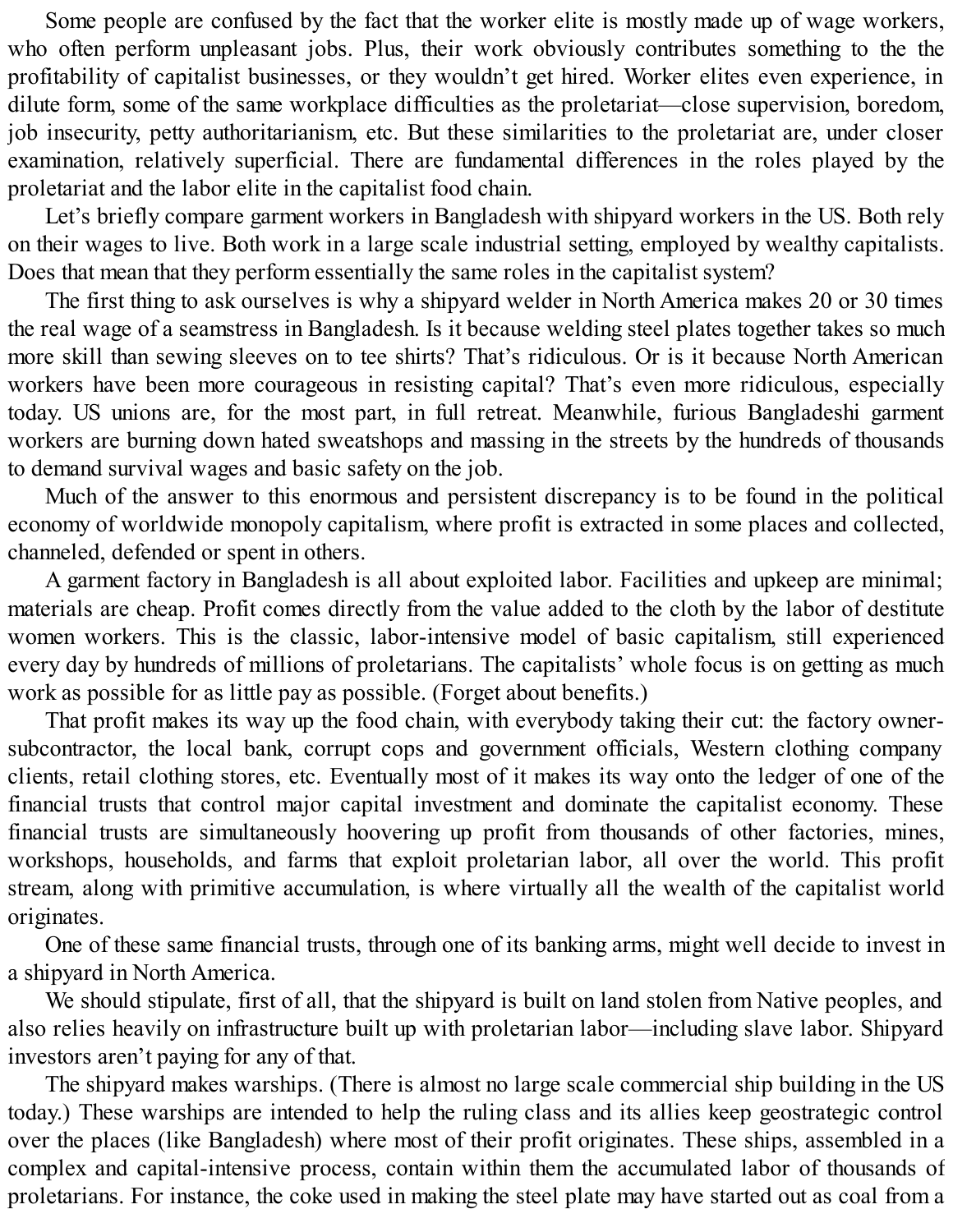mine in Africa where workers are paid pennies per hour. Electronic components may come from sweatshops in Asia. Each ship embodies thousands of hours of "hidden" unpaid work as well, at every stage of production. All this embedded labor, encapsulated in "lesser" commodities, is assembled by shipyard workers into gigantic, obscene, and unproductive weapons. In twenty five years they will have either sunk in battle or become obsolete hulks.

The ships are purchased by the US government. And that government is under virtual control of the financial trusts. So the capitalists are, in essence, selling this fabulously expensive merchandise to their own captive state. This is as much a scam as it is a production process.

Typically a fixed contract price will be set for warships, and any "unexpected costs" will simply be tacked on to what the government pays. Shipyards and their contractors routinely pad their expenses and payroll records, inventing extra costs to increase their earnings. Navy contracts are always lucrative, always highly coveted, and always doled out through a nakedly corrupt process that is almost never decided on the basis of labor price.

There's no drive to enforce starvation wages going on here. In fact, in this part of monopoly capital's food chain, providing the workers with middle class pay isn't that big a deal. On the contrary there are very good reasons for capitalists to do so.

For one thing, you can usually get away with billing the government multiple times for each worker. Why sweat the small stuff? Also, social peace is especially valuable in war-related industries (which happen to make up a large proportion of US industry today). For security reasons, the shipyard needs to be located inside the "homeland" and staffed by people supportive of its aims. These warships definitely aren't going to be outsourced to China. Once they are launched, the new ships will be crewed by the sons and daughters of people just like the shipyard workers, so there's no point in infuriating their parents. As a bonus, middle class shipyard workers will have enough money to buy more houses, cars, and consumer products. That can't hurt local businesses.

Of course the employers don't want to pay as high a wage as the shipyard workers ask. That would be excessive, and their shareholders would get mad. So there will be some friction with the labor force. But something can usually be worked out. Luckily for both sides, shipyard workers also get quite a few benefits directly from the state: unemployment insurance, social security, public education, etc. The most powerful capitalists have long agreed to this social arrangement to help maintain a loyal population in the US, one that will collaborate in the exploitation of proletarians like those in Bangladesh. Someday that social contract may disappear, but that day is not here yet.

Shipyard workers hate paying taxes. But then again, a large proportion of those taxes go to military spending—which is exactly what keeps shipyard workers employed. And so it is only logical that shipyard unions are constantly sending their officers (who may even be "leftists") to lobby in Congress for the construction of more warships.

Anyone who thinks shipyard work is fun or easy is in for a rude surprise if they actually try it. Especially if they are a woman or person of color. Nevertheless, US shipyard jobs are a clear example of parasitism in action. A group of privileged middle class workers makes their living by creating weapons of oppression, and begs the ruling class for more of the same. US shipyard workers, it turns out, aren't really that much like the garment workers in Bangladesh.

The parasitic dynamic extends far beyond the ranks of defense workers, of course. The US ruling class makes widespread use of social bribery to help it carry out a range of imperialist projects against the proletariat and oppressed nations, inside and outside North America. Other imperialist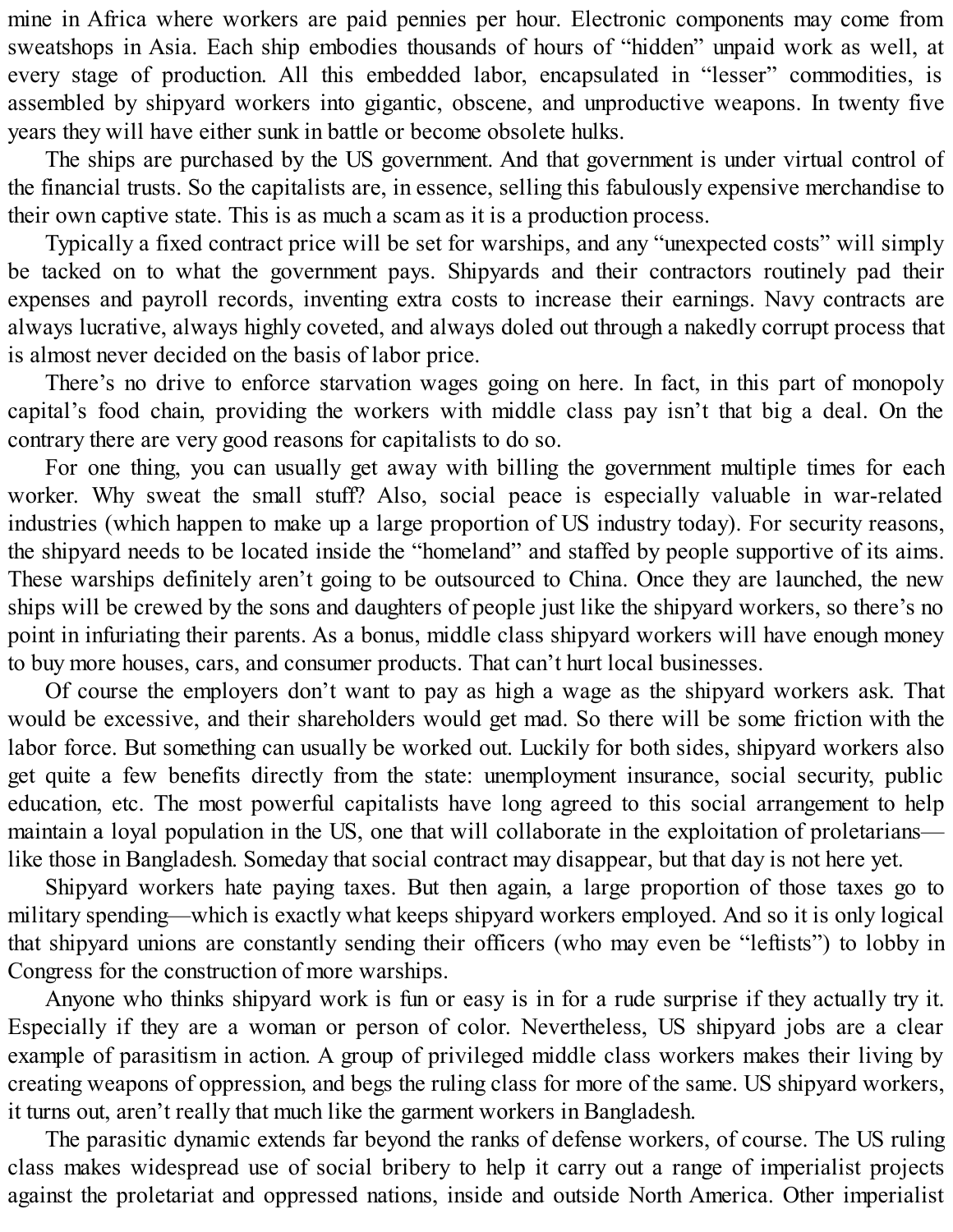ruling classes do the same.

Historically, many worker elites arose first in the form of loyal populations in the imperial centers who benefited from settler colonialism and imperial aggression. Examples include the mass of English workers who supported the colonization of Ireland; the "white" workers who participated in Native genocide, slavery, colonialism, and racial segregation; the loyal ranks of Russian workers who championed Soviet social imperialism. This "classic" parasitic paradigm persists today. However, the worker elite has evolved, taking on new roles in support of consumerism, modern neocolonialism, and the latest wave of globalization.

There is another crucial sense in which the worker elite is parasitic: politically. Its rise feeds off the struggles of the proletariat. The harder proletarians fight to improve their conditions, the more the worker elite may be valued by the bourgeoisie. The more reforms the proletariat demands, the more opportunity there is for the worker elite to appropriate those reforms and turn them into privileges. Ripping off the proletarians' struggle, the worker elite succeeds at their expense.

#### <span id="page-12-0"></span>A MALE CLASS

At the cultural, political, and demographic heart of the worker elite are male workers who do blue collar manual labor—teamsters, construction "hard hats," firefighters, machinists, well-paid manufacturing workers, etc.

The ideological outlook of the worker elite is macho. Although worker elite jobs are almost always less demanding than proletarian labor, they are nevertheless characteristically surrounded by a mythology of blue collar male toughness.

Historically, part of the ethos of the class has been the idea of a "family wage," according to which the "man of the family" is able to "provide for" everybody. The option of having a "stay-athome wife" (whether exercised or not) is a key privilege of the worker elite, and continues to be an expectation in worker elites around the world, old and new. This privilege has a multiplier effect on household economic viability and standard of living.

<span id="page-12-1"></span>The worker elite's maleness stands in direct contrast to the proletariat, which centers on women and their labor.<sup>[\[7\]](#page-42-6)</sup> In fact the relationship between the worker elite and the proletariat echoes gender relations within the patriarchal nuclear family. Like the wife, the proletariat performs the hardest labor and endures the worst drudgery, often without pay. Like the husband, the worker elite carries out more prestigious, better-paid work, and attempts to dominate and control the proletariat. This analogy is rough, but not fanciful. In fact, in many households, proletarian women live side by side with men of the worker elite.

In recent decades, significant numbers of women have entered the worker elites of the imperialist metropolis, especially in the healthcare and public employment sectors. This development was given a push by working class women's struggle for equality. At the same time, it was adopted by the bourgeoisie as part of a pattern of neocolonial promotion of middle class women within multicultural capitalism. Who better to corral and control proletarian women today than other women?

However, the changes in the gender composition of the class are limited. Women continue to be excluded from many emblematic worker elite jobs, and patterns of male preference have carried over into the newer worker elites around the world, including those of rising imperialist countries. "Male"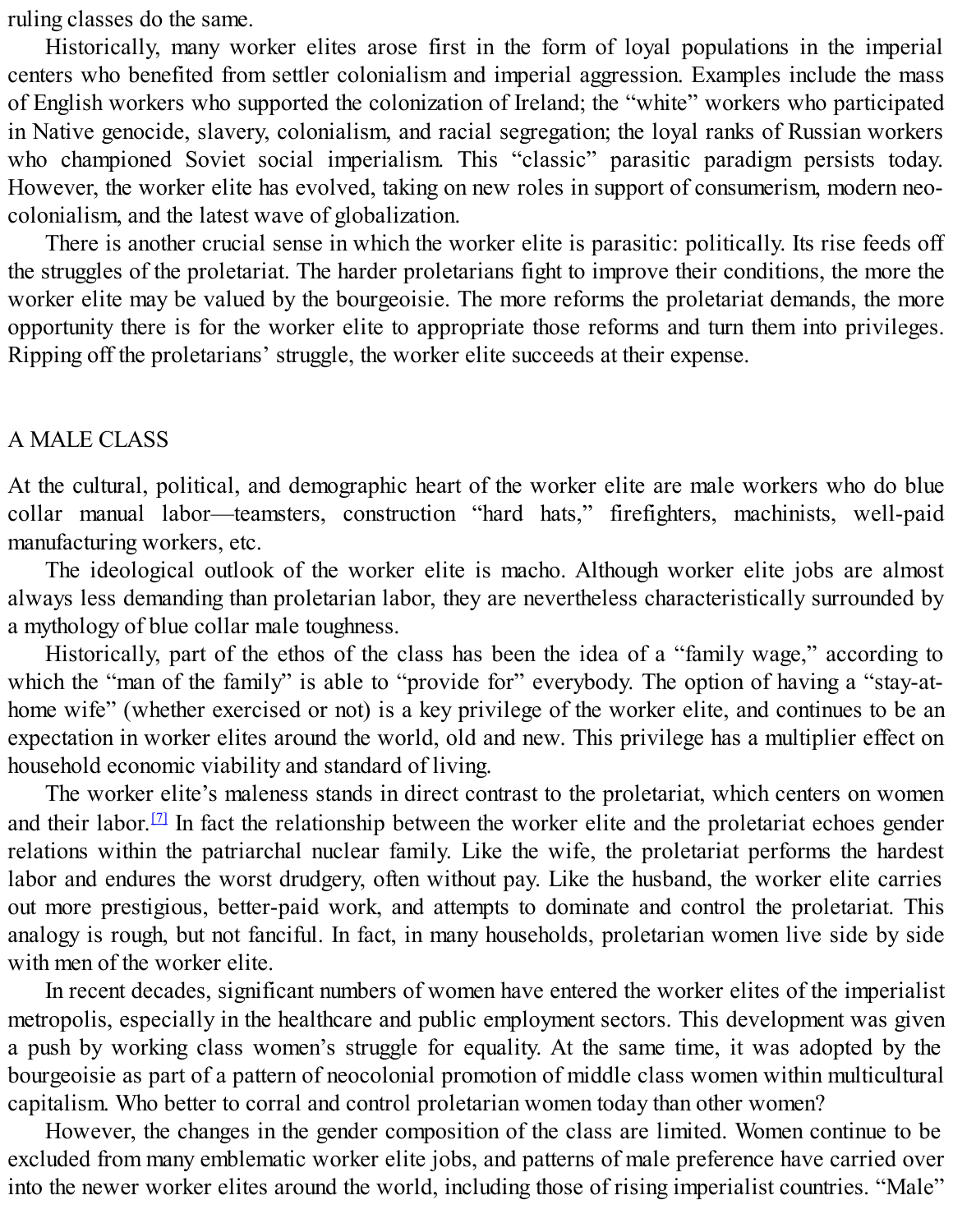<span id="page-13-0"></span>jobs continue to set the pattern for the allocation of privilege to the worker elite.

### PROLETARIAT OR WORKER ELITE?

The dividing line between the proletariat and the worker elite is determined by several factors, which must be considered as a totality.

A privileged standard of living is a basic characteristic of worker elites. Standard of living is, of course, much more than wages and consumer spending; it also includes preferential social benefits health insurance, pensions, vacation time, sick leave, unemployment insurance, etc. Economic privilege also may take the form of better education, home ownership, or greater access to infrastructure and services (transportation, the internet, indoor plumbing, etc.). Some privileges are negative—for instance, a relative absence of pollution or crime. Office work is less dirty and dangerous than most manual labor, which factors into some systems of worker privilege.

As mentioned above, the ability of a male worker to afford a stay-at-home housewife is a key privilege. In fact, a worker's ability to "provide for" a spouse and family on a single wage is an important economic data point in defining worker elites. Similarly, an exemption from child labor something which is entirely "normal" in the proletariat—is a characteristic of worker elite households.

Inequality of income is a wedge that facilitates the creation of a worker elite. But the worker elite isn't just a bunch of better-paid workers. Beyond an improved standard of living, privilege is also modulated by workers' relationships to the political system, which enforces clear distinctions between the proletariat and the worker elite. Are worker protests encouraged, tolerated or repressed? Is there some form of government representation in place for workers? Are workers' unions recognized by the state? How are workers treated by the legal system? What are the patterns of incarceration?

Worker elites are typically positioned along already-existing fault lines in society, and often embody pre-existing patterns of social struggle. We have indicated that the worker elite and the proletariat are characteristically divided by gender. Worker elites are also organized along racial, national, religious, and industrial lines. For instance, the color line, an enduring mainstay of US settler capitalism, was central to the expansion of the worker elite during the New Deal. Masses of European immigrant workers who had previously been considered non-"white" were welcomed into "white" society as part of their elevation out of the proletariat.

The global rise of the worker elite was, and still is, intimately associated with colonialism. On the other hand, the contradiction between the worker elite and the proletariat isn't just a question of rich country workers versus poor country workers. Poor countries have worker elites, and rich countries have populations of proletarians.

This is critical to understand. Pretending that there are no worker elites in the Third World is a recipe for opportunism. At the same time, lumping together all the workers in the US or other wealthy countries as a "labor aristocracy" trivializes the struggles of the millions of proletarians, mostly from oppressed nationalities, who live and work there. (It also ignores the existence and separate class interests of the lumpen.)

An important characteristic that sets the worker elite apart is how systemic and durable its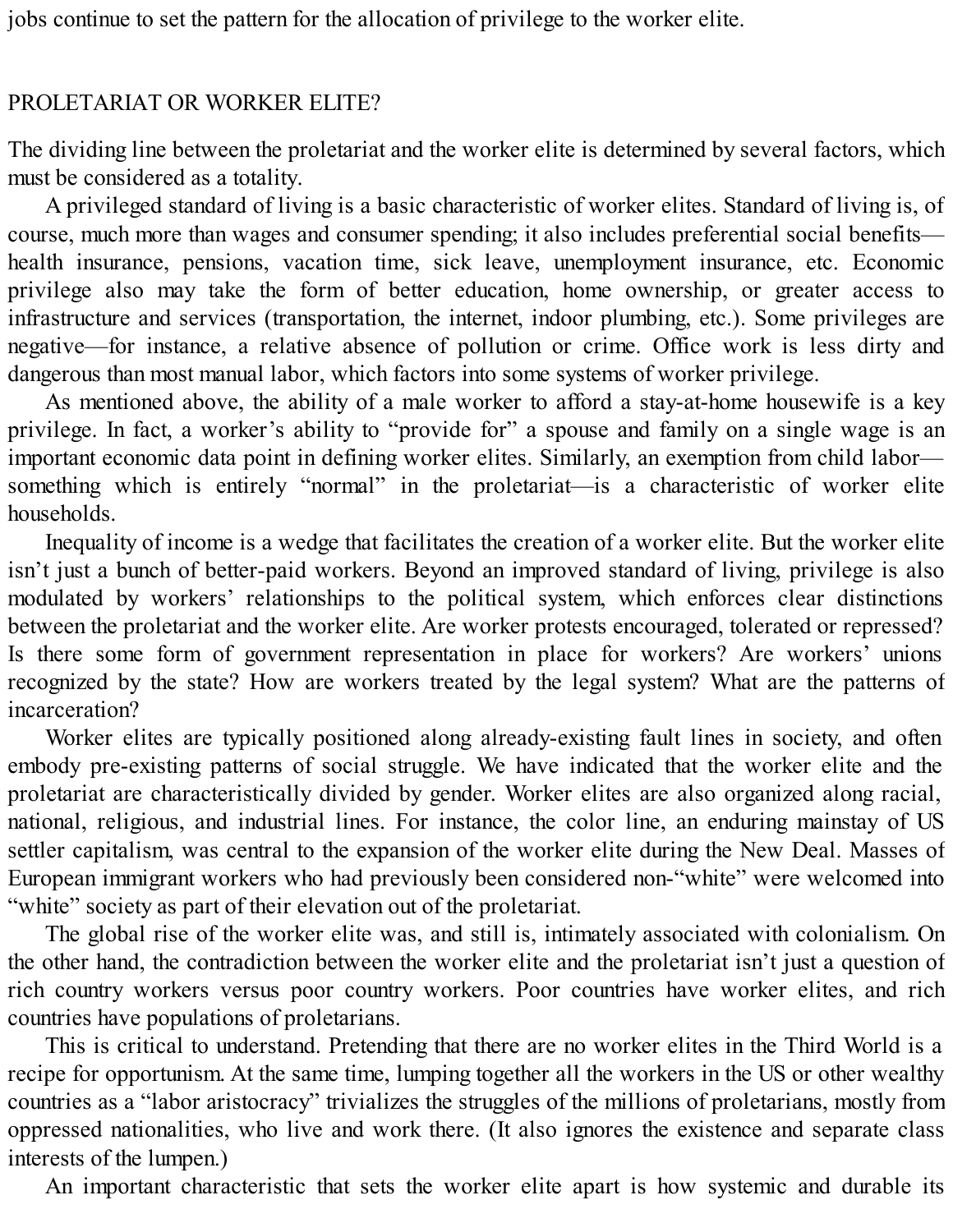privileges are. Considering that class struggle ebbs and flows, and that capitalist labor markets are volatile, it's normal for some economic inequality to arise among proletarians. To cause something as consequential as a class distinction, privileges need to be significant and embedded into the fabric of society. In addition, middle class status must become hereditary. Otherwise, it's impossible for a separate class consciousness and culture to develop. Education and other forms of social grooming play a key role in passing on middle class status to the next generation.

We can only identify worker elites holistically. Economic advantages are certainly basic in demarcating the class, but historical and social factors are decisive. Above all else, a worker elite is defined by its preferential social contract with the bourgeoisie. This constitutes a specific structure of privileges, and a reciprocal benefit to the ruling class. A preferential social contract doesn't have to be a formal agreement or grand ruling class program like the New Deal. It can be as simple as a strategic commitment on the part of the bourgeoisie to create a new privileged worker/consumer class, in certain key industries, in exchange for patriotic loyalty and social peace. (This happened in Japan, and seems to be happening now in China, Brazil, and other industrializing countries.) Over time, systematic privilege becomes a stable "entitlement," providing the material basis for a separate middle class. This is a process we can readily study.

Despite what radical intellectuals often think, workers know quite a bit about where they are situated within class society. Thus it's typical for members of the worker elite to identify themselves as middle class. Of course, some workers may adopt that term merely as an aspiration. But for the most part, workers decide that they are middle class on a very practical basis: their distinct, allaround preferential status as wage earners, consumers, and "citizens." These workers believe themselves to be separate in essential ways from the proletariat. We should take this perception seriously.

#### <span id="page-14-0"></span>INCOME INEQUALITY

To analyze privilege in the working class, we must first come to grips with the current pattern of world economic inequality. On one level this means looking at a bunch of boring statistics. On another level it means seeing the real working class come alive before our eyes.

A lot of our analysis depends on what numbers we look at. Neither "average" wages nor "median" wages give us a clear view of how income is actually distributed inside the working class. These metrics actually obscure some of the most important vectors of inequality. Simply converting wages paid in one country's currency into another country's is also grossly misleading, since the cost of living varies radically from country to country (and even within countries).

In recent decades, bourgeois economists have developed improved statistical tools to compare global income. These so-called "purchasing power parity" (PPP) calculations crunch large amounts of data: wage rates, currency fluctuations, taxes, cost of living, etc. They factor in the price of over 1,000 goods and services in each country, usually sampled from several different regions. PPP income is calculated in equivalent US dollars (usually using 2005 or 2006 as a baseline). Combining cost of living, income, taxes, and currency conversion into a single figure this way allows economists to begin to level the statistical playing field.

While far from perfect, PPP calculations make it possible to estimate and compare real income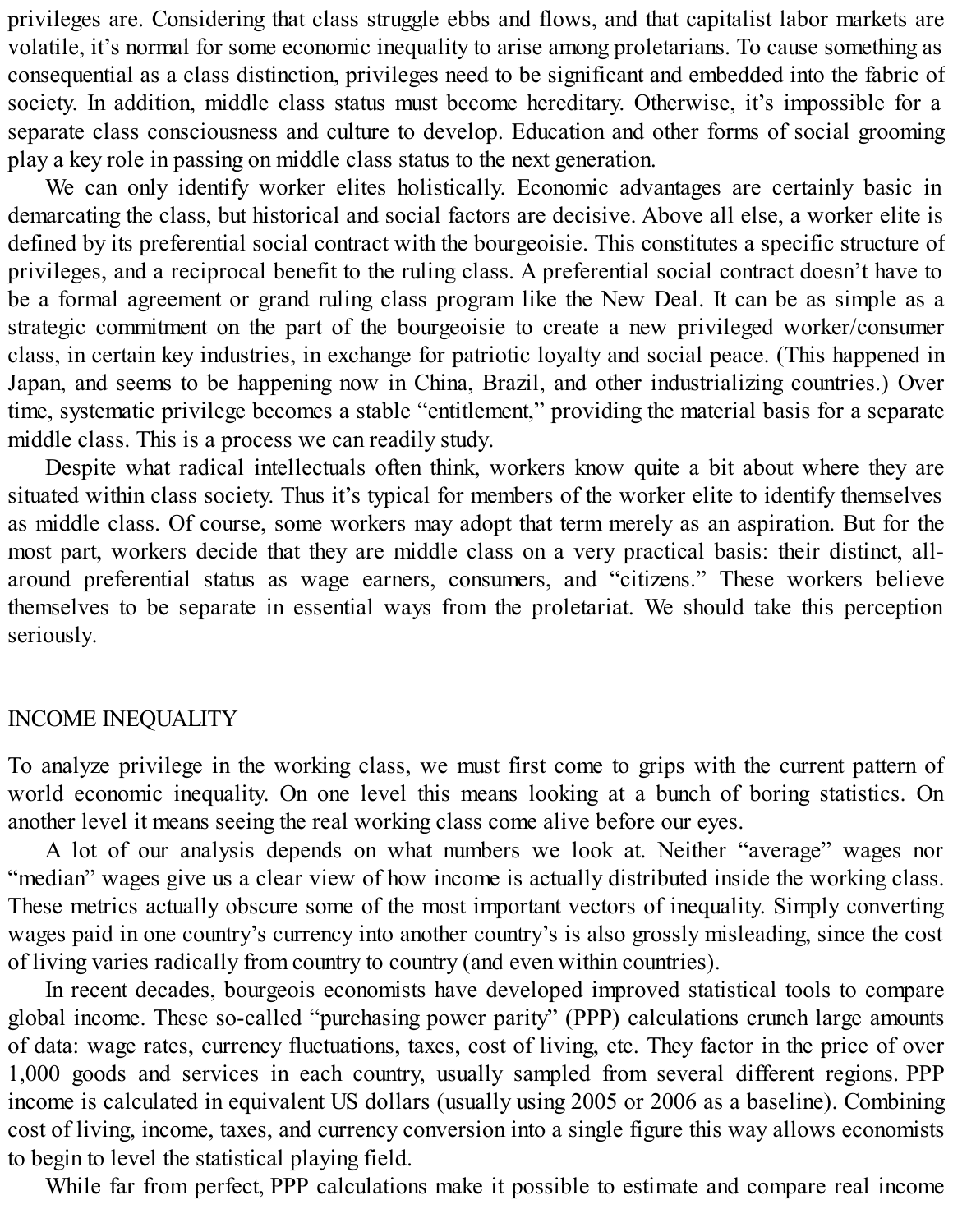and spending power in different parts of the world on a common scale. A worker making PPP \$10,000 in Indonesia or Zimbabwe will have roughly the same standard of living as a worker making PPP \$10,000 in Canada or France.<sup>[\[8\]](#page-42-7)</sup>

<span id="page-15-0"></span>Capitalists developed these statistics for their own purposes, including global economic strategy and marketing. It turns out they are also useful for revolutionaries studying the changing international working class. They allow us to examine income inequality in a relatively straightforward and detailed manner, revealing formerly obscure patterns of class oppression and privilege.

As a starting point for investigating these patterns, a primitive "ladder" of PPP normalized income has been assembled below. This ladder is based on approximate net personal income. In most cases this income is given directly in PPP wages. In other cases (for instance, in the case of children) the figure provided is a calculation, using PPP household income and dividing it by the number of household members. Where US (non-PPP) wages are cited, 20% has been deducted for taxes to make them roughly comparable to PPP wages, which already have taxes and other mandatory fees subtracted.

<span id="page-15-2"></span><span id="page-15-1"></span>These are *individual*, *annual* amounts:

\$0 Slaves. Estimates of the number of slaves in the world vary widely, ranging from 4 million to tens of millions.<sup>[\[9\]](#page-42-8)</sup> Almost all slaves are workers, performing agricultural, manufacturing, domestic, and sex labor. There are also uncounted millions of virtual slave women, laboring without pay in households and on small farms. A good deal of prison labor is unpaid or paid a token amount.

PPP \$456 or less Approximately 1.3 billion people; "absolute poverty."<sup>[\[10\]](#page-42-9)</sup>

- <span id="page-15-3"></span>PPP \$730 or less  $$2,920$  for a family of four.) 2.44 billion people.<sup>[\[11\]](#page-42-10)</sup> Many workers in the informal sector fall into this category—garbage pickers, battery recyclers, unlicensed child care workers, street corner peddlers, etc. 2.8 million children inside the US fall into this income category; that number is rising. $[12]$
- <span id="page-15-5"></span><span id="page-15-4"></span>PPP \$1,100 Garment workers, Bangladesh, whose PPP yearly wage *fell* slightly between 2001 and  $2011.$ <sup> $[13]$ </sup>
- <span id="page-15-6"></span>PPP \$1,900 Minimum wage, rural China. (Highest— urban—minimum wage: \$2,850.)<sup>[\[14\]](#page-43-1)</sup>
- <span id="page-15-7"></span>PPP \$2,750 or less Individuals in 20 million US households. This group is growing rapidly.<sup>[\[15\]](#page-43-2)</sup>
- <span id="page-15-8"></span>PPP \$3,650 or less 80% of the world's people.<sup>[\[16\]](#page-43-3)</sup> This is an important metric, discussed further below.
- <span id="page-15-9"></span>PPP \$4,500 Average US welfare (AFDC) payment, 2006.<sup>[\[17\]](#page-43-4)</sup>
- <span id="page-15-10"></span>PPP \$4,800 Average private sector wage, China.<sup>[\[18\]](#page-43-5)</sup> (Public sector wages are usually higher.)
- <span id="page-15-11"></span>PPP \$5,080 Full time Chilean domestic workers.<sup>[\[19\]](#page-43-6)</sup>
- PPP \$5,755 US official poverty level, 2012. (This is based on a figure of \$23,021 for a family of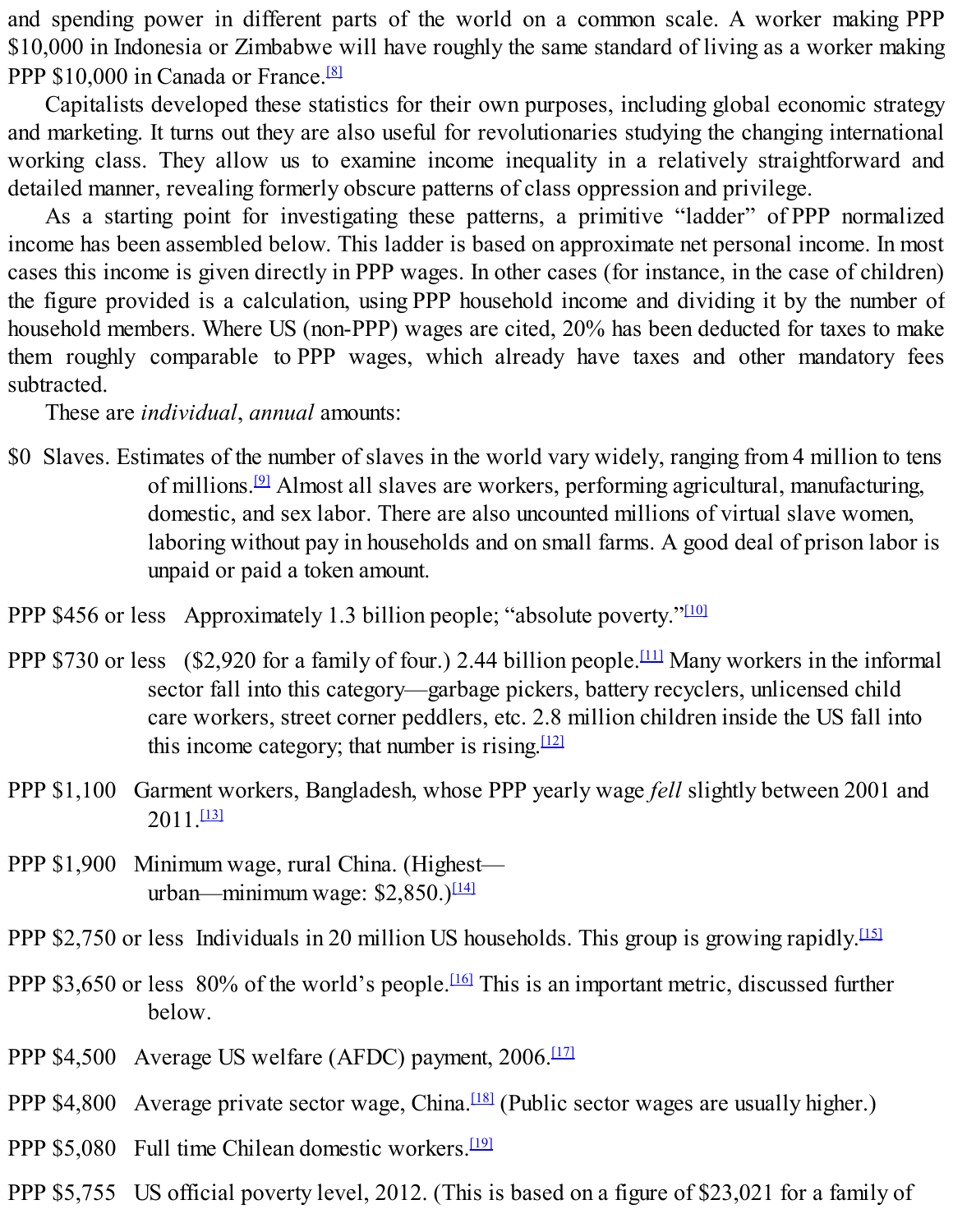<span id="page-16-7"></span><span id="page-16-6"></span><span id="page-16-5"></span><span id="page-16-4"></span><span id="page-16-3"></span><span id="page-16-2"></span><span id="page-16-1"></span><span id="page-16-0"></span>four.) Nearly 50 million people in the US are at or below this level.<sup>[\[20\]](#page-43-7)</sup>

- PPP \$8,980 South Korean (full time) minimum wage, 2010.<sup>[\[21\]](#page-43-8)</sup>
- PPP \$10,600 Express delivery drivers, China.<sup>[\[22\]](#page-43-9)</sup>
- PPP \$12,400 English language call center workers, India.<sup>[\[23\]](#page-43-10)</sup>
- PPP \$14,000 Auto assembly workers, China, 2010.<sup>[\[24\]](#page-43-11)</sup>
- PPP \$15,000 Migrant farm workers, US.<sup>[\[25\]](#page-43-12)</sup>
- PPP \$15,900 High rise window washers, China.<sup>[\[26\]](#page-43-13)</sup>
- PPP \$18,500 Meatpacking workers, US, 2006.<sup>[\[27\]](#page-43-14)</sup>
- <span id="page-16-8"></span>PPP \$30,700 US manufacturing workers, average, 2012.<sup>[\[28\]](#page-43-15)</sup>
- <span id="page-16-9"></span>PPP \$43,000 Auto assembly workers, Korea.<sup>[\[29\]](#page-43-16)</sup>
- <span id="page-16-10"></span>PPP \$44,800 X-ray technicians, US.<sup>[\[30\]](#page-43-17)</sup>
- <span id="page-16-11"></span>PPP \$50,000 Factory maintenance technicians, Brazil.<sup>[\[31\]](#page-43-18)</sup>

<span id="page-16-12"></span>PPP \$58,000 to \$70,000 Auto assembly workers, US, Germany, Japan.<sup>[\[32\]](#page-43-19)</sup>

<span id="page-16-13"></span>PPP \$100,000 Full time dockworkers, US.<sup>[\[33\]](#page-43-20)</sup>

Radical income inequality in the working class is an inescapable fact.

Everybody knows that there is inequality between workers in wealthy countries and in poor countries. This often carries across all categories of work. For instance, US workers take in three and a half to four times the PPP income of their counterparts in Thailand, something that holds true whether we look at auto assembly or garment manufacture.<sup>[\[34\]](#page-44-0)</sup>

<span id="page-16-14"></span>However there have been important changes in the geography of "country vs. country" inequality over the last several decades. For instance, Japan, Singapore, Hong Kong, Macau, Taiwan, South Korea, Israel, and areas of Eastern Europe and the Persian Gulf have become part of the developed "global north." Moreover, emerging imperialist powers such as China and Brazil are moving rapidly to exploit low-wage workers in other countries. For instance, Chinese capitalists have invested billions of dollars in Zambia and employ tens of thousands of workers there. These workers are sometimes heavily exploited and abused, and may receive much lower wages than Chinese workers in the same industries. [\[35\]](#page-44-1)

<span id="page-16-16"></span><span id="page-16-15"></span>Another dramatic form of inequality exists between workers in different industries. Auto assembly workers make two to three times what textile workers earn no matter where we look in the world.<sup>[\[36\]](#page-44-2)</sup> We should not be surprised that auto assembly workers are overwhelmingly men, while textile workers are mostly women.

This raises a point that is often underappreciated by radicals: income inequality inside countries is usually just as glaring as income inequality between countries. In the US, the bottom 20% of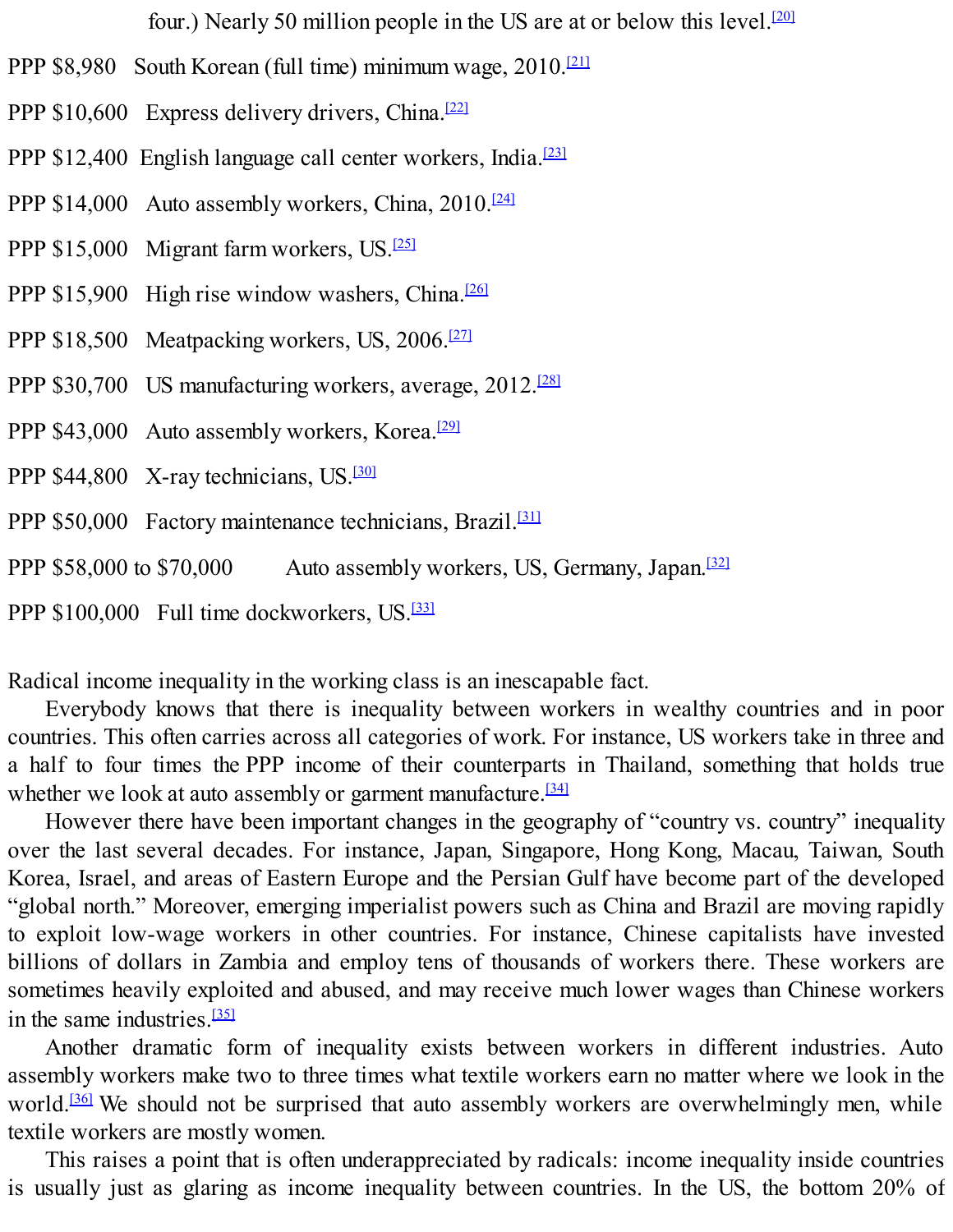<span id="page-17-2"></span><span id="page-17-1"></span>households took in 3.2% of total income in 2011.<sup>[\[37\]](#page-44-3)</sup> In 2012, the bottom 25% of China's households accounted for 3.9% of total income, a roughly similar result.<sup>[\[38\]](#page-44-4)</sup> Income differentials of 20 times or more within a single country's working class are not uncommon. These kinds of differential can be far bigger than the average differential between workers in rich and poor countries. Slavery and "absolute poverty" co-exist with strata of middle class workers, even in countries that are, on average, extremely poor.

Meanwhile, wages at the top of the working class income ladder are starting to converge across national lines. This is especially true between the newly-industrializing countries and the older imperialist centers. The phenomenon of middle class workers is truly transnational today.

#### <span id="page-17-0"></span>QUANTITY INTO QUALITY: MIDDLE CLASS WORKERS

The great majority of workers around the globe are extremely poor by any standard. This leads us to an obvious question: Is there a particular rung on the income ladder where elevated income and standard of living begin to function as privilege? Is there an identifiable point at which quantity turns into quality, where class differentiation into a worker elite begins; where workers with higher incomes start to become detached, objectively and subjectively, from the proletariat?

For many years, it has been customary to view the "labor aristocracy" as a "First World" phenomenon, something barely worth considering in the rest of the world. This leads to somewhat simplistic theories that contrast workers in "rich countries" to those in "poor countries." The best analysis based on this data can easily prove (again) something revolutionaries should certainly already know by now: that there is a dramatic difference between the average income of Third World workers and their counterparts in the US and Europe.<sup>[\[39\]](#page-44-5)</sup> But this approach fails to identify worker elites in other, less stereotypical situations—for instance, inside multinational settler states, within the Third World itself, or within particular transnational industries.

<span id="page-17-3"></span>If worker elites in rich countries get three or four times the income of workers in poor countries, how should we think about similar income discrepancies that exist inside the poor countries? Do those also signal the existence of a worker elite? Is there an absolute income cutoff of some kind for the worker elite? Or is privilege mainly relative? (And if so, is it relative to other workers domestically, internationally or both?)

In struggling to define the "labor aristocracy," traditional Marxist economists often try to figure out a specific pay level at which workers are no longer technically "exploited"—that is, a level where their wages are so high that their labor generates no actual profit to the world capitalist system. They then attempt to use this pay level to identify worker elites and differentiate them from "nonaristocratic" workers.

Yet even on a strictly economic level, this is an extremely problematic calculation. For one thing, it requires factoring into account massive amounts of unpaid labor, which is a "hidden" component of all the wages actually paid under capitalism. (How could exploited factory workers survive and generate profit without all the unpaid work carried out by the rest of the proletariat?) Actually, the sector of workers who perform informal and unwaged labor in a given country is frequently larger than the waged sector, once we take all women's labor into account. This quickly leads into a statistical quagmire. The "exploitation line" becomes an indirect calculation, sometimes depending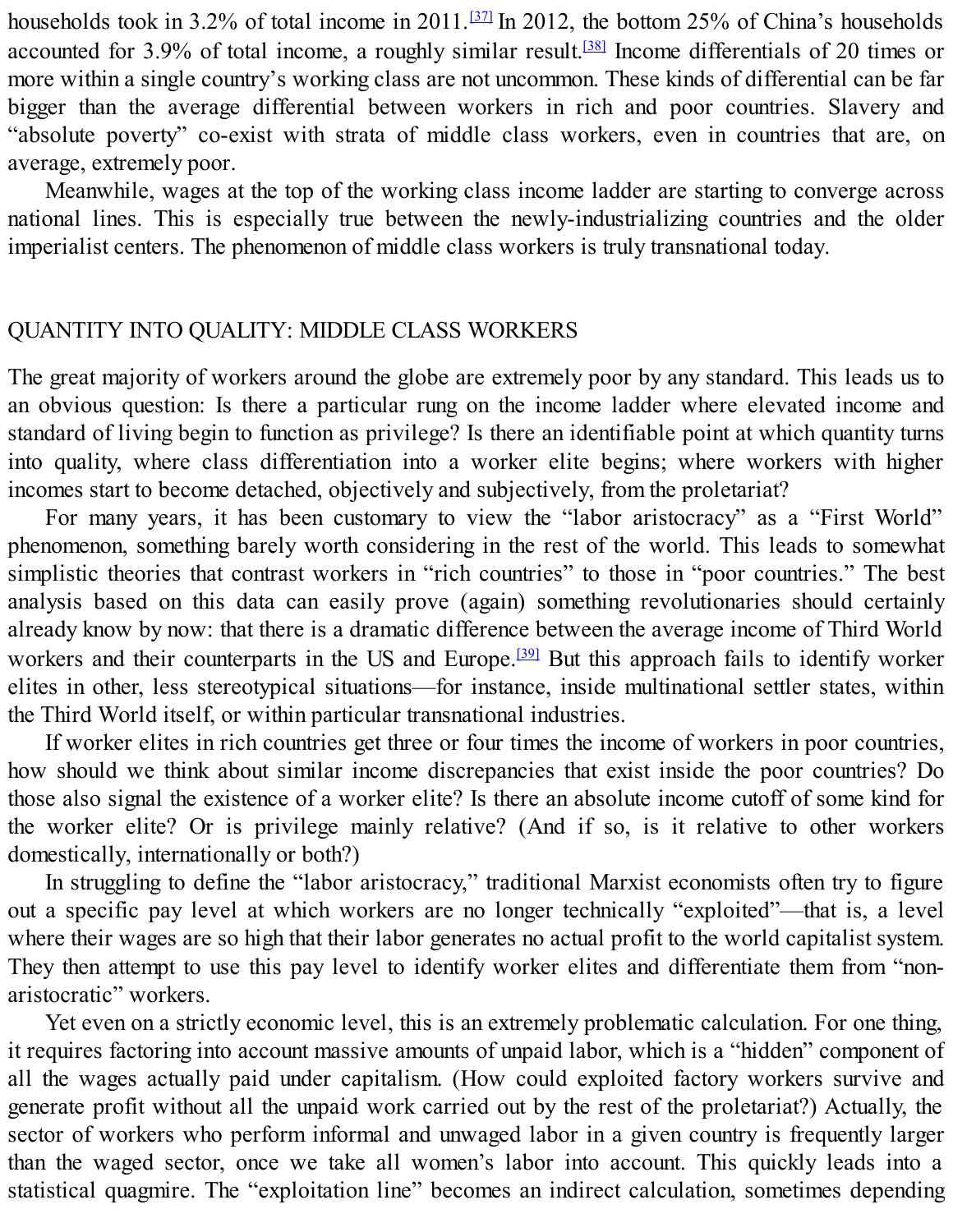less on rigorous science than on methodology and preconception.

Attempts to define this kind of "exploitation line" often fall back on archaic metrics. For instance, they typically rely on statistics for average national male manufacturing wages, which are the easiest figures to obtain and compare. (They also fit most neatly into conventional academic Marxist economic models.) We have already seen, however, that "average wage" figures can conceal as much as they reveal, by evening out enormous differences in standard of living within each country. And of course male manufacturing wage data simply excludes too much of the working class to adequately characterize working class reality.

These notes will attempt to analyze worker privilege from another angle. Using PPP income data now available, they will try to identify at what point on the global income ladder workers are—and also consider themselves to be—middle class. They will argue that the emergence of a stratum of middle class workers is central to the rise of the worker elite.

This alternate approach has its own complications. It's hard to define a middle class standard of living exactly. There are a lot of variables involved, including wages, taxes, family size, exchange rates, and local cost of living. Nevertheless, current PPP economic data does allow us to approximately demarcate a global middle class, yielding a clearer and more fine-grained understanding of the distribution of economic privilege.

<span id="page-18-0"></span>In recent decades, as PPP income data has become available, there have been several statistical models put forward by economists to define middle class income and middle class standard of living.<sup>[\[40\]](#page-44-6)</sup> After years of debate, they have converged on the metric adopted by the World Bank, IMF, and other global capitalist agencies: more than PPP \$10 a day per person (\$3,650 a year), but below PPP \$100 a day per person (\$36,500 a year). As a reminder, these figures are for net income, after taxes and other mandatory charges are stripped out.

<span id="page-18-1"></span>*The lower bound is chosen with reference to the average poverty line in Portugal and Italy, the two advanced European countries with the strictest definition of poverty. The poverty* line for a family of four in these countries is USD  $$14,533$  (USD  $$9.95$  per day per capita in 2005 *purchasing power parity terms). The upper bound is chosen as twice the median income of Luxemburg, the richest advanced country. Defined in this way, the global middle class excludes those who are considered poor in the poorest advanced countries and those who are considered rich in the richest advanced country. [\[41\]](#page-44-7)*

As we would expect, this definition encompasses most of the population of the rich countries, but includes only a few percent of the urban population of poorer countries like India or Cambodia. China falls somewhere in the middle. There, it includes some  $12-15%$  of the Chinese population.<sup>[\[42\]](#page-44-8)</sup>

<span id="page-18-2"></span>It was mentioned in the income ladder above, but has to be highlighted once again: 80% of the world's people fall below this definition of middle class income. This gives us some clues to the potential size of the global worker elite. We know that hundreds of millions of "middle class" people in this (PPP \$3,650–\$36,500) income range aren't workers at all. They are professionals, shopkeepers, administrators, small farmers, businesspeople, intellectuals, etc. Therefore the percentage of workers, specifically, who have middle class income is much smaller than 20%. We can confidently estimate that fewer than 10% of all workers are middle class by this definition.

Even so, is it a capitalist marketing fantasy to say that a person making a net income of PPP \$3,600 a year (or a four-person household making PPP \$14,600 a year) is middle class? Probably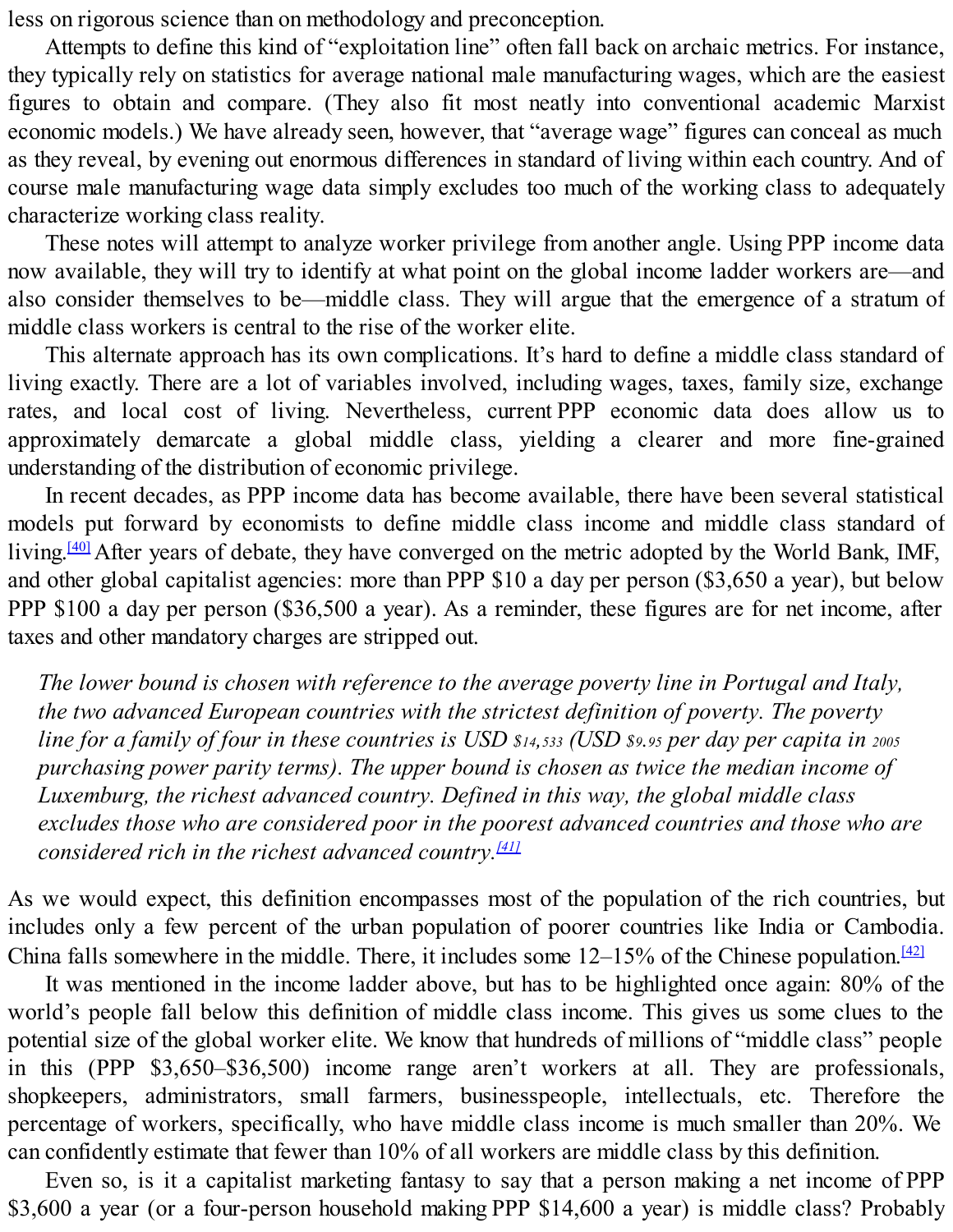not. Nancy Birdsall, in her study of households in Peru, Chile, and Mexico, found that people who reached this level of income were highly unlikely to fall back into deep poverty over time. She also found that "it was at or around \$10 a day that respondents identified themselves as middle class rather than poorer."<sup>[\[43\]](#page-44-9)</sup>

<span id="page-19-0"></span>Where income reaches PPP \$10 a day per family member, economists observe that household spending patterns change rapidly. Since they have met their most basic survival needs, and feel relatively secure from falling into deep poverty, households start buying certain kinds of durable goods—used cars, washing machines, refrigerators, etc. Cell phones are common. Workers just slightly higher on the income scale use increased discretionary income for things like new cars, higher education, better clothes, computers, more varied diet, home ownership, vacation travel, etc.

<span id="page-19-1"></span>This is a global phenomenon, not something that happens only, or even primarily, in the global north. The World Bank says that "Plane tickets … are one of the most purchased items among Brazil's emergent middle class. Between July 2011 and July 2012 alone, 9.5 million Brazilians flew for the first time."<sup>[\[44\]](#page-44-10)</sup> 550–600 million people in the developing world with incomes between PPP \$10 and PPP \$50 a day have the use of a family car (often a used vehicle).<sup>[\[45\]](#page-44-11)</sup> Tata Motors is now targeting this consumer segment with plans to market a new automobile that will sell for just over PPP \$2,000, with low monthly payment plans available.<sup>[\[46\]](#page-44-12)</sup>

<span id="page-19-4"></span><span id="page-19-3"></span><span id="page-19-2"></span>*Survey evidence … suggests China's new middle class is eager to become the world's leading consumers. A <sup>2007</sup> survey of <sup>6</sup>,<sup>000</sup> Chinese shoppers found that Chinese consumers* spend 9.8 hours per week shopping, as compared to only 3.6 hours for the typical American *(Chan and Tse, <sup>2007</sup>). Additionally more than <sup>40</sup> per cent of Chinese survey respondents said shopping was a favourite leisure activity. It is such attitudes that have led global retailers to bet on the future of China's domestic market: in the <sup>13</sup> years since opening its first store in China, Wal-Mart has gone on to open an additional <sup>257</sup> retail units (Wal-Mart, <sup>2009</sup>). [\[47\]](#page-45-0)*

These are markers of a qualitative change in standard of living; they involve a level of consumption completely beyond the reach of the poor 90% of workers. A study of so-called "developing countries" found that 61% of the households there have PPP income below \$13,500 a year. These socalled "deprived" households consume just 28% of all goods and services—less than half of what should be their population's proportional share of the national total. Households with incomes of PPP \$13,500 to \$22,500 consume roughly twice as much per household: 23.6% of the population at this income level accounts for 23% of the goods and services purchased. In the study's next higher bracket —PPP \$22,500 to PPP \$56,499—13% of households account for 32% of all spending. In other words, this group consumes more than five times as much per family as the "deprived" majority.<sup>[\[48\]](#page-45-1)</sup>

<span id="page-19-5"></span>Household income is the key metric to look at. A worker trying to support a family of four on PPP \$4,000 a year certainly isn't middle class. Even if two household members earn that wage, the family as a whole will be well short of middle class status.

We have noted previously that among worker elites there is an expectation that a single income usually that of the "man of the house"—should be able to keep a whole family out of poverty. Using this standard, a global middle class annual income probably starts somewhere between PPP \$10,000 and \$15,000. (Gross wages, we should remember, would be slightly higher.)

Privilege may be relative as well as absolute. For many of us living inside the bubble of the wealthiest economies, a Chinese auto assembly worker's income of PPP \$14,000 doesn't sound high.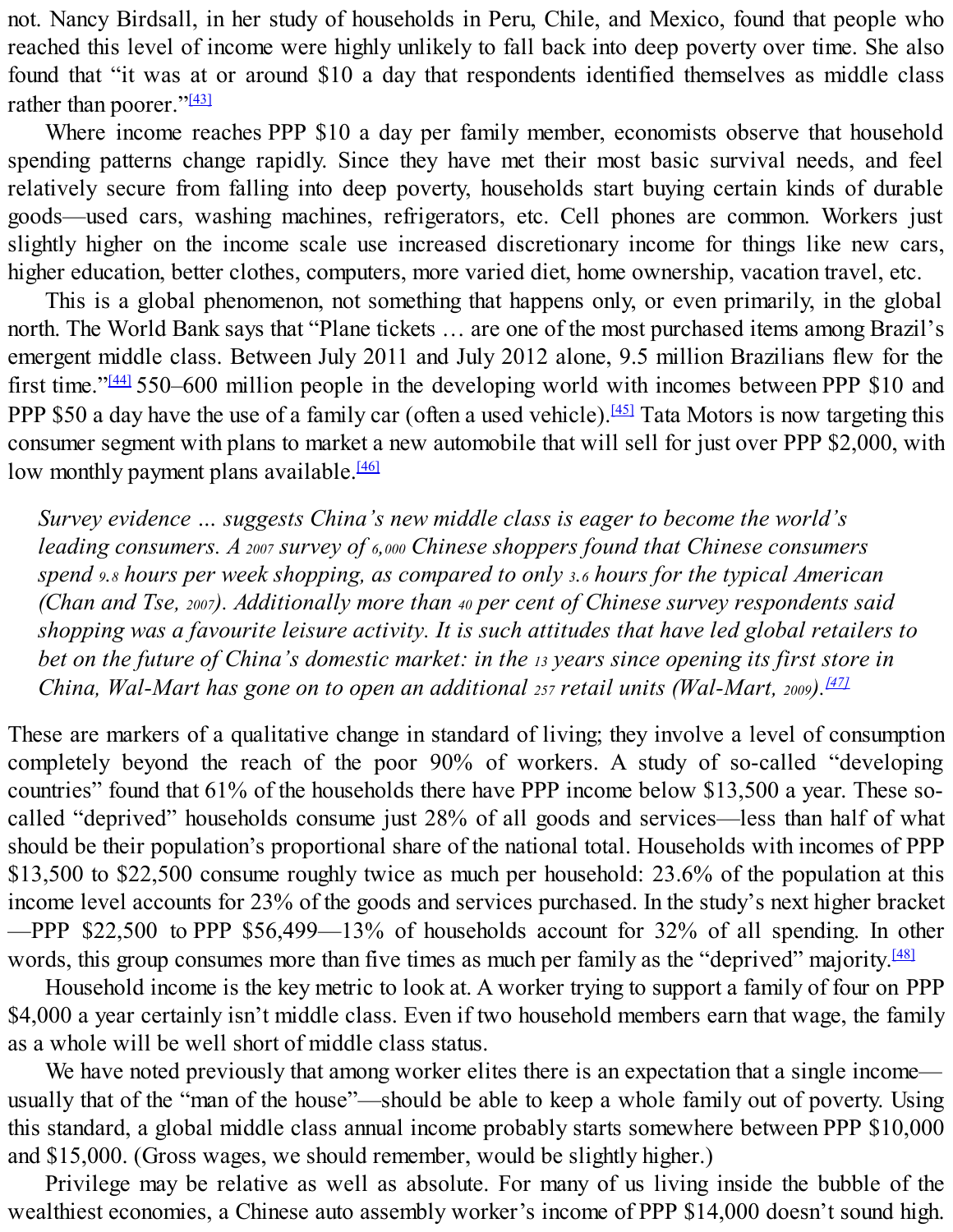It's not that much above the official US individual poverty line. But compared to a Chinese sweatshop worker making PPP \$3,000 (or a Zambian worker in a Chinese-owned coal mine making even less) it constitutes a significant advantage. Not only can the autoworker buy more, but they can afford to support a middle class family on a single income. (Average family size in China is three.) This is exactly the kind of economic division that capitalists in every part of the world recognize and manipulate; exactly the kind of economic division that makes worker elites possible.

There's no magic income figure delineating the boundary of the proletariat. The PPP \$10–15,000 figure is a useful data point in the stratification of the working class, but that's all. It would be wrong to think that every worker with net income above \$15,000 a year has left the proletariat. As we have discussed, non-economic factors are decisive in the definition of worker elites. And privilege may look different in different societies. Family size alone is a major variable from one place to another.

But it would also be wrong to think that the dramatic differentials in net income, standard of living, and consumer status we have been looking at are irrelevant to class being, class consciousness, and class behavior in modern imperialism.

Looking at normalized world income, it's irrefutable that a meaningful percentage of workers in the developing world—and a majority of workers in the wealthy countries—have a lot more to lose than their chains. Many millions of those workers are established at a qualitatively higher standard of living than the huge impoverished proletarian majority. Their principal economic concern isn't survival, but maintaining and enhancing their middle class status. These workers meet the minimum economic requirements for the worker elite.

<span id="page-20-1"></span>Satyananda J. Gabriel writes, "The very process by which workers are changed into consumers, where personal identity becomes intertwined with the specific bundle of commodities possessed, where work is seen only as means to acquisition of such commodities (as it is within the neoclassical parables), is one in which consciousness of class is obliterated and exploitation normalized."<sup>[\[49\]](#page-45-2)</sup> Agreed. But also, within the vacuum created by the obliteration of proletarian consciousness, a new worker elite class consciousness is easily forged.

#### <span id="page-20-0"></span>OLD CLASS, NEW CLASS

It's easy to fall into old-fashioned thinking about the worker elite as being merely a subset of the division between the First World and the Third World. And it's understandable that radicals might think that way, since most of the profits that pay for worker elite privileges have come historically from colonial theft, extortion, and exploitation. Besides, the worker elite, even today, exists in concentrated form in the wealthiest Western countries. But this duality, which once provided a sort of rough and ready rule of thumb, doesn't fully illuminate either the national or international characteristics of the worker elite today.

For generations there has been a multitude of established worker elites in Asia, Africa, and Latin America. And now, within a new wave of globalization, modern imperialism is trending towards a broadly distributed and truly international worker elite. Finance capital is drastically reducing its dependency on social bribery in the US and Europe. Privilege, it appears, now gives more bang for the buck elsewhere. Emerging worker elites, including those in poor countries, are starting to provide the new consumer markets and political buffers that imperialism requires most for its survival.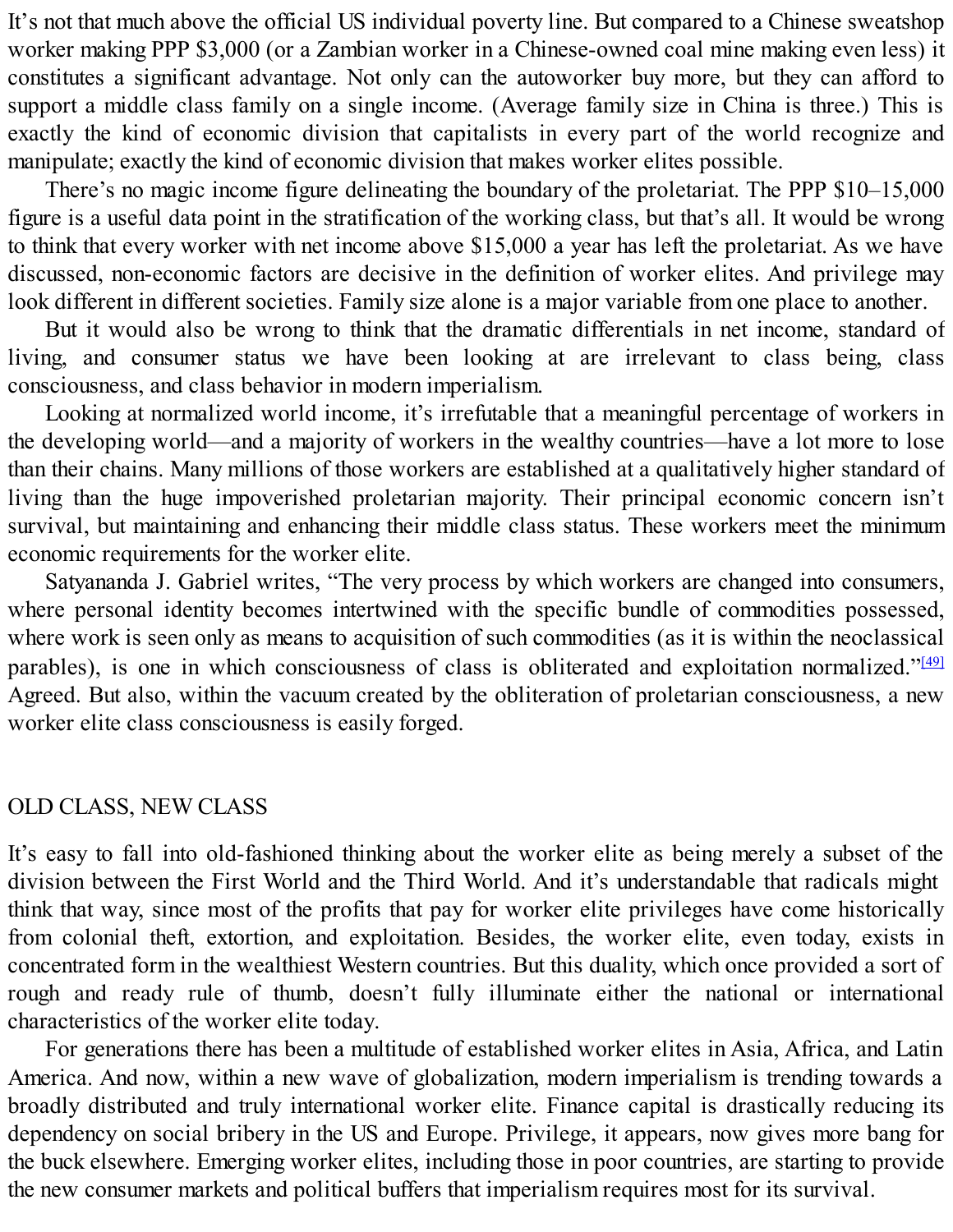<span id="page-21-0"></span>The IMF, global capital's hatchet man, has long argued that a key benefit of "free trade" in the Third World is that "new jobs are created for unskilled workers, raising them into the middle class."<sup>[\[50\]](#page-45-3)</sup> The ruling class actively promotes this trend, and chases after the new consumers it produces in the "developing world," just like Franklin Roosevelt's capitalist cronies once did inside the US. This transformative class dimension of globalization also permits and encourages the ruling class to abrogate many old, long-established domestic social contracts in the West, and replace them with new forms of international social bribery.

The geographic expansion of privilege is particularly obvious right now in Asia, because the bulk of world economic activity is relocating there. This is something widely accepted among economists.

By 2034, 25 years from now, the global economy may be USD \$200 trillion in PPP dollars. Such a *world [would be] very dif erent from the one we see today….*

*The economic centre of gravity would shift to Asia, which accounts today for 34 per cent of global activity, but by 2034 could account for 57 per cent of global output. Three giant economies, China, India and Japan, would lead Asia's resurgence. But other large countries like Indonesia and Vietnam would also have significant economic mass. Even Thailand and Malaysia could have economies larger than France has today.*

<span id="page-21-2"></span><span id="page-21-1"></span>*The rise of Asia would not be unprecedented. Indeed, it would bring Asia's economic share into line with its population share and restore the balance of global economic activity to that in the <sup>18</sup>th and early <sup>19</sup>th centuries, before the Industrial Revolution led to the great divergence of incomes across countries. [\[51\]](#page-45-4)*

It's been estimated that by 2030, Asia will have 66% of the world's middle class population and will account for 59% of middle class consumption.<sup>[\[52\]](#page-45-5)</sup>

We may be tempted to dismiss bourgeois economists' celebration of the rising Asian middle class as wishful thinking, and some of it surely is. Given the fragility of the current world economy, the most optimistic projections of middle class expansion in Asia are probably unrealistic. But the trend is still clear. While wages are stagnant or falling in the Western metropolis, wages in Asia have doubled since 2000. [\[53\]](#page-45-6) And large groups of Asian workers have become privileged.

<span id="page-21-3"></span>Decades ago, Japan was a trailblazer in institutionalizing a large Asian worker elite. But today it is far from unique. Heavy capitalist investment in the South Korean shipbuilding and auto industries has been accompanied by the growth of a worker elite roughly modeled on those of the West and Japan. In 2011, the average compensation costs for manufacturing workers in South Korea was almost \$19 (US) an hour, according to the Bureau of Labor Statistics. This despite the fact that millions of proletarians in South Korea live in dire poverty.

Recently the Chinese government announced a national crusade for better pay for its workers, part of a planned shift away from export industries and towards internal consumption as the main engine of its economy. "China's middle class today is already large in absolute terms—at 157 million people, only the United States has a larger middle class."<sup>[\[54\]](#page-45-7)</sup> It's likely that there will soon be a Chinese worker elite that is larger and more important politically than any that exists in the Western countries.

Outside of Asia, other industrializing countries also have growing worker elites. Brazilian manufacturing workers are a pillar of the new capitalist order in Brazil.

## <span id="page-21-4"></span>*There is no doubt Brazil is an emerging imperialist power. It dominates the Latin America*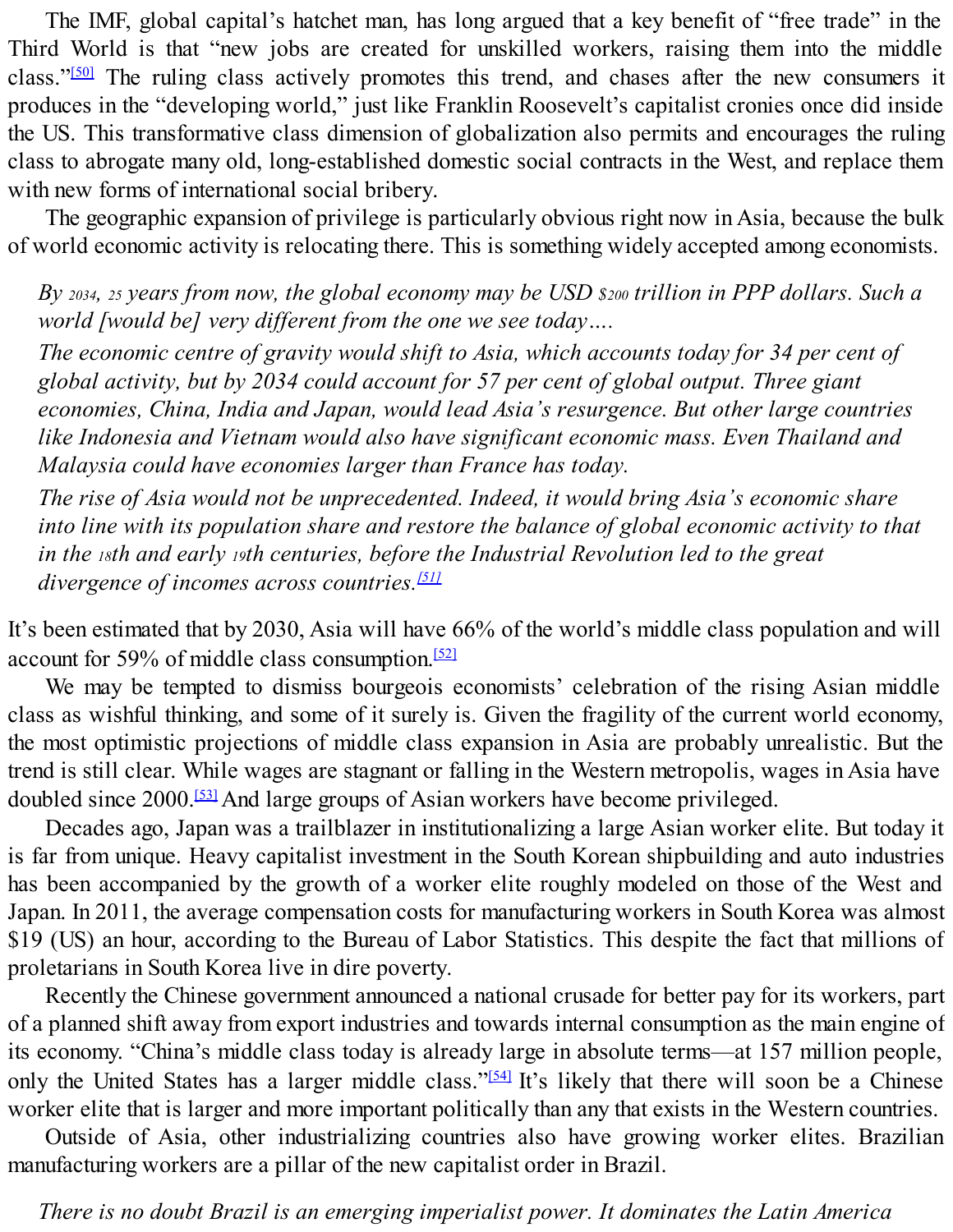*economy, exports capital, is a major factor in markets around the world, is expanding its military capacity and intervenes politically to assert its growing influence, gaining on the decaying US Empire….*

*Brazilian exports have tripled since <sup>2003</sup> on rising world demand for everything it produces. Brazil, once the world's largest emerging-market debtor, became a net foreign creditor for* the first time in 2011 as international reserves swelled to a record \$171.6 billion from \$37.6 *billion at the start of <sup>2003</sup>. Brazil is the sole capital exporter in Latin America….*

*Brazil has one of the highest disparity rates of poverty versus wealth in the world.… In the favelas… <sup>52</sup>% of the populace is not connected to potable water distribution, <sup>68</sup>% have no garbage collection and <sup>78</sup>% are not connected to sanitary sewage disposal or septic tanks.*

Add to that 25% do not have electricity and 74% live in households where the head of the *household has less than four years of schooling. These appalling conditions are the subtext for high rates of criminal activity, inequality and the frustrating inability of the poor to develop their human potential. For women this all goes double.…*

*Add these conditions to the racial discrimination against the indigenous populace and against the descendents of the four million slaves brought to Brazil from Africa. Although slavery was abolished in Brazil over a hundred years ago, access to education, land, health care, rights to their land titles and employment are still problems for slave descendents. Racism is a big part of the Brazilian economic miracle…. [\[55\]](#page-45-8)*

<span id="page-22-1"></span><span id="page-22-0"></span>*[Author: In fact, Brazilians considered "Black" earn about <sup>58</sup>% of what "white" Brazilians earn. [\[56\]](#page-45-9)]*

*The Central Única dos Trabalhadores (Unified Workers' Central, known by the acronym CUT), is the main union confederation in Brazil. The CUT was formed in <sup>1983</sup> based on the auto and metal workers unions organized in the manufacturing suburbs around Sao Paulo. It is the main base of the Workers' Party (PT).*

*It is from the CUT and the PT [that] Inácio Lula da Silva (Lula), a former metal workers union leader and leader of the CUT, rose from impoverished shoeshine boy to be an extremely popular prime minister and world figure. The workers that formed the CUT paid with their blood, sweat and tears to be a large component of the forces that overthrew the Brazilian military dictatorship.*

*Lula and the PT however lead a government of class conciliation designed to introduce just enough reforms to win the critical loyalty of the Brazilian working class for the imperialist project of the ruling class…*

<span id="page-22-2"></span>It is the same process by which the trade unions in the USA and the British Labour Party for *example won their roles in their national political systems as labor aristocrats or privileged workers. [\[57\]](#page-45-10)*

The broadening geographical distribution of privilege is an important change. But as it evolves, modern imperialism is taking an even bigger step. It's gradually detaching itself from the model of privileged "home countries" altogether. Finance capital floats above national borders, exploiting an increasingly mobile proletariat. Seeking to optimize the use of privilege under these new conditions, capitalists sometimes bypass national bourgeoisies entirely. Multinational industries, corporations,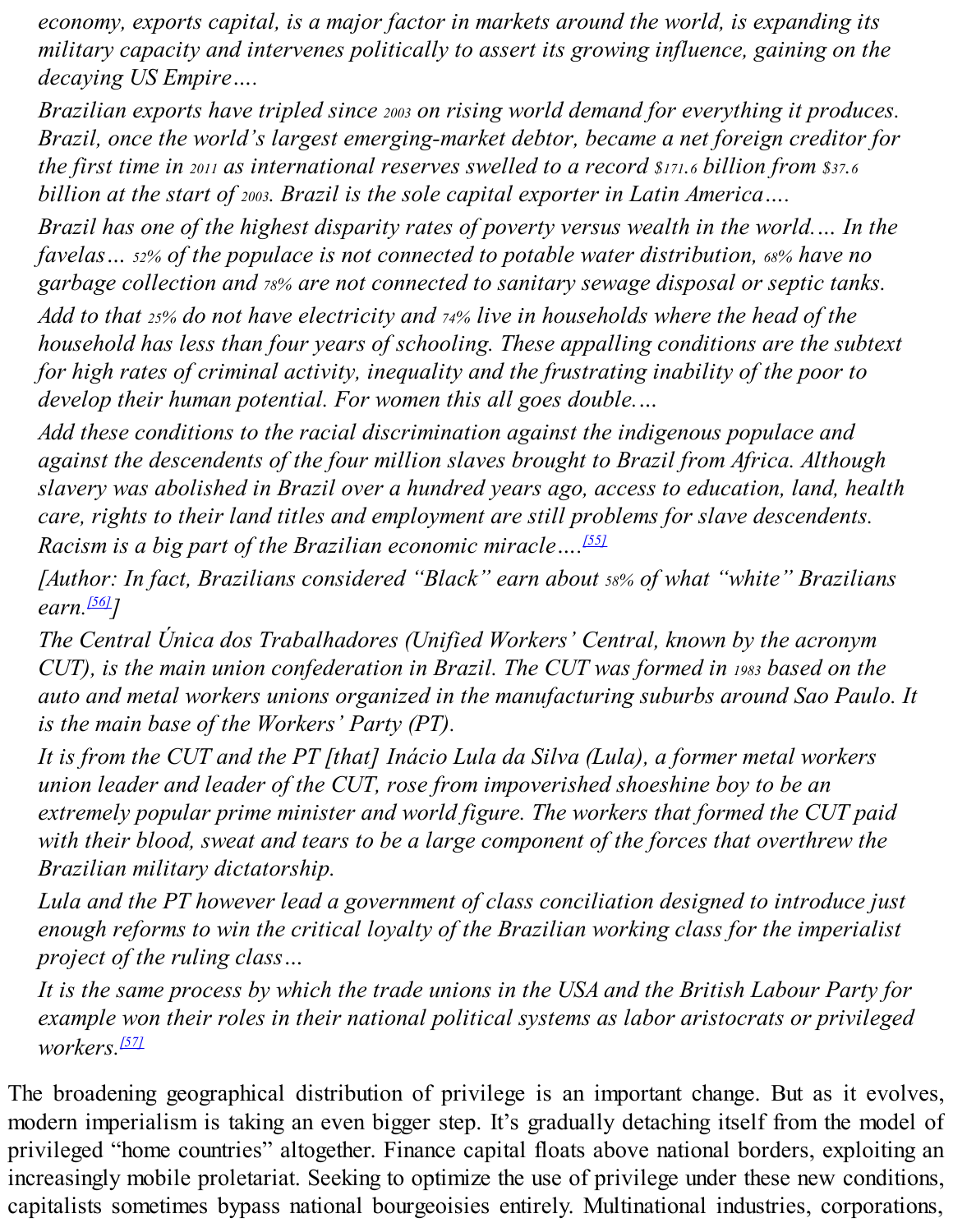and financial trusts now purchase loyalty and disburse privilege directly, "over the heads" of any specific country or any national ruling class.

Consider, for instance, the relatively new layer of non-technical English-speaking call center workers in India. The rise of the Indian call centers required a series of changes in the world economy: advanced global internet technology, diffusion of a cosmopolitan culture, weakening of Western social contracts, institutional support for transnational outsourcing and wage arbitrage, etc. To make their business model work, the call centers need unskilled workers who speak good English and who are willing to do repetitive, stressful work. To attract these workers, the employers are willing to pay about twice what a high school teacher, accountant or MBA marketing professional earns, 20 to 30 times what an Indian construction worker makes. Most of the current call center workers are young and unmarried, and most of them have no special training or advanced degrees.

Although their work is unpleasant, forcing them to interact for hours on end with disgruntled and chauvinist overseas customers, the call center workers do lead middle class lives. They often get employee perks like free food, transportation, and special leisure activities provided by the employers.

It may be too soon to say if this group of workers will become fully established as a cohort of the Indian national worker elite. The workforce is still evolving. What's notable about their privilege, in any case, is that it depends not on the Indian domestic economy, or on India's imperial ambitions, but on the international marketplace for business services. The call center industry is controlled by multinational finance capital, not Indian national capitalists. This puts workers in a contradictory position.

*Call-center employees gain their financial independence at the risk of an identity crisis. A BPO [call center] salary is contingent on the worker's ability to de-Indianize: to adopt a Western name and accent and, to some extent, attitude. Aping Western culture has long been fashionable; in the call-center classroom, it's company policy. Agents know that their jobs only exist because of the low value the world market ascribes to Indian labor. The more they embrace the logic of global capitalism, the more they must confront the notion that they are worth less. [\[58\]](#page-45-11)*

<span id="page-23-1"></span><span id="page-23-0"></span>It's routine for call center workers to migrate outside of India in the course of their careers, if only temporarily, to maintain or enhance their class position. "Companies such as Tata Consultancy Services, Genpact and Infosys are the largest users of the US-American H-1B visa program and have collectively brought as many as  $30,000$  workers into the country in  $2010.^{^{8591}}$  Other call center workers travel outside India as trainers. The call center workers are part of a new transnational pattern of privilege, linked not just to a greater India, but to globalization and neo-liberalism.

Changes in the worker elite inside US borders give us another window into how neocolonialism is transforming worker privilege.

In response to the national liberation movements of the 1960s and 70s, the US ruling class permitted and even encouraged the rise of (relatively small) Black and Chicano/Mexicano worker elites. These are worker elites within internal colonies—something which right away sets them apart from the classic colonial paradigm.

First of all, it would be a mistake to conflate these oppressed nation worker elites with the worker elite of the oppressor nation (the US). They are tied to their own national societies and class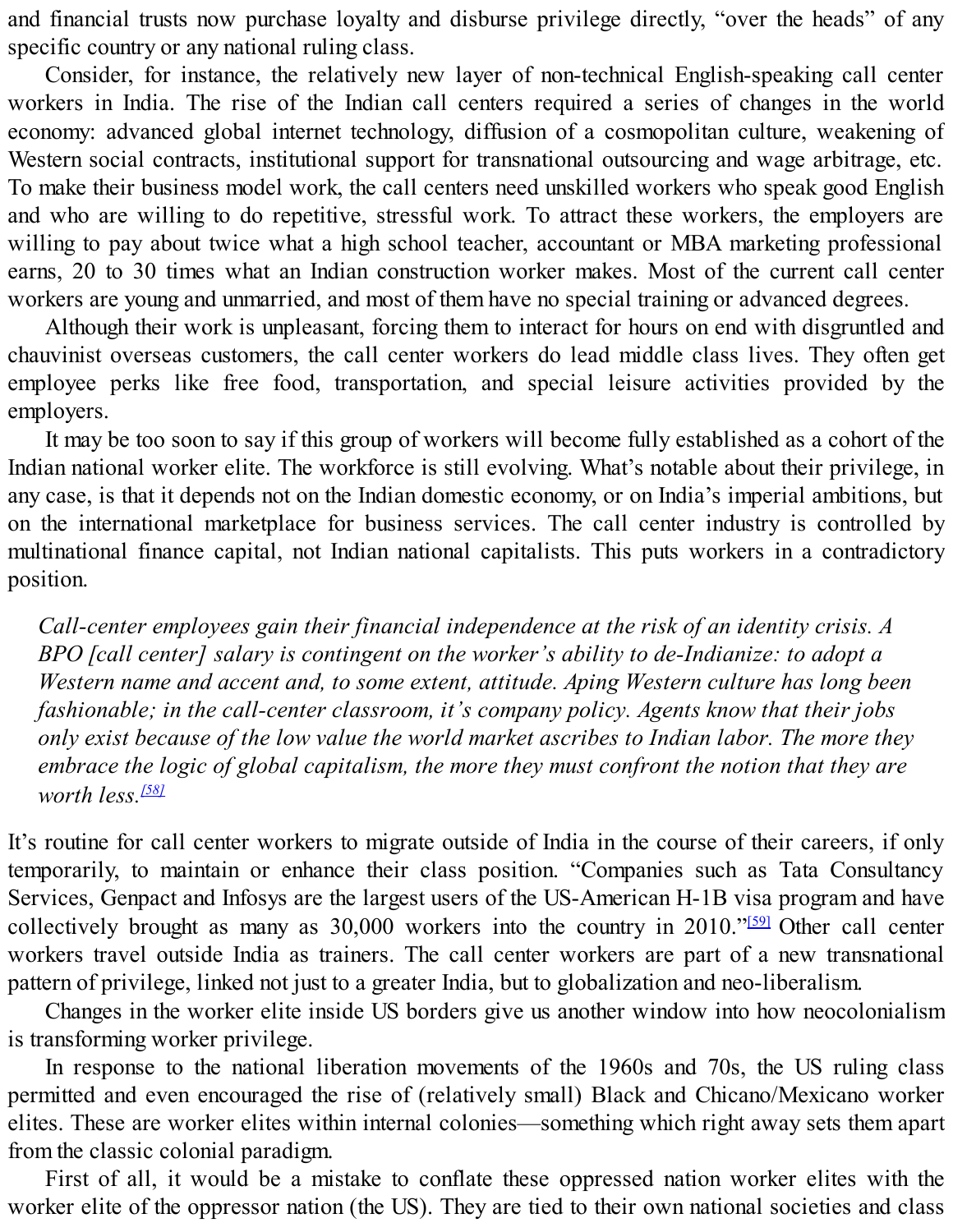structures, and therefore often play different political roles from the "white" worker elite. For instance, New Afrikan and Chicano/Mexicano worker elites in the US constantly struggle to open up more "good jobs" for people of color in the teeth of racist discrimination. This goes entirely against the default politics of the "white" worker elite, which instinctively favors segregating and excluding oppressed nationality workers from better paying jobs and social opportunities.

But just as with the Indian call center workers, the privileges of Black and Chicano/Mexicano worker elites are enabled and funded not by their "own" national bourgeoisies but by multinational corporations and international finance capital. This fosters class loyalties outside the oppressed nations—to multinational corporate interests specifically and to global capitalism generally. The ruling class expects to get "two for one" from these worker elites: weakened proletarian militancy and diluted revolutionary nationalism.

Imperialism has simultaneously seized the opportunity to weaken the old settleristic US social contract. Among "white" workers, real wages are stagnant, unemployment is high, unions are dwindling, and social benefits and protective regulations are evaporating. White workers are still heavily privileged in relation to oppressed nationality workers overall. But a subset of Black and Latino workers have surpassed their white counterparts economically. Also, large numbers of iconic worker elite jobs have been relocated overseas or transformed into proletarian jobs, much to the vocal dismay of their former "white" occupants.

The message—sent and received—is that in this new globally integrated, multicultural capitalist system, being a "white" worker is no longer an automatic guarantee of top privilege. Still a big advantage, but one that can be withdrawn at any time.

This constitutes a dramatic change in the organization of social bribery in the US empire. For hundreds of years, the ruling class enforced rigid national segregation of elite jobs. This segregation, implemented through a violently enforced "color line," was a key defining feature of the worker elite in the US. But now the multinational bourgeoisie routinely supports the integration, offshoring, and downgrading of what used to be "white" worker elite jobs, pushing aside resentful "white" opposition as needed. The emergence of this new set of contradictions—the rise of new worker elites and the destruction of old settler social contracts—is an integral part of the evolution of neocolonialism.

None of these changes benefit the proletariat, at least not directly. Oppressed nationalities as a whole don't benefit either. Privilege is being reconfigured precisely so that the ruling class can enhance its dominance under the new conditions of modern capitalism. Colonialism has been reorganized, not eliminated.

The rise of neocolonial labor elites has in fact widened and solidified the divisions between colonial proletariats and their own national middle classes. As the bourgeoisie hoped, it has weakened labor insurgency and the struggle for national liberation. The rise of oppressed nationality worker elites proceeds hand in hand with the continued destruction of proletarian communities in the colonial world. Vicious national oppression, including genocide, continues without pause.

In the long run, there is a possibility that as worker privilege becomes more mobile and transnational, it may also become less stable. The old-line worker elites of the West have survived for more than a century and a half. Japanese and Korean worker elites have lasted for generations. But the longevity of the new Brazilian, New Afrikan, and Mexicano/Chicano worker elites remains to be determined. (Some Indian call center jobs, we note, are already migrating to the Philippines.)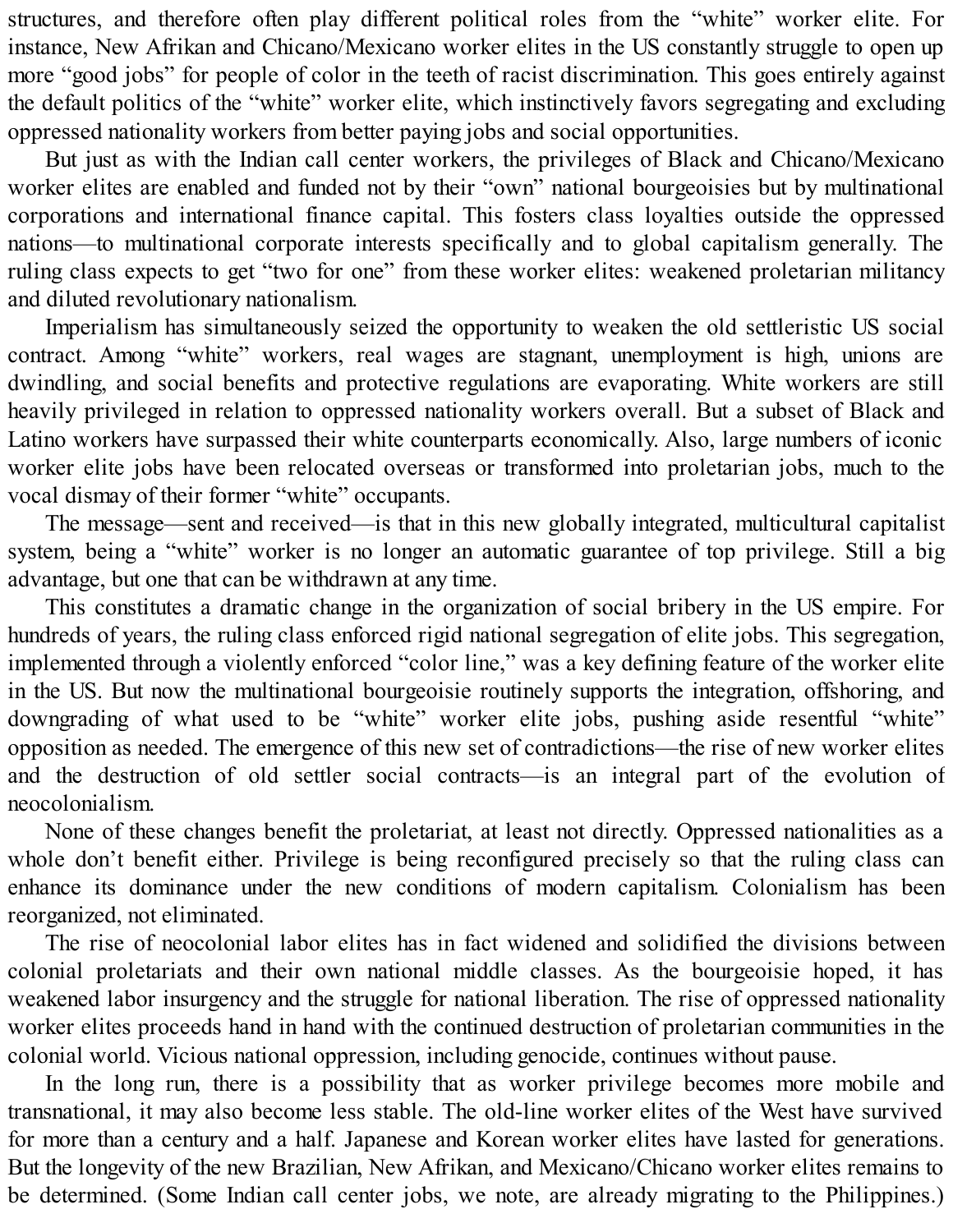Today, economic and political change occurs at an accelerated rate. If worker privileges come and go rapidly enough, they may lose their durable, hereditary character. This could weaken the worker elite as a class, and might eventually provide new political opportunities for the proletariat.

What's crucial to recognize is that privilege is gradually transcending its old boundaries. As the worker elite evolves within neocolonialism, some of its national loyalties will erode (like the capitalists' national loyalties already have). That trend will be uneven, and will probably affect the outlook of the class in unexpected ways. Worker elites of the future may be more loyal to specific corporations, pools of capital or global capitalist strategies than to their nations or countries of birth. To analyze the changing interests of the modern worker elite, whether inside or across national borders, we can only continue to follow the money trail of imperial privilege and the neocolonial social contracts by which it makes its way to the class.

#### <span id="page-25-0"></span>CONTRADICTIONS WITH THE PROLETARIAT

The worker elite puts itself forward as the sole rightful representative of the working class as a whole. This is completely fraudulent, since the worker elite has no control at all over the lumpen, and "represents" the proletariat only as its overseer. As we would expect, the ruling class enthusiastically endorses the pretense of worker elite "leadership," anointing that class as its principal bargaining partner in the working class. The labor elite and the bourgeoisie work together to suppress and undermine independent proletarian leadership and initiative.

The worker elites' unions and its union bureaucrats advise the bourgeoisie about how to channel labor militancy and divvy up privilege. Politically, worker elites often work closely with the reformist wing of the ruling class. They lobby energetically for the principle that (certain) worthy workers deserve to be thrown a bone from the capitalist feast. The worker elite alliance with the bourgeoisie is characteristically embodied in a range of liberal and social-democratic parties, including decayed ex-socialist parties.

We have noted that the worker elite is parasitic on the proletariat, and that it sometimes plays a direct repressive role. However, this class relationship is far from simple. The labor elite wants to grow, as long as their privileges don't get diluted. Besides, without the threat of proletarian rebellion, the worker elite loses some of its leverage with the ruling class. Why should the capitalists accommodate privileged workers if they are no longer needed as a buffer?

In fact, ironically, the current decline of worker elites in the old imperial metropolis results partly from the weakness of proletarian revolution, domestically and internationally. The New Deal and other Western social contracts accomplished everything the bourgeoisie had dreamed of, and now it's time for the capitalists to move on to "new" New Deals elsewhere. The old-line worker elites did their job only too well, undermining their own future as they helped the bourgeoisie split, suppress, and corrupt the massive worldwide wave of proletarian struggles after WWII.

All worker elites face this deep contradiction: There needs to be a certain amount of proletarian struggle to justify their privileged existence, yet one of their basic class functions is precisely to control such struggle and prevent it from succeeding.

These contradictory material interests often cause the worker elite to view the proletariat with cold-blooded calculation. The proletariat needs to be kept in check, of course. But on the other hand,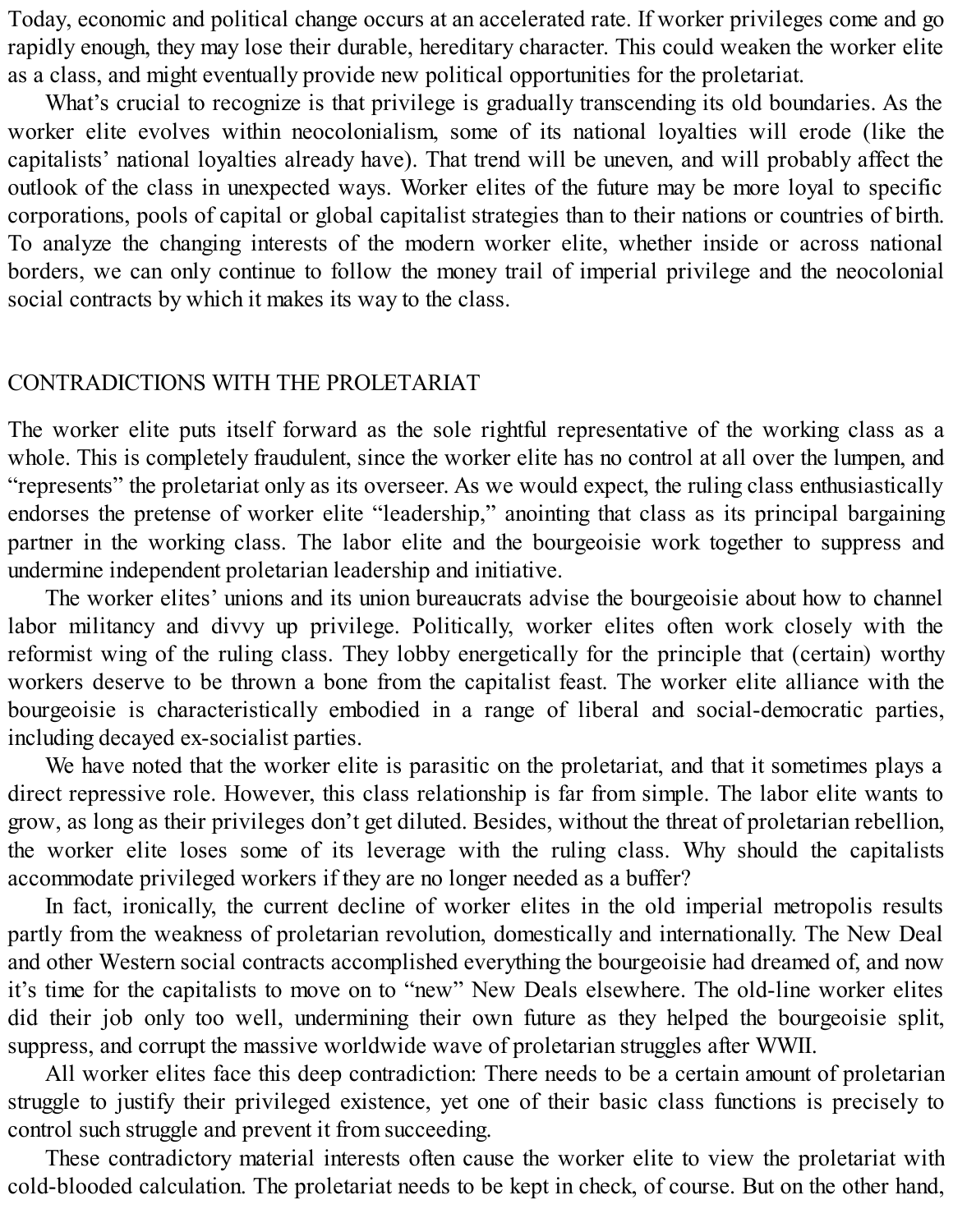the proletariat's tenacious willingness to struggle and sacrifice might make them useful as "shock troops" for the worker elite. Proletarian combativeness can buffer the worker elite from the capitalists, just as the worker elites buffer the capitalists from the proletariat.

When the worker elite wishes to employ the proletariat for leverage, its "anti-establishment" aspect and rebellious rhetoric may come to the fore; the worker elite may even provide political or material assistance to proletarian struggles. At the same time, true to its fundamental class nature, the worker elite will work to control, manipulate, and eventually defeat such struggles.

One historical example of this contradictory dynamic is the US worker elite's response to the dramatic struggle unleashed by the National Farmworkers' Association and its successor, the United Farm Workers, in the 1960s and 70s. This history has relevance to present-day struggles of poor workers, such as the current "Fight for 15" and fast food worker campaigns, both of which are heavily funded and substantially directed by worker elite forces (including the leadership of the Service Employees International Union).

When the UFW emerged in the 1960s, it was a militant proletarian social movement that showed signs of radically transforming working class politics in the US. It was pivotal in the rise of a powerful Chicano movement, and incorporated a novel alliance between Mexican and Filipino field workers. Women were actively recruited as organizers by the union. Led by charismatic activists Cesar Chavez and Dolores Huerta, its original social base was mainly among "legal," documented workers. The UFW was widely regarded on the Left as a labor movement with tremendous revolutionary potential.

At first, most of the US worker elite reacted to the UFW as if it were an invading enemy. The Teamsters Union, at that time the largest union in the country, achieved everlasting infamy by signing sweetheart contracts with management to exclude the UFW, and by organizing goon squads to brutalize and kill UFW workers.

But other parts of the worker elite leadership cautiously welcomed the UFW, seeing not only an opportunity to enlarge the "mainstream" labor movement, but also a chance to re-invigorate and diversify their trade union coalition, strengthen their hand in bargaining with the ruling class, and burnish their anti-establishment credentials. This faction included the leadership of the United Auto Workers (which was dealing with an insurgency within its own ranks at the time), AFSCME (government workers), and several other liberal unions. These unions provided tens of millions of dollars to the UFW, and endorsed its pivotal grape boycott. Several liberal foundations also provided major donations. In fact, the UFW was soon getting more funding from outside groups than from its own members' dues.

The leadership of the worker elite was well aware that the ruling class regarded the farmworker cause as a credible threat. It had proven capable of mobilizing proletarians, oppressed nationalities, and radical activists across the country. But they calculated that, if properly harnessed, perhaps the farmworker struggle could instead be leveraged to extract concessions for the labor elite from the ruling class. They thought they could probably do business with Cesar Chavez. Worker elite leaders were confident that they could contain any revolutionary tendencies among the farmworkers by using financial purse strings or, if necessary, by playing their "ace in the hole": white supremacy and antiimmigrant nativism.

Eventually the "pro-UFW" section of the worker elite had its way. The UFW was brought into the mainstream and officially welcomed into the AFL-CIO. (Recently, it quit to join the Change to Win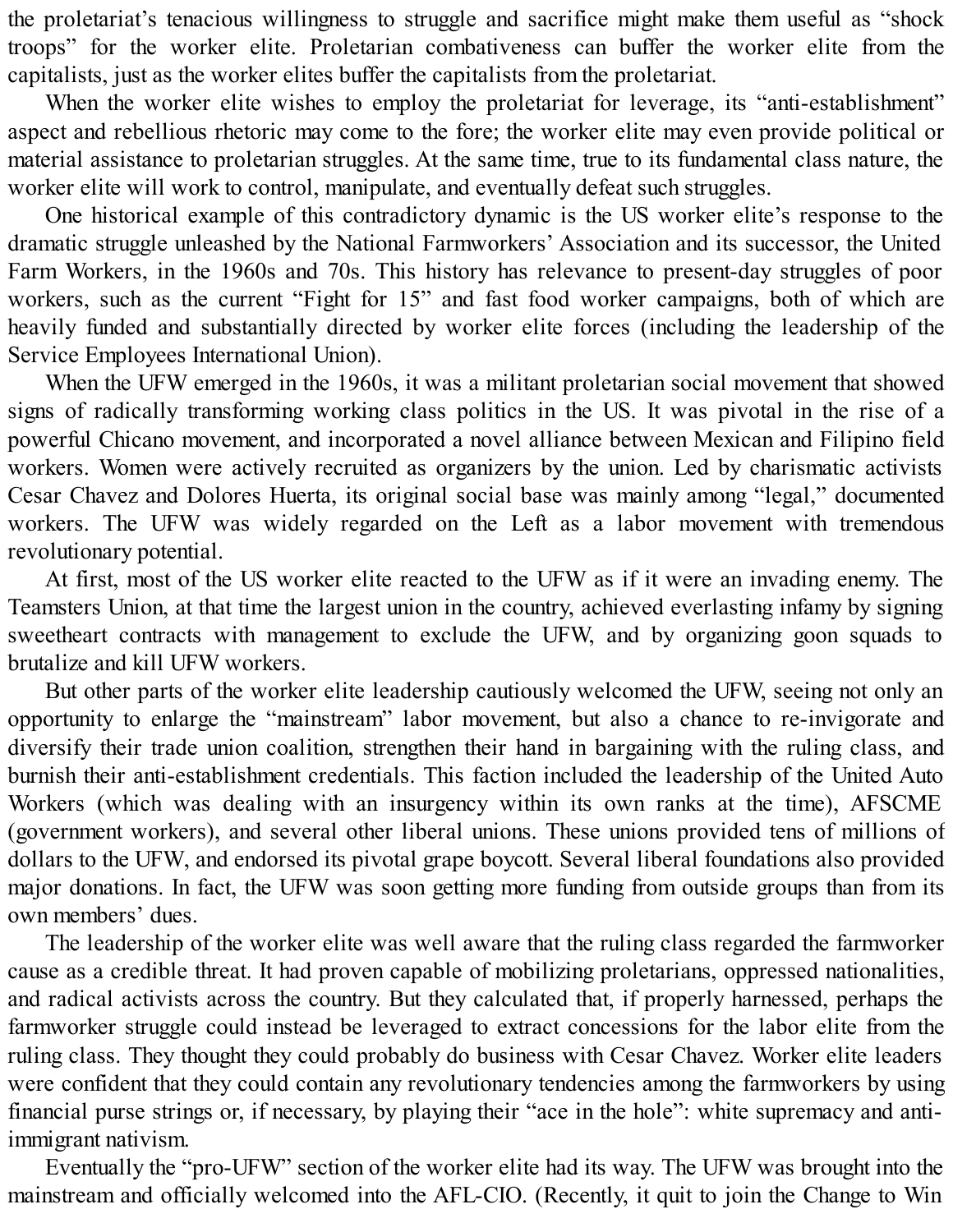coalition.) This "legitimization," which seemed impressive on the surface, actually facilitated the union's rapid decline as a social movement. The worker elite has its priorities, and proletarian insurgency isn't one of them.

Dramatic early victories against Western grape and lettuce growers gave way to rapid organizational and political collapse. Still potent as a symbol of Latino pride, and still taking in big donations, the UFW started to hollow out. It began to prioritize direct mail campaigns over struggle in the fields. It threw its energy into legislative battles and the election of liberal figures like Robert Kennedy. The UFW did win hundreds of union elections, but most of them never resulted in contract victories.

Cesar Chavez turned out to be a perfect vehicle for the worker elite. He deeply distrusted the motives, and questioned the abilities, of ordinary farmworkers. Seized by a messianic calling, he squashed all dissent and rank and file initiative within the union, and carried out vicious purges of experienced organizers who disagreed with his increasingly delusional edicts, as he finally degenerated into cultism and paranoia.

Moreover, counter to the carefully airbrushed mythology, Chavez repeatedly attacked and disparaged "wetbacks" and "illegals," inflicting devastating injuries to proletarian unity. In 1974, for instance, Chavez initiated a "Campaign Against Illegals," during which the union reported thousands of undocumented workers to the INS. The UFW even paid hundreds of vigilantes, who Chavez called the "wet line," to confront and stop undocumented immigrants. His views towards undocumented workers didn't start to change substantially until the 1980s, after repeated criticism from civil rights groups and a dawning recognition of "the demographic reality that most California farmworkers were undocumented."<sup>[\[60\]](#page-45-13)</sup>

<span id="page-27-0"></span>Chavez's authoritarian personality cult was both encouraged and appropriated by the leadership of the labor elite. AFL-CIO officials were happy to expand their reach among Latino workers, but, like Chavez, they had no interest in allowing militant rank and file farmworkers to make their own decisions.

After Chavez's death in 1993, opportunists ran the UFW in typical AFL-CIO style:

<span id="page-27-1"></span>*The union is now run by Cesar's son-in-law, Arturo Rodríquez…. Perhaps the word that best describes Rodríquez is incompetent; certainly he has shown none of the abilities of any of the great UFW organizers. He does appear to have a talent for overseeing, along with Cesar's son Paul and other family members and assorted scoundrels, an empire—begun by Chavez himself—of housing developments, radio stations, consulting enterprises, mass-mailing fundraising campaigns, and marketing schemes (UFW paraphernalia, Chavez mementos, and the like). Meanwhile, pensions and health funds are awash in cash, but precious few workers get any benefits. In a labor movement notorious for corruption and shortchanging the membership, the United Farm Workers has secured a place on the union wall of infamy. [\[61\]](#page-45-14)*

<span id="page-27-3"></span><span id="page-27-2"></span>The original UFW volunteer activists were famous for living frugally. They usually went without salaries altogether, surviving on meager expense payments and donated housing. Cesar Chavez, whatever his faults, lived an austere life. He carried out a series of highly publicized fasts. He was famous for never accepting more than \$5,000 a year in salary.<sup>[\[62\]](#page-45-15)</sup> Today National VP Armando Elenes gets total compensation of \$126,307 a year for "leading" the union—whose membership is still proletarian, still poor, and still without significant political power.<sup>[\[63\]](#page-45-16)</sup> "¡Sí Se Puede!", the battle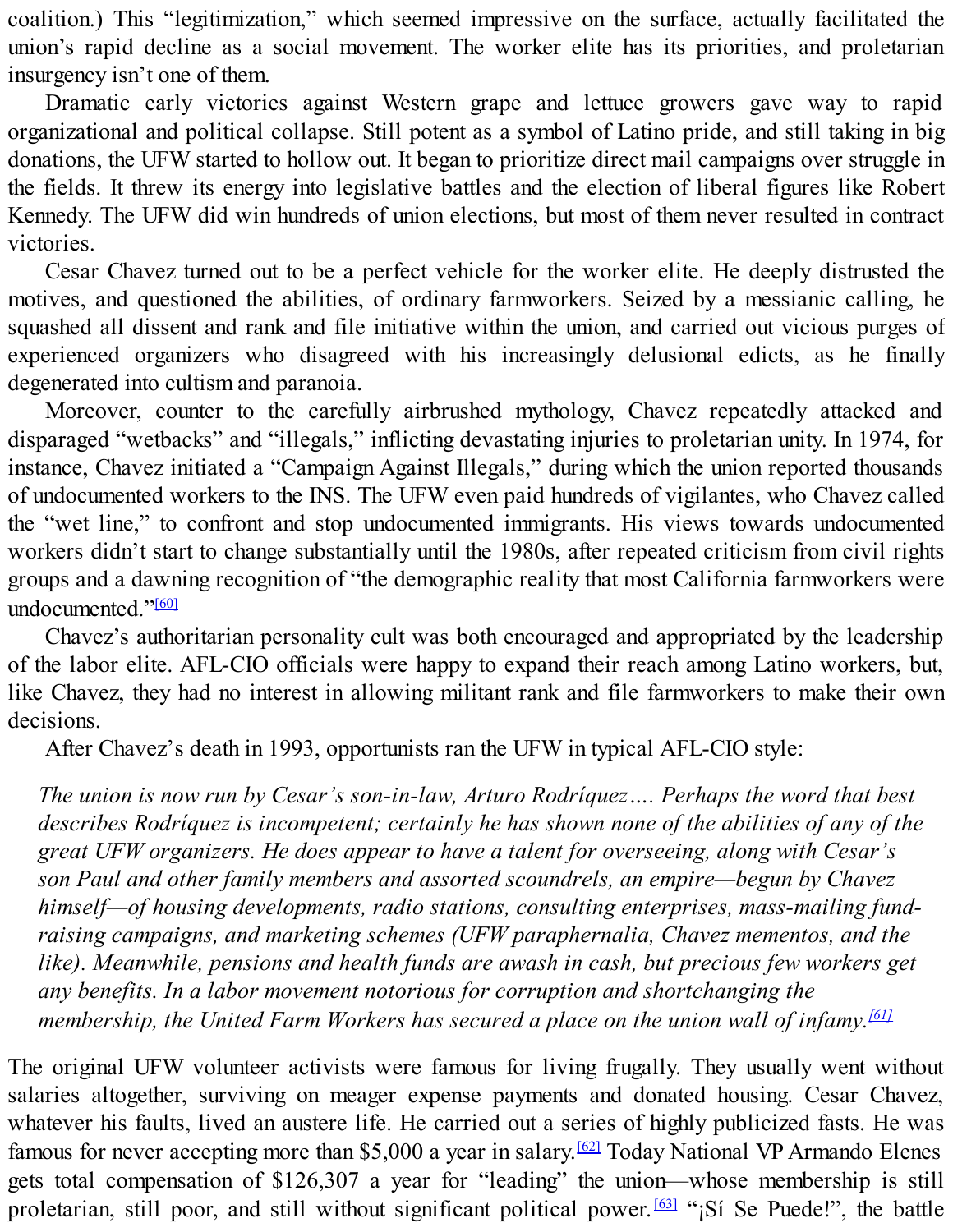slogan of the original United Farm Workers' Union, has become a registered federal trademark. It's "illegal" for it to be used without permission from UFW bureaucrats.

Things worked out well for the labor elite, and for the ruling class. A vibrant, dangerous proletarian movement was blunted, and came firmly under the control of a worker elite clique, which now has a death grip on the "offical" farmworker franchise. There are new, independent efforts to organize California farmworkers, but they have to step carefully around the institutional presence and mixed legacy of the UFW.

The worker elite's embrace of the UFW clearly had nothing to do with making revolution. In fact, it functioned to help forestall revolution. Still, even the treacherous breed of "assistance" the worker elite gave to proletarian farmworkers wasn't automatic. The UFW emerged at a time when anticapitalist struggle around the world was at a high tide, causing the labor elite to triangulate its options carefully. In another period, they might easily have calculated differently. The Teamsters' instinctive reaction—violent antagonism—was hardly an aberration.

#### <span id="page-28-0"></span>CONTRADICTIONS WITH THE BOURGEOISIE

Our bourgeois rulers need the worker elite, but they don't necessarily like it. How much privilege to afford the worker elite is a constant source of debate within ruling circles. In general, capitalists spend as little of their wealth on other people's privilege as they need to. And, as we witness today, capitalists are eager to undermine worker elites when they are no longer useful.

The worker elite's mythology centers around its supposedly "heroic" struggle up into the middle class, battling against the greedy capitalists. The worker elite also likes to define itself as a champion of the underdog, holding the front line against the rich. This is a dishonest and self-serving narrative. In fact, the worker elite as a class embodies accommodation with the bourgeoisie and betrayal of the proletariat.

Nevertheless, worker elites do often arise initially from an environment of proletarian struggle against the ruling class. Depending on how fresh this struggle is, and how unresolved it is, worker elites may continue to have sharp conflicts with the bourgeoisie, and especially the bourgeoisie's more recalcitrant elements. Unionized Korean autoworkers are a good example: their current middle class standard of living is the result of years of tough labor battles, and the workers still carry forward a range of militant traditions and tactics in the face of employer push-back.

We have seen that the threat of proletarian struggle provides key leverage in the worker elite's contention with the ruling class. But there are other factors that determine which workers become part of the elite as well. Leverage may arise from a worker elite's entrenched access to chokepoints or strategic sectors of the economy. One example is the longshore industry. Dockworkers in the US have retained their status at the top of the worker elite partly because of their ability to paralyze world trade through strategic job actions. Also, short term sectoral labor shortages or changes in technology may also help shape the worker elite, as the ruling class uses incentives to hurry workers into critical jobs. (This may be the case with English-language call center workers in India.) Workers in military industries are often required to have a particularly high level of loyalty to the ruling class, and are often privileged.

The worker elite isn't just a puppet of the ruling class, although it often acts that way. Once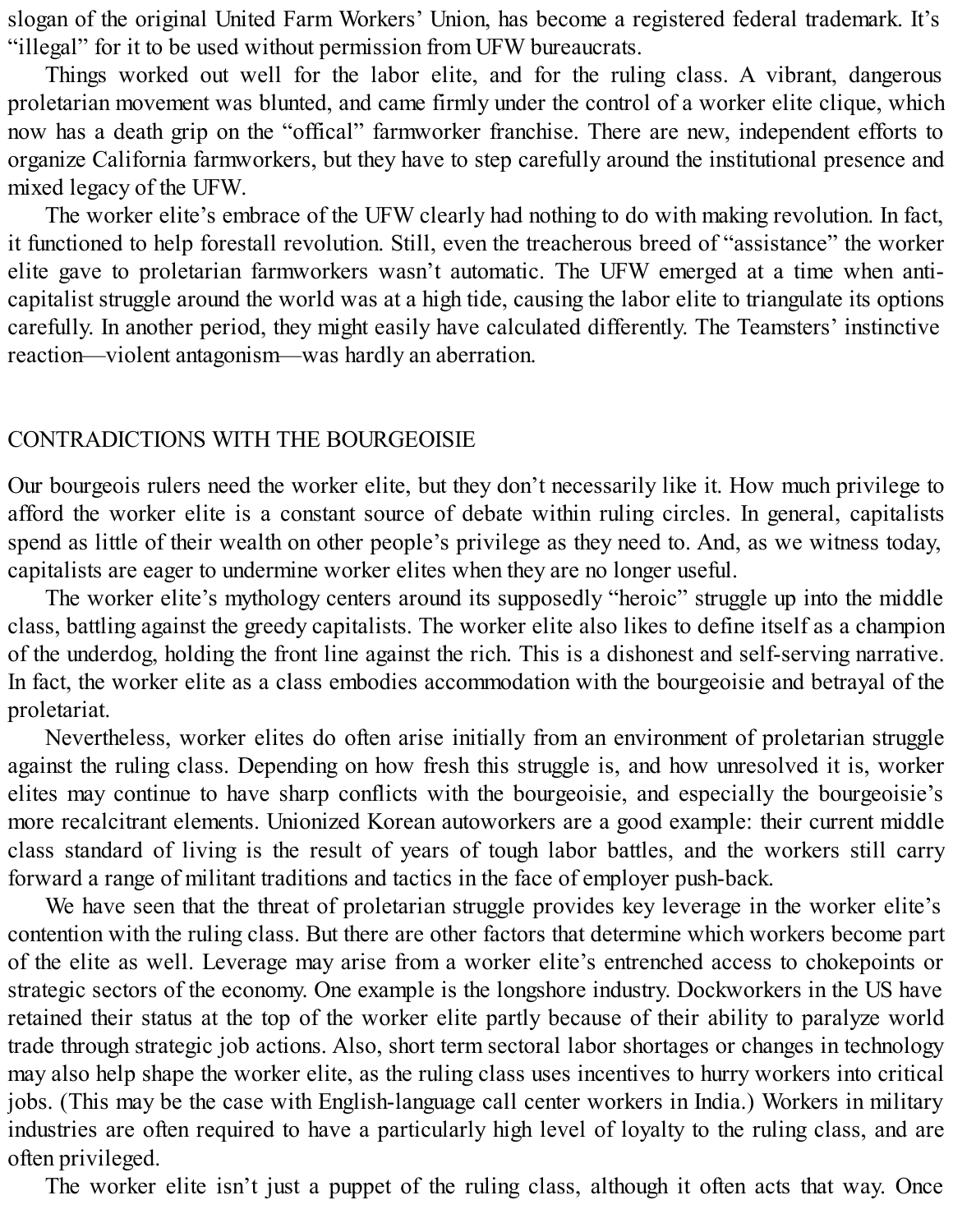established as a separate class, the worker elite generates its own agenda like every other class. It usually functions as part of a broad coalition of classes led by the bourgeoisie. But the worker elite must periodically re-negotiate its status with capital, which can cause labor disputes and other social friction. The contradictions between the worker elite and the ruling class sometimes provide openings for revolutionary politics. Under certain conditions, parts of the worker elite may ally with the proletariat in its fight against capital. When this occurs, it is not because they are both "working class," but because of their own concrete and independent class interests.

The worker elite's origins and conditions of life are embodied in distinctive cultural and political characteristics. In times of conflict with the bourgeoisie, members of the worker elite have certain practical advantages in comparison to the other middle classes. Worker elites tend to be less sheltered than intellectuals, for instance, and their experience with danger or violence on the job can make them more combative than other privileged middle classes. Experience as wage workers in large socialized enterprises permits some sections of the worker elite to achieve higher levels of unity than other middle classes, and gives them intimate, daily familiarity with capitalist treachery and hypocrisy.

From a political point of view, the worker elite is neither more "hopeless" nor more "revolutionary" than other privileged middle classes. Everything depends on concrete conditions. Despite their underlying class commonalities, the politics of entrenched "white" worker elites in North America are not identical to the politics of new worker elites in Brazil or Indonesia. And individuals in the worker elite are certainly just as capable of class suicide as intellectuals or members of the other middle classes.

Specific sectors of the worker elite have heightened or multiple contradictions with capitalism. Oppressed nationality worker elites have deep hatred for oppressor nation chauvinism—depending on conditions, they may gravitate towards active national liberation movements. Women of the worker elite may find themselves attracted to the struggles of proletarian women, especially when confronted by misogynist fundamentalism and fascism.

Nevertheless, the labor elite is always looking to augment its privileges, and will routinely betray the proletariat to gain more. Besides, time and the relative comforts of middle class life tend to erode the worker elite's combativeness and rebelliousness.

For instance, third and fourth generation union dockworkers in the US are so privileged and so isolated from the proletariat that they have substituted wishful thinking for struggle. Despite ritualistic invocation of past battles and stylized chest-thumping, their unions now resemble exclusive clubs or fraternities more than fighting organizations. Even the idea of cynically using proletarians as potential "shock troops" has flown off their radar screen. Most dockworkers look down on proletarians working in and around the waterfront, ignoring or even opposing their struggles. This is exemplified by the longshore unions' shameful, chauvinist, and strategically foolish lack of solidarity with thousands of rebellious immigrant waterfront truckers and thousands of other struggling proletarians in the logistical supply chain stretching inland from the ports.

Along with their fellow middle classes, the worker elite everywhere makes defense of privilege their top priority. They spin this as a matter of "fairness" in comparison to what the greedy capitalists have, a claim that masks its essential elitism in relation to the proletariat.

We are often lectured in the bourgeois media that the rise of middle classes is intrinsically "democratic." But this is demonstrably false. As capitalist mouthpiece Francis Fukuyama says,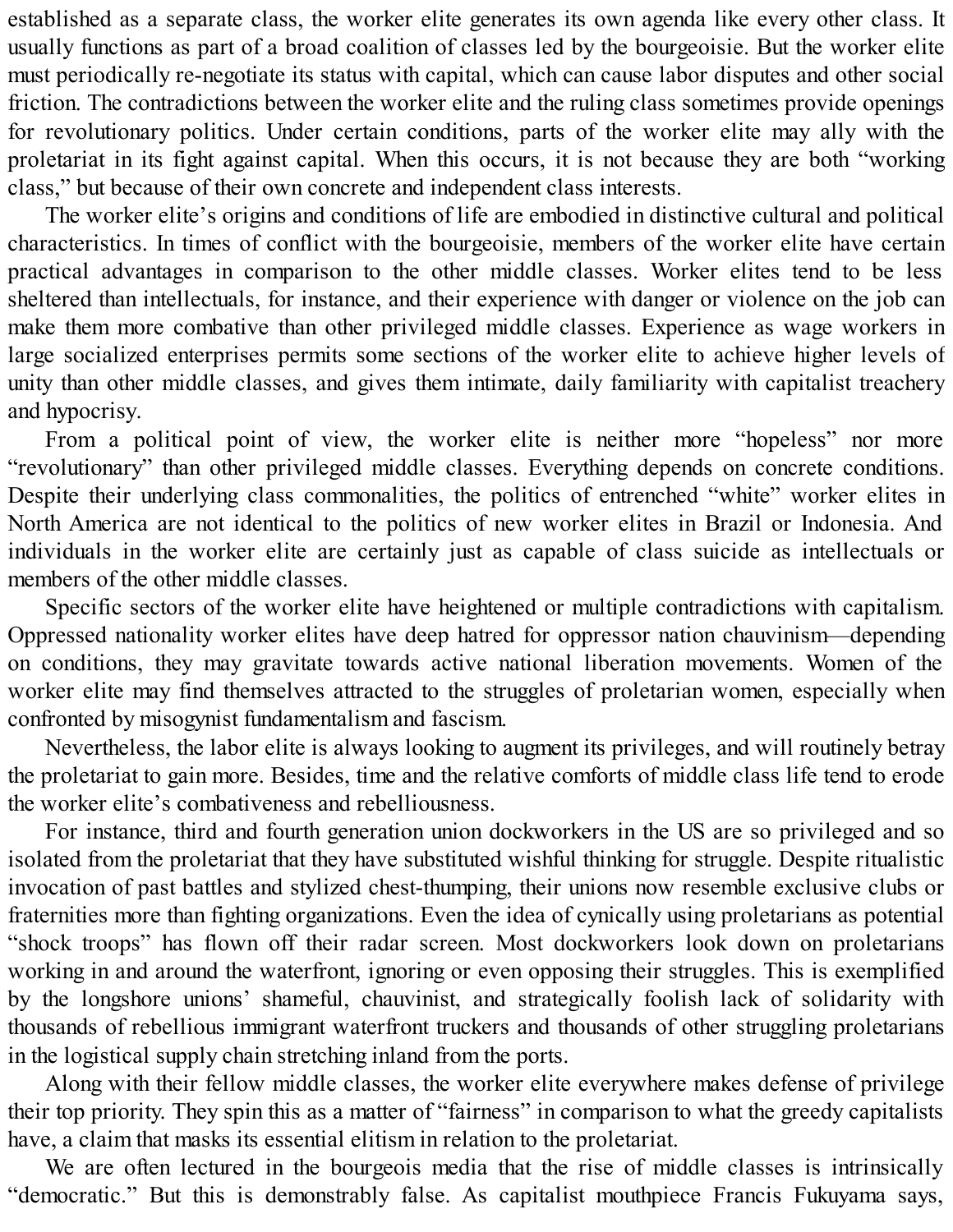<span id="page-30-0"></span>"Middle class people do not necessarily support democracy in principle: like everyone else they are self-interested actors who want to protect their property and position. In countries such as China and Thailand, many middle class people feel threatened by the redistributive demands of the poor and hence have lined up in support of authoritarian governments that protect their class interests."<sup>[\[64\]](#page-45-17)</sup> We know, in fact, that settler states such as the US have depended on the institutionalization of mass settler middle classes to make widespread land theft, genocide, slavery, and colonialism possible. This is not democracy.

When the worker elite does choose to fight the ruling class, it's often for overtly reactionary causes. For example, the South African worker elite conducted a militant populist struggle to help establish apartheid. ("Workers of the World, Unite and Fight for a White South Africa" was one of their slogans.) The first "union label" campaign in the US was mobilized for the purpose of freezing Chinese labor out of the cigar rolling industry in California.

When abandoned by "their" capitalists, failing worker elites generally embrace right-wing populism, including the scapegoating of proletarians and other oppressed people. We might wish that disintegrating worker elites would choose to unite with the proletariat in its violent, dangerous, underdog fight against capital. But this isn't what comes naturally. In practice, abandoned worker elites cling to their privileges as natural entitlements. There is an instinctual tendency to seek out the "traitors" who "stabbed them in the back," singling out immigrants, women, religious or national minorities, Jewish bankers and other "disloyal" types of capitalists as the cause of their problems.

Despite the wishful expectations of some radicals, people pushed out of the worker elite do not readily accept "demotion" into the proletariat. It's one thing for an established worker elite to use proletarians as shock troops for leverage. It's something else entirely for them to view themselves as proletarians when the ruling class decides to revoke their middle class status. The spontaneous, materially-based desire for a return of the old corrupt social contract, including its "traditional" patriarchal and patriotic ideology, is deeply rooted and hard to overcome.

This desire for the old privileges, and the accompanying narrative of betrayal, is ready fuel for fascism and other forms of reactionary populism. Hitler and Mussolini leveraged these impulses to attract and recruit workers whose economic prospects had been crushed by the Great Depression. In fact, much of Nazism's popularity came from its corrupt promise to raise "Aryan" workers out of the proletariat for good. The Nazis promised to build an imperial Reich on the backs of the labor of conquered and enslaved non-"Aryan" proletarians. The superprofits from that atrocity would be used to subsidize a rarified German parasitic worker elite.

Today, right-wing populists are moving into the vacuum left by the decline of labor elites (and their enfeebled Lefts) in the old metropolitan centers. Greece, where fascism was once defeated and deeply unpopular, is now confronted with the rapid rise of reactionary, nativist Golden Dawn insurgents, who feed on the resentment of the millions who are losing their middle class jobs and way of life. Right-wing populism is on the rise throughout Western Europe, responding to the destruction of the social contracts that gave life to the labor elites.

Neo-fascists and right-wing militias are developing bases in the US "rust belt," where the "white" worker elite has been left high and dry by de-industrialization, disinvestment, and decimated social benefits. Actually, right-wing populism has growing influence throughout the whole settler worker elite. This reactionary sentiment is an expression of the class's resentful mood as it contemplates a diminished future. Perhaps, as one astute bourgeois commentator suggested, "People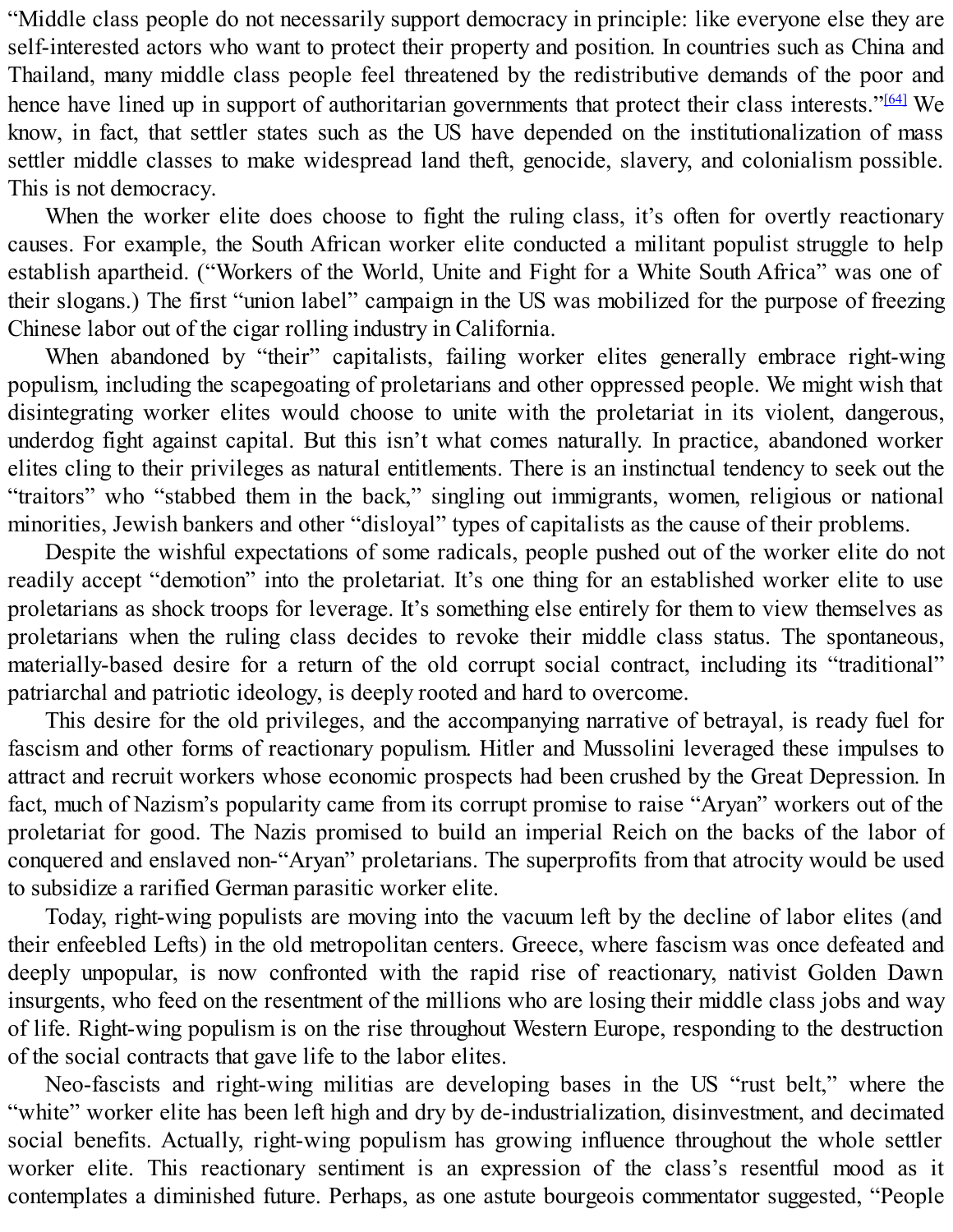<span id="page-31-1"></span>of privilege will always risk their complete destruction rather than surrender any material part of their advantage."<sup>[\[65\]](#page-45-18)</sup>

The worker elite is a mass class that has significant contradictions with capital. Therefore the proletariat can't rule out alliances with worker elites, nor can it concede the discarded members of the worker elite to the reactionaries. Revolutionaries should fight for their political allegiance, just as we do with other middle classes. But worker elites are heavily invested in their privileges. Effective political work with the labor elite can only occur where there is a proletarian movement offering a clear and viable alternative to what is offered by capitalists and fascists. Above all, the proletariat needs to have independent leadership and initiative within any political alliance that includes the worker elite. Flattering a failing worker elite with crocodile tears for its lost privileges—like the right-wing populists do—leads to disaster for proletarian forces.

#### <span id="page-31-0"></span>INTELLECTUALS AND THE WORKER ELITE

The worker elite has a complicated relationship with middle class intellectuals. Both middle classes play a role in controlling the proletariat, but they do so in markedly different ways. While the worker elite confronts the proletariat mainly in the labor market and in mass politics, intellectuals affect the proletariat by generating ruling class theory, culture, and strategy. They also staff the institutions of bourgeois socialization, especially the education system.

In most social contexts, there is little love lost between these two classes. Middle class intellectuals tend to look down on all working class people, especially people who work with their hands. Intellectuals' default assumption is that their superior education somehow confers greater intelligence.

In return for intellectuals' disdain, the labor elite tends to consider intellectuals to be "educated fools," whose lack of "real world" experience makes them weak and impractical. They strongly resent intellectuals' undeserved social prestige, which is based on their access to educational privilege and tradition.

Still, middle class intellectuals and worker elites have a common interest in implementing and enforcing a generous social contract. And each class has characteristics that can be valuable to the other. As a result, with varying levels of awkwardness, they often join together in political coalitions and parties, including those of the reformist Left.

Intellectuals recognize that the worker elite has certain kinds of leverage over both the capitalists and the proletariat that they themselves lack. They are happy to share some of this leverage, and to give advice to the worker elite over how to wield it. A steady trickle of intellectuals seeks out staff jobs with worker elite labor organizations. This is considered a legitimate and relatively lucrative career path for a liberal or "progressive" intellectual. Some intellectuals are idealistically attracted to the proletariat, and attempt to approach it through the worker elite. This usually leaves them in a politically compromised position.

Meanwhile, the labor elite recognizes the value of intellectuals' research and writing skills, and their familiarity with capitalist superstructure. Intellectuals sometimes provide the worker elite with increased access to the levers of bourgeois government, culture, and education. Associating with intellectuals in labor or political organizations may even enhance upward social mobility for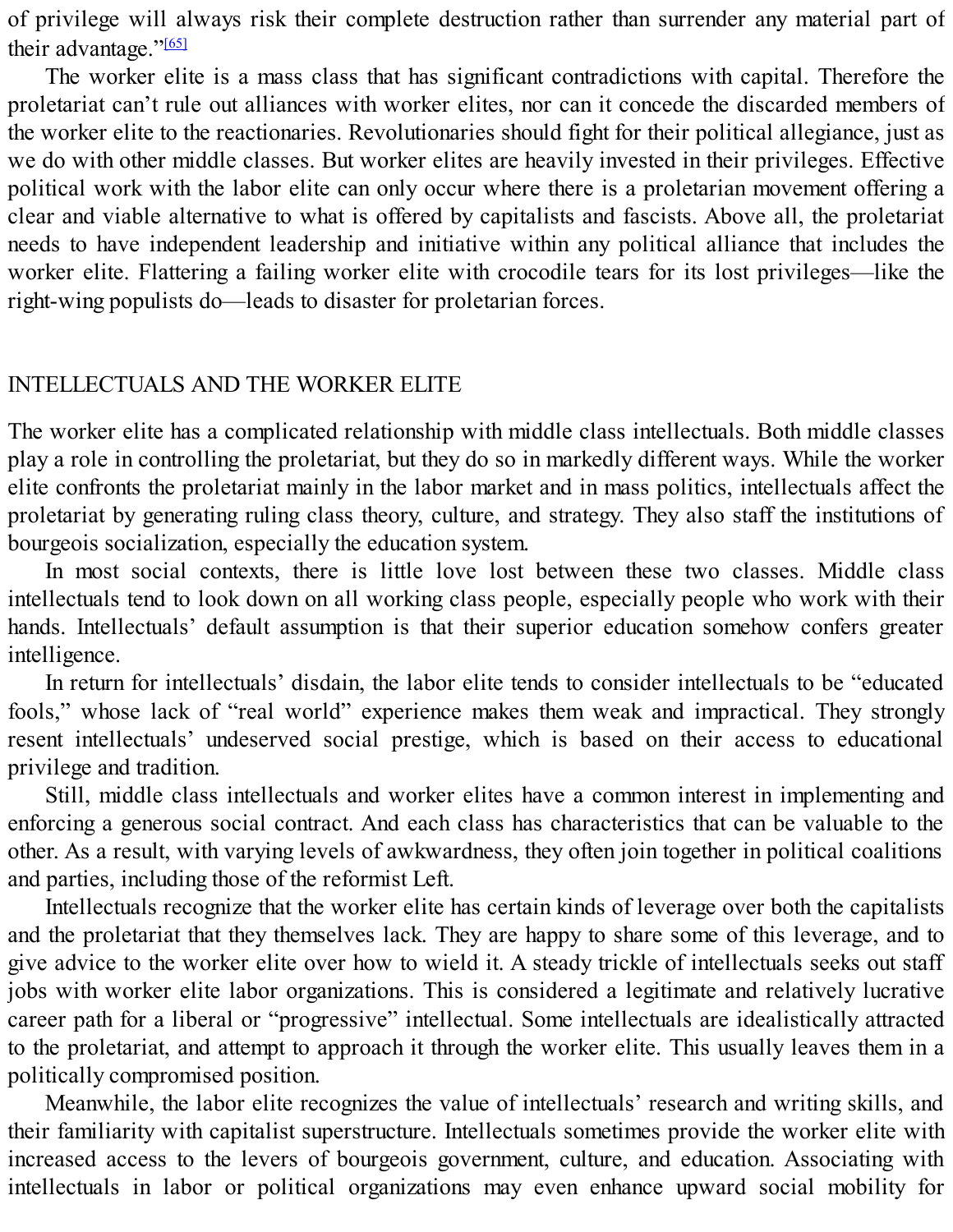<span id="page-32-0"></span>individuals from the labor elite, some of whom seek staff jobs in unions or a career outside the working class altogether.

#### REFORM AND THE WORKER ELITE

The ruling class continuously represses proletarian struggle, but this is not enough to maintain its power. It requires other modes of control as well.

When the proletariat succeeds in winning a battle, the ruling class counterattacks by trying to transform whatever reforms or concessions they were forced to make into circumscribed, restricted privileges. The bourgeoisie thus undermines the revolutionary potential of the proletariat's partial victories. Restricting them diminishes a reform's overall cost, naturally. But even more important, the ruling class resumes control by selecting who the reform is "awarded" to. This reformist dynamic is what leads to the creation of many worker elites, and it is also vital to maintaining or extending their privileges. It's no surprise, then, that worker elites eagerly cooperate with the ruling class throughout the process of poisoning new reforms.

In rationalizing its corrupt arrangements with the bourgeoisie, the worker elite falsely portrays itself as the vanguard of the whole working class. It claims to be consolidating advanced reforms that will eventually trickle down to the proletariat. In fact, the worker elite cares first and foremost about its own class, and characteristically turns its back on the proletariat once it gets what it wants.

For instance, one of the great reform movements of the early labor movement in the US was the struggle for the 8-hour day. This demand galvanized millions of impoverished workers, who fought and sometimes died trying to attain it. (The Haymarket Massacre, and the tradition of May Day, started with the vicious repression of a rally in support of a strike for the 8-hour day in Chicago on May 4, 1886.) However, when 8-hour legislation was finally passed by the US congress in 1937 in response to this struggle, it turned out that it applied to a mere 20% of the workforce. Agricultural workers, most service workers, undocumented immigrants, and domestic workers—employment categories where oppressed nationality workers and women were heavily concentrated—were completely excluded from its provisions. This essentially turned the 8-hour day reform into an attack on the proletariat. Yet that fact somehow failed to keep the attention of the emerging "white" worker elite.

The excluded majority of workers were solemnly promised that this was just the beginning—soon everybody would win the 8-hour day. As we know, that never happened. Over time, more and more exclusions from the US 8-hour day were carved out. (More are being discussed right now in Congress.) Most of the proletariat never got anything from this reform, inside or outside the US. Unlike elite workers, proletarians in the factories still routinely work 10- and 12-hour shifts, six or seven days a week, usually without overtime pay. Farm laborers in the US often work 14- or 15-hour days. [\[66\]](#page-45-19) Domestic work continues to be virtually endless.

<span id="page-32-1"></span>What happened to the 8-hour day was ultimately a defeat for the proletariat. That isn't to say that the struggle for the 8-hour day couldn't be a legitimate struggle, either back in the 19th century or in our time. But when reforms are corraled and tailored for the benefit of an elite, leaving others behind, they are lost to the proletariat. What starts as a step out of oppression becomes a privilege: an actual fortification of bourgeois power.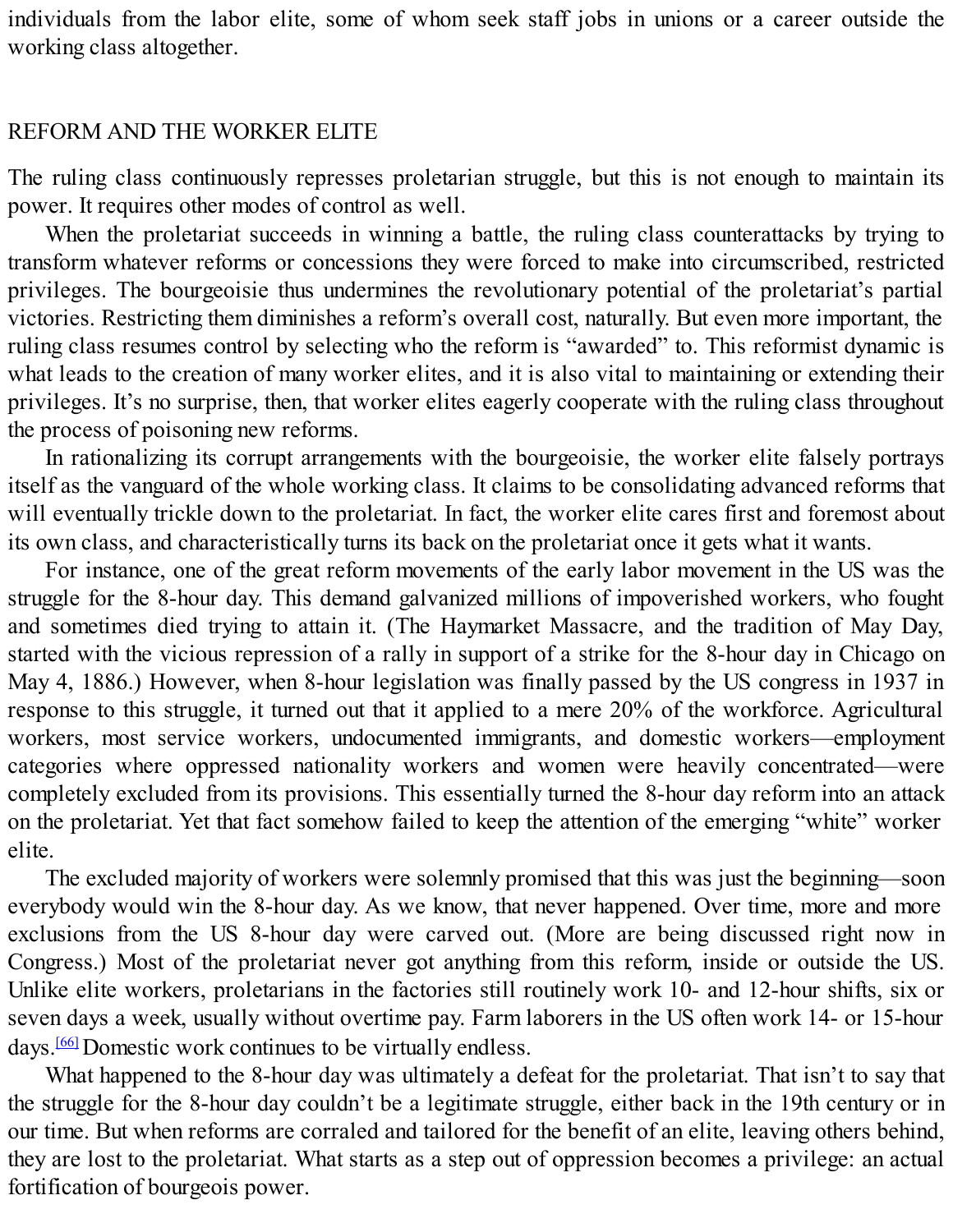Reforms can't be identified as "bourgeois" or "revolutionary" according to any programmatic formula. There's no universal checklist of characteristics that make a reform inherently good or bad. A given reform may beat back oppression, lift the proletariat out of slavery and starvation or enhance its unity and combative capacity. But the exact same reform, employed to create a worker elite or to entrench that elite's privileges, becomes an attack on the proletariat. The fundamental issue at stake in any reform is a basic question of class politics—who controls and benefits from it.

#### <span id="page-33-0"></span>UNIONS AND THE WORKER ELITE

Trade unionism often accompanies the rise of worker elites. In fact, union membership is a typical badge of worker elite status. Every day in every part of the world, worker elite unions negotiate corrupt deals with capital and trash the interests of the proletariat. The worker elite is famous for its unions' clannish protectiveness, chauvinism, and parochial unwillingness to share power with other social forces. Many unions have been taken over by organized crime or reactionary governments. All in all it's understandable that many revolutionaries view unions with suspicion.

But treating unions as inherently reactionary is a serious mistake. The modern proletariat requires unions as weapons of struggle. In the hands of proletarians, unions are tactical necessities, crucial schools of class war, and reservoirs of class power.

On the most basic level, a union is an organization that strengthens the fight against capitalist employers by restraining competition among the workers. In that sense it is a limited, concrete expression of worker solidarity.

Yet as these notes insist, there are different classes of workers, different kinds of solidarity, and different kinds of struggle against the employers. Proletarians can use unions to fight oppression, to strengthen their unity and combative power. Worker elites can use unions to achieve and solidify privilege. Some unions are led by revolutionaries, some by fascists and gangsters, some by liberals. One union may attack immigrants, another may shelter a guerrilla army. All these differences are political, but at the most basic level they reflect differing class agendas.

It is exactly because of their persistent strategic and tactical significance that unions are a universal battleground between the proletariat and the worker elite. A worker elite that can't control a country's overall labor movement has failed to live up to its social contract with the bourgeoisie. From a revolutionary perspective, proletarian unions dominated by the worker elite are destined to fail the class.

The worker elite has its own unions, yet it also attempts to take over proletarian unions, from above and within. As part of this effort, the worker elite offers to buy off the leadership of proletarian unions, tempting activists with middle class staff jobs, mainstream prestige, immunity from repression, and other privileges. It constantly maneuvers to co-opt proletarian struggles and blunt their radical edge.

<span id="page-33-1"></span>Worker elite leadership, characteristically opportunist, is vulnerable to the manipulations of organized crime and state agents. The worker elite does not hesitate to violently destroy proletarian unions either. A prime example is the American Institute for Free Labor Development (AIFLD), the AFL-CIO's murderous and long-lasting counterinsurgency program, funded with worker elite union dues and carefully guided by the US State Department and CIA.<sup>[\[67\]](#page-45-20)</sup>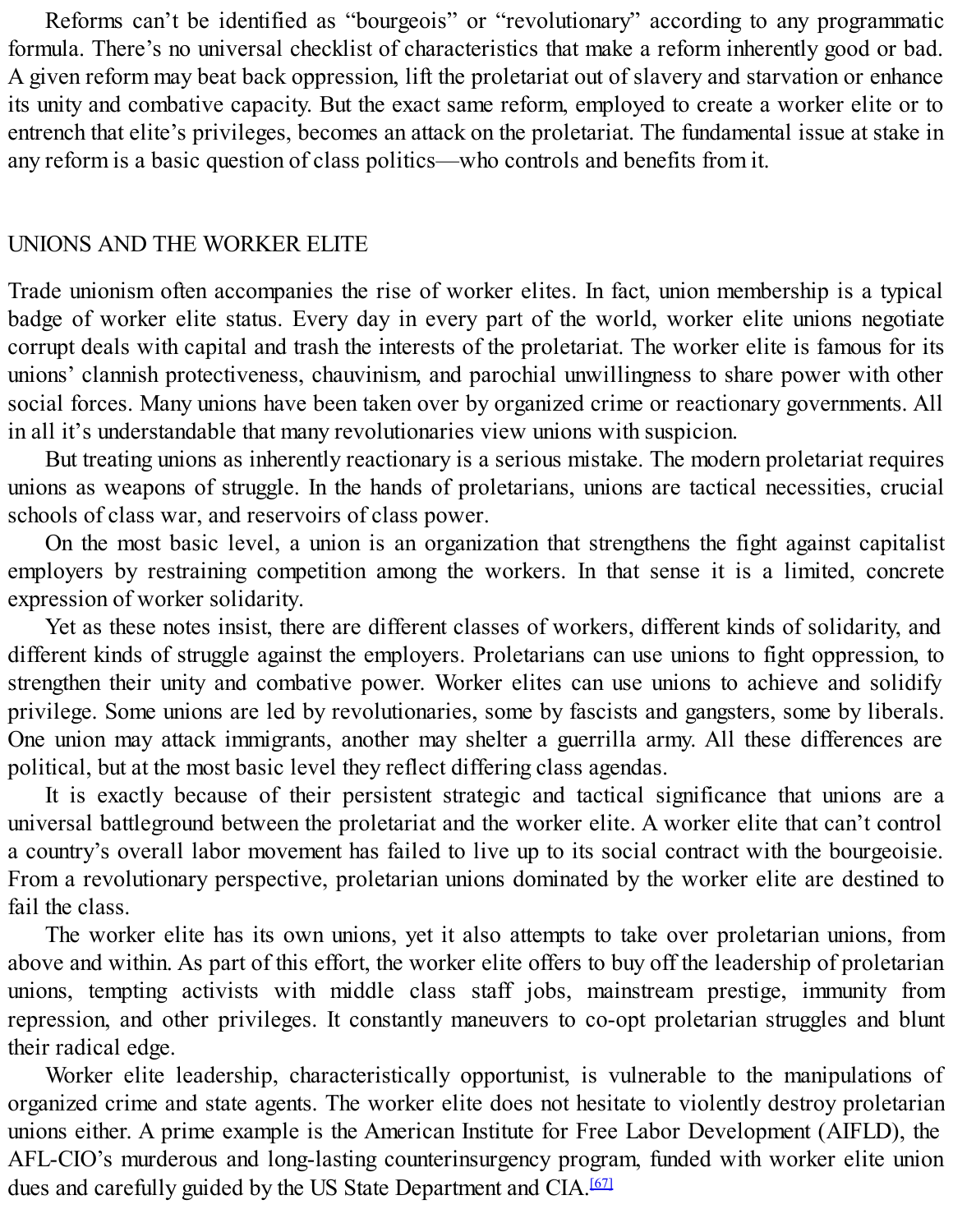The proletariat's fight for leadership of its own class's labor movement is one of its greatest challenges. The proletariat must defeat the hegemony of the worker elite's organizations, and battle to control its own. It must also fight off the infiltration of racketeers and other lumpen forces. This multifaceted struggle will only be successful if it is understood as a deep conflict among distinct classes with different material interests, rather than as just an abstract question of program, political line or ideology.

#### <span id="page-34-0"></span>CASE STUDY: AUTO ASSEMBLY WORKERS

<span id="page-34-1"></span>Worker elites and cars seem to go hand in hand. Not just because one buys the other, but because there is a recurring historical pattern of autoworkers being elevated out of the proletariat.<sup>[\[68\]](#page-45-21)</sup> This phenomenon is partly explained by the vulnerable nature of auto production, with its complex supply chains and manufacturing choke points. Also, since auto assembly is a capital intensive process, wages are a relatively small percentage of overall costs for the capitalists.

But beyond economic expediency, the link between the auto industry and privilege has its own historical continuity, as well. Unsurprisingly, this is a relentlessly male history and culture. Women have been virtually excluded from auto assembly lines all over the world, sometimes under the pretext of "protective" legislation prohibiting women from working night shifts or accepting overtime.

In 1914, Henry Ford made the shocking announcement that he would start paying auto assembly workers \$5 a day, roughly doubling the prevailing autoworker wage in the US. (Part of this wage was technically a bonus. To get it, workers had to prove—to a so-called "Socialization Organization" that they were living their lives "the American Way.") Ford also reduced the work day from nine to eight hours. For him this wasn't charity, nor was it primarily a concession to organized proletarian militancy, although the threat of the IWW was in the background. Ford was looking at a bigger picture, trying to literally create a better class of worker.

He had his reasons. His new assembly lines were grueling, monotonous, and easily sabotaged. Even ordinary worker absenteeism could be devastating to his profits. What he needed was a group of loyal, dependable workers, with low attrition rates. And he had another motive: "Ford had reasoned that since it was now possible to build inexpensive cars in volume, more of them could be sold if employees could afford to buy them. The \$5 day… contributed to the emergence of the American middle class."[\[69\]](#page-45-22)

<span id="page-34-2"></span>Ford's idea of middle class workers was thoroughly patriarchal. The few women hired by the company—mostly in the offices—were fired immediately if it was discovered that they were married to a man with a job.

<span id="page-34-3"></span>*Ford believed that only a specific form of family relationship—one in which the husband provided for a non-income-earning wife—would insure the stability of his labor force. The Five Dollar Day would encourage this type of family, in which a male wage supported a dependent family, who would then have no need to use their homes to make money. Ford appeared to sanction only the most "middle-class" form of family life, or what seemed to be the middle-class form of life to him, where a husband earned enough to protect the home as a sanctuary and a refuge. [\[70\]](#page-45-23)*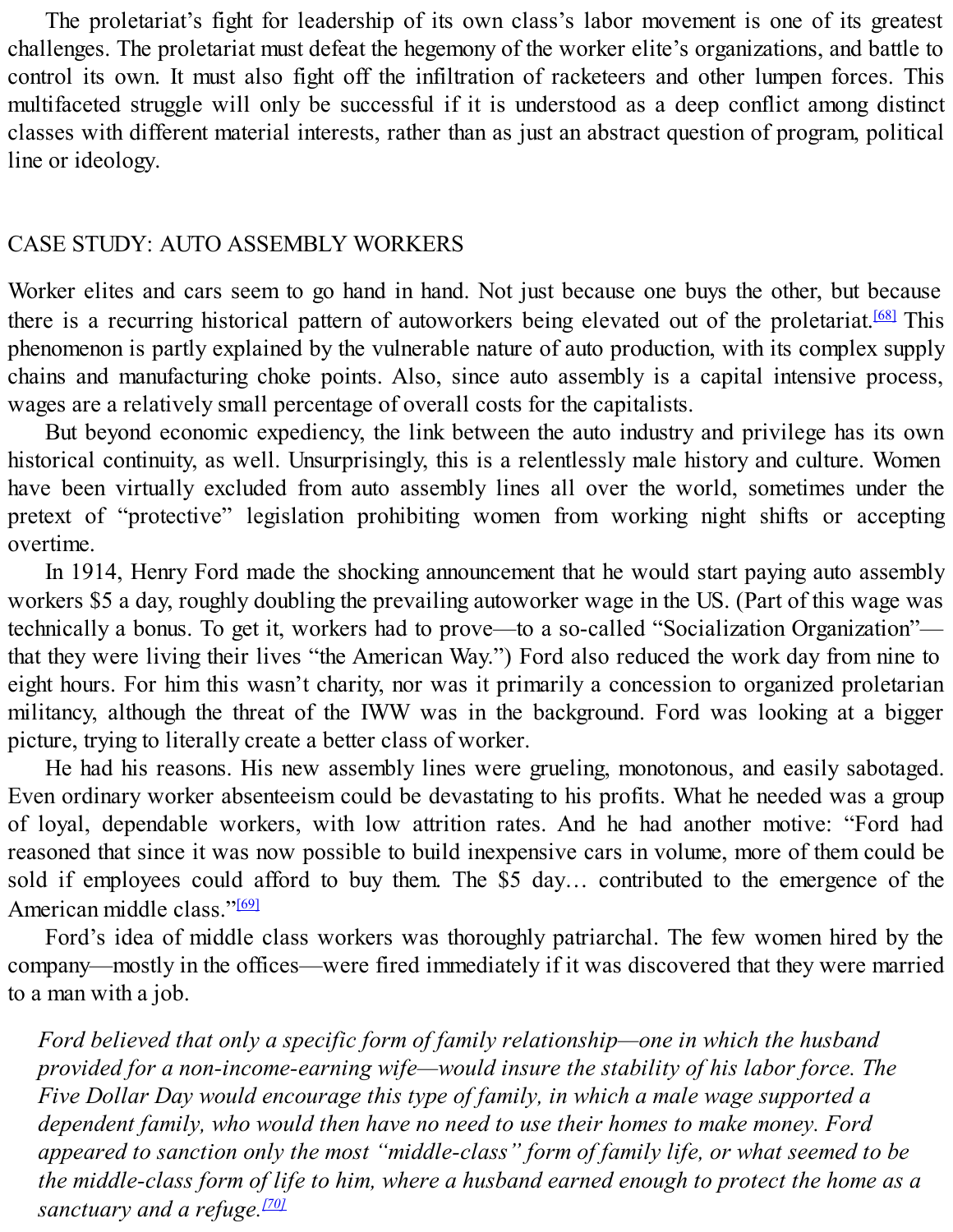Autoworkers in the US were early to unionize, and they played a key role in forging and policing the New Deal social contract. One of the pivotal labor battles of the 1930s was the Flint sit-down strike against General Motors. But "white" autoworker militancy didn't extend to solidarity with oppressed nationality workers. As J. Sakai documents, the first autoworker contracts after the sit-down strikes made it literally illegal for Black workers to get jobs on the assembly line. In fact, they were trapped in inferior janitor or foundry jobs. Job segregation continued to be a hallmark of the unionized industry for decades. Well into the 1940s the Atlanta UAW remained all "white." <sup>[\[71\]](#page-46-0)</sup> Segregation continued in union plants into the  $1970s$ .<sup>[\[72\]](#page-46-1)</sup>

<span id="page-35-1"></span><span id="page-35-0"></span>During World War II, a small cohort of women was hired to work on US auto assembly lines to replace men drafted into the military. After the war, they were immediately replaced by men.

<span id="page-35-2"></span>In the 1960s and 70s, Detroit was the site of a major insurgency by Black autoworkers, who revolted against brutal working conditions and flagrant discrimination in the plants.<sup>[\[73\]](#page-46-2)</sup> This struggle forced the capitalists to make major concessions. These concessions played a role not only in desegregating the assembly plants, but in establishing a modern African American worker elite. In its aftermath, "life was good for blacks [sic] who were able to hold onto their assembly line jobs. Steadily employed black auto workers made enough money to buy their own homes, to put away money for retirement, to own their own cars, and even to send their children to college."<sup>[\[74\]](#page-46-3)</sup>

<span id="page-35-3"></span>Autoworker jobs also became linked with the rise of worker elites in Western Europe in the post-WWII period, although in some places (like Italy's Fiat plants) this development was still in doubt as late as the 1970s. As auto plants opened in Japan, and then other parts of Asia, the pattern of autoworker elites continued.

Toyota and other Japanese auto companies developed an elaborate system of corporate paternalism to ensure (all-male) assembly worker loyalty and to buy labor peace. Besides high seniority-based wages and generous pensions, this system included assurances of a lifetime job, inexpensive company housing, extra money for each child, and special deals on buying homes, cars, and expensive restaurant meals. Team spirit was promoted through corporate outings, group drinking binges, shop-floor calisthenics, and company songs. Managers visited workers' homes and hospital rooms. There were special facilities set aside for worker hobbies and other leisure activities. One Japanese politician remarked that elite Japanese workers "are owned like pets by their companies." Their perks, he said, were "like dog food." Although this paternalistic system has weakened in recent decades, its legacy continues in the Japanese-owned auto plants all over the world.<sup>[\[75\]](#page-46-4)</sup>

<span id="page-35-4"></span>Immediately after the Korean War ended in 1953, foreign capitalists moved to transform South Korea into an industrial export platform, slamming its economy abruptly into the world commodity market. The Korean economy was dominated by a small group of conglomerates (chaebols), heavily funded by Japanese and Western capital and protected by a vicious right-wing dictatorship. Workers responded with an inspiring upsurge of militant resistance, fighting pitched battles with police and soldiers. But the ruling class was eventually able to curtail this rebellion using a combination of brutal terror, massive infusions of capital, and reform legislation. A key element allowing the capitalists to regain solid control was the formation of a worker elite, rooted in important industries, like auto. Groups of industrial workers were rapidly pulled up out of the proletariat.

Today income inequality among workers is a notable feature of the Korean economic landscape. "Among developed countries, Korea has one of the biggest gaps in wages and welfare between the top and bottom 10 percent of workers," according to Bae Kyu-shik, a researcher at the Korea Labour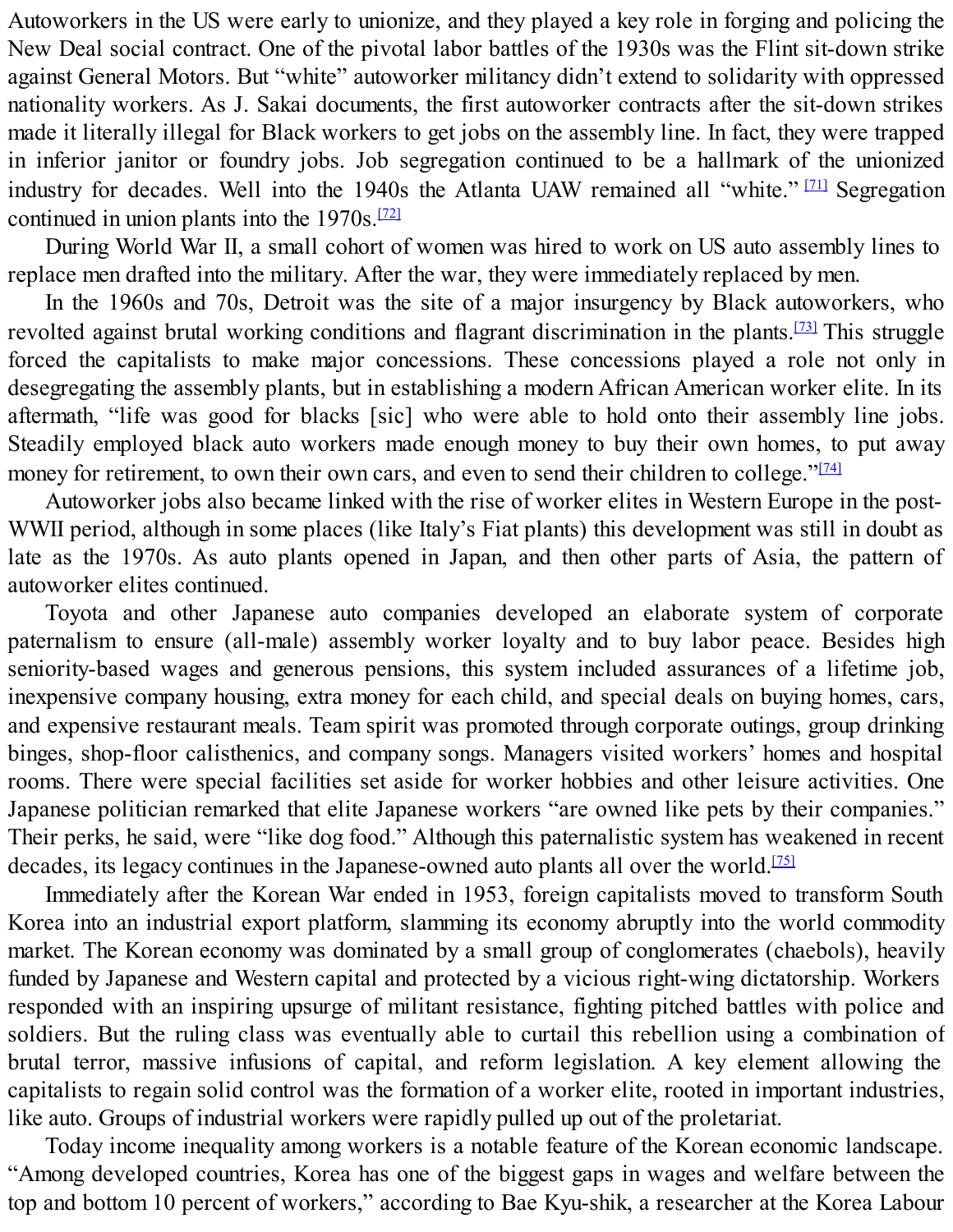<span id="page-36-0"></span>Institute.<sup>[\[76\]](#page-46-5)</sup>

<span id="page-36-1"></span>Currently, Korea makes 40% of all General Motors cars; Hyundai and Kia have become automotive giants. Korean auto assembly workers work long hours. And they still have a reputation for struggling hard against corporate attacks, including a current wave of casualization. But the terms of conflict have changed dramatically. The workers are now defending elite jobs.<sup>[\[77\]](#page-46-6)</sup> The union wage is about PPP \$40,000, including lots of overtime pay, family supplements, and bonuses. It has shot up rapidly in the last several years.

Brazilian autoworkers, overwhelmingly male, have moved rapidly into the middle class, and, as mentioned above, play an important part in the PT political regime. Current wages for assembly are around PPP \$31,000.

Car production has also been ramping up in Mexico, and it seems to be following a familiar script.

*"The Mexican worker is a natural craftsman, and global investors are showing their confidence in Mexican labor," said Alberto Rabago, a union of icial who started working for Chrysler in <sup>1959</sup> as a floor sweeper when the company made Mexican versions of its DeSoto and Plymouth sedans for the local market.*

*Now Chrysler makes its muscular Hemi engines at the Saltillo Motors plant here in the deserts south of Texas. At another Chrysler plant nearby, \$35,<sup>000</sup> Ram pickups fly of the assembly line at a rate of one every <sup>80</sup> seconds…*

<span id="page-36-2"></span>*Overall, Mexico is making nearly <sup>3</sup> million vehicles a year, with output expected to increase <sup>38</sup> percent by <sup>2016</sup> as Nissan, Mazda and Audi add new plants and other manufacturers ramp up production. GM said last week it will invest \$<sup>691</sup> million to boost its Mexican assembly lines. [\[78\]](#page-46-7)*

This is taking place in a country where male industrial workers—miners, oilfield workers, steelworkers, railway workers—have historically been treated as "labor aristocrats." At one time union workers got special social benefits and had their own system of exclusive parks and resorts. The dominant manufacturing unions have long been an integral part of a syndicalist political structure, closely tied to the main political parties and the government.<sup>[\[79\]](#page-46-8)</sup>

<span id="page-36-3"></span>Work on the auto assembly lines and in the heavy machine shops is considered a male province. Women do work in the Mexican auto parts and supply factories, but even there they are employed in significantly lower proportions than in other manufacturing industries. (Women workers' pay is about 25% lower than men's, just like in the US.)<sup>[\[80\]](#page-46-9)</sup>

Today, the average auto assembly wage in Mexico is about PPP \$18,000—much less than in the US, Japan, Europe or Korea. Yet this is more than twice the wage of Mexican garment workers ( PPP \$8,000); it is eight times the national minimum wage (PPP \$2,253).

<span id="page-36-4"></span>*AGUASCALIENTES, Mexico — For <sup>12</sup> hours, Luis Moreno moved camshafts along the assembly line at the vast Nissan plant here, <sup>30</sup> seconds for each one. Now he was coming home in the dark, just as he'd left. His five children were waiting inside. His wife. Her parents. "I want you to know something," said Moreno, <sup>31</sup>, outside the small house he bought last year with a mortgage financed by Nissan. "It might sound sentimental or corny. But this company*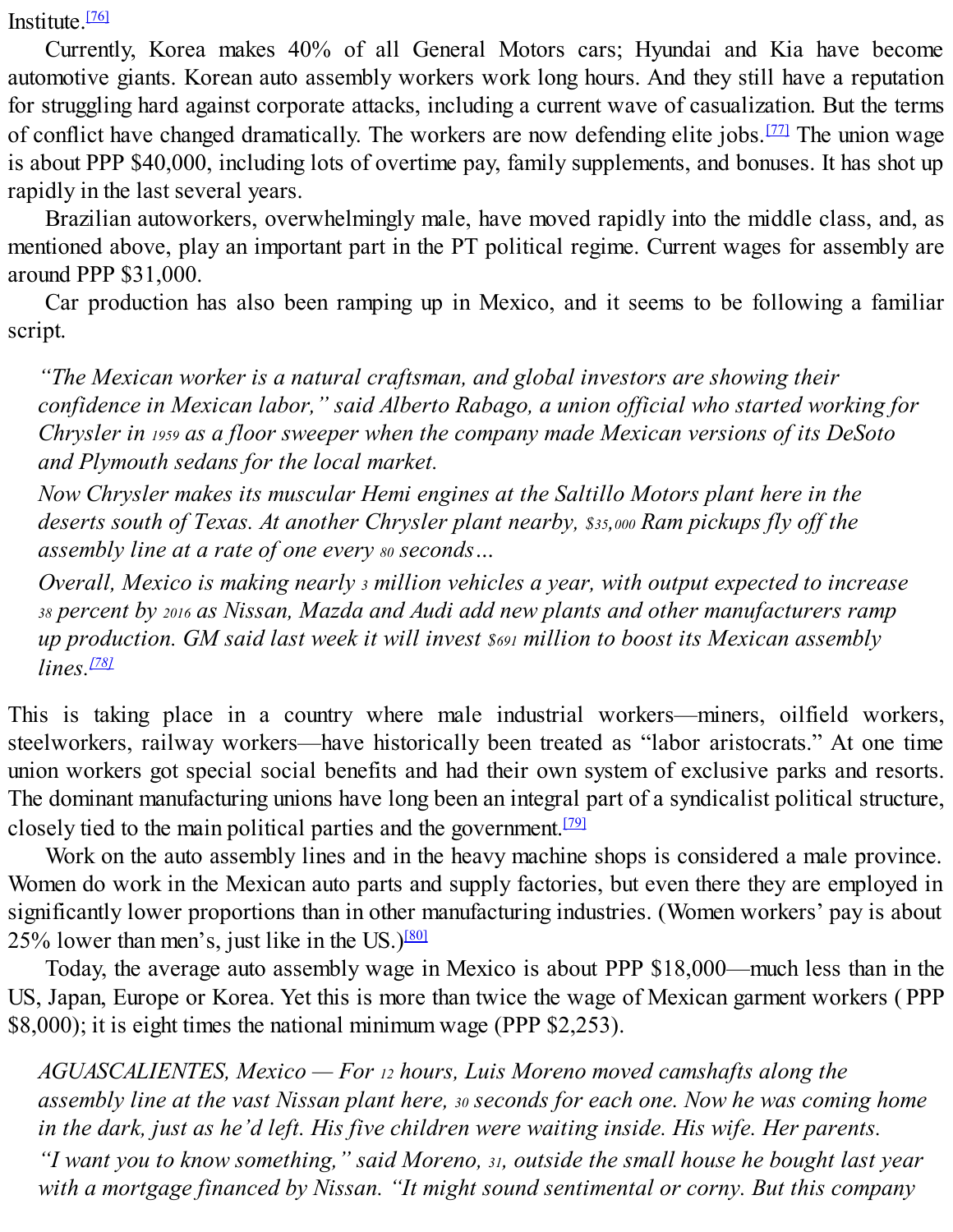*has given me everything."*

*…Here in central Mexico, where the global auto industry is booming, a job at Nissan is a path to the middle class. To work for the company in Aguascalientes today is akin to what it might have been like working in the <sup>1950</sup>s for General Motors in Flint, Mich., or for Ford in Dearborn….*

*[Mr. Moreno's] wife is a homemaker. Their entire family is covered by a company-subsidized health insurance policy that costs the equivalent of \$<sup>4</sup> a week. Next year, Moreno—the son of a day laborer—thinks he will buy his first car, a Nissan, with a loan financed by the company. The mortgage on the family's \$27,<sup>000</sup> home is \$<sup>210</sup> a month, deducted automatically from his Nissan paycheck.*

*And Moreno says these are not the benefits that have made the biggest dif erence in his life, the things that have "changed him." Nissan has given him classes in ethics, health and good hygiene. It has steeped him in Japanese corporate concepts, promoted on posters throughout the sprawling plant, with slogans such as "Kaizen" ("continuous improvement") and "NPW" ("Nissan Production Way") that Moreno has come to view as metaphors for life….*

*….After <sup>17</sup> years processing engine blocks as a machinist, Ruben Flores, <sup>47</sup>, makes just \$<sup>160</sup> a week [note: not PPP adjusted for cost of living]. Still, he owns a five-bedroom house, a Nissan Frontier pickup and a Nissan Altima sedan, and his two children are on track for professional degrees.*

<span id="page-37-0"></span>*"My son is studying to be an engineer," Flores said proudly, standing by his car in the employee parking lot after his shift, which went from 7am to 7pm. He looked up at the plant, its long, squat buildings buzzing with a low hum. "He'll go straight in there the day he graduates." [\[81\]](#page-46-10)*

What Mr. Moreno told the reporter is revealing: it isn't just relatively high wages that have "changed" him. It's a constellation of economic, social, and political factors. It's a wife at home, medical insurance, a car, a new culture.<sup>[\[82\]](#page-46-11)</sup>

<span id="page-37-1"></span>Chinese autoworkers are now facing direct competition with Mexican autoworkers, as labor costs in the two countries converge. The Chinese auto industry is heavily subsidized by the government, which has named it a "pillar industry." Pay is well above what most manufacturing workers make and is going up rapidly. One automaker in China saw wages in their plants rise from PPP \$7,270 in 2003 to PPP \$14,540 in 2010.<sup>[\[83\]](#page-47-0)</sup>

Autoworkers are watched over by paternalistic unions. Union representatives sometimes double as factory managers.

<span id="page-37-2"></span>*In the core factories, the of icial All-China Federation of Trade Unions (ACFTU) has an extensive bureaucracy that administers the companies' generous welfare programs and acts as a consultant to management on wages and working conditions (there are no collective bargaining agreements). In most of the suppliers, unions don't exist at all, or they have been installed on behalf of local government labor bureaus, Communist Party chiefs, or managers. [\[84\]](#page-47-1)*

<span id="page-37-3"></span>In 2010, strikes at several Chinese auto plants were settled with raises of 20–50%. These were hard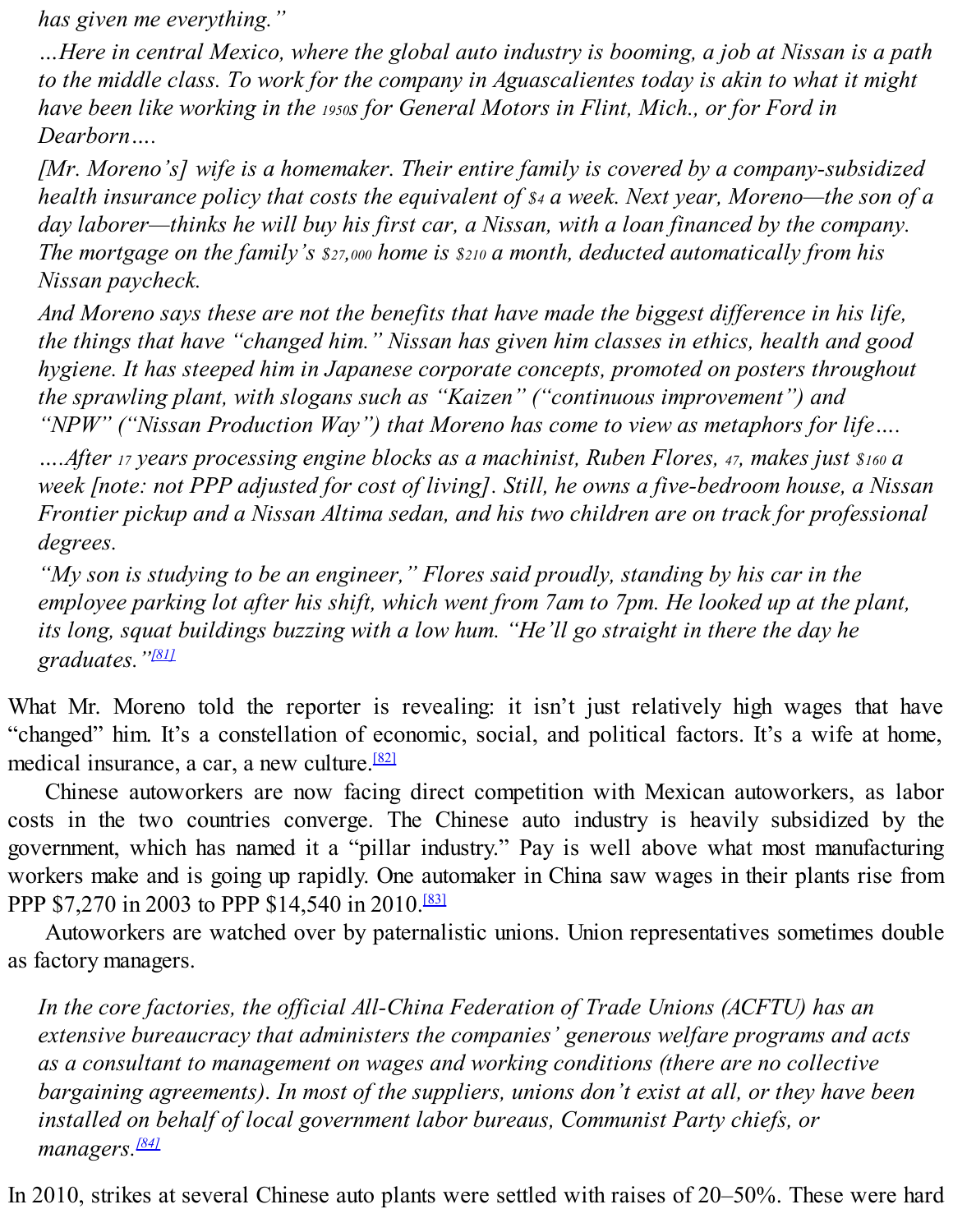fought struggles, even featuring occasional battles with company goons and insubordination against company unions. Yet the strike wave occurred in an interesting political and economic context:

*While Honda and Toyota suf ered tremendous profit losses thanks to the strikes, in this instance Chinese autoworker demands for increased wages inadvertently converged with the aims of the central government. The CCP's <sup>12</sup>th Fifth Year Plan (2011–2015)… recognizes the importance of raising wages as a share of GDP. If China's economy continues to grow at current levels of investment, her production capacity will eventually outstrip global demand. Thus, it is necessary for China to move from an export driven economy to a more balanced model based on greater domestic consumption. Wages will play a key role in helping to increase this consumption…. While workers were in no way manipulated by the CCP to go on strike, their calls for partaking in a greater share of the wealth were no doubt met with sympathy by certain factions within the government." [\[85\]](#page-47-2)*

To round out this discussion of autoworkers and the worker elite, two bar graphs are reproduced below. The first shows average auto wages; the second average textile wages:

<span id="page-38-1"></span>

<span id="page-38-2"></span><span id="page-38-0"></span>Note that these charts had to be drawn to different scales; auto assembly workers and textile workers exist, literally, in different wage universes.<sup>[\[86\]](#page-47-3)</sup>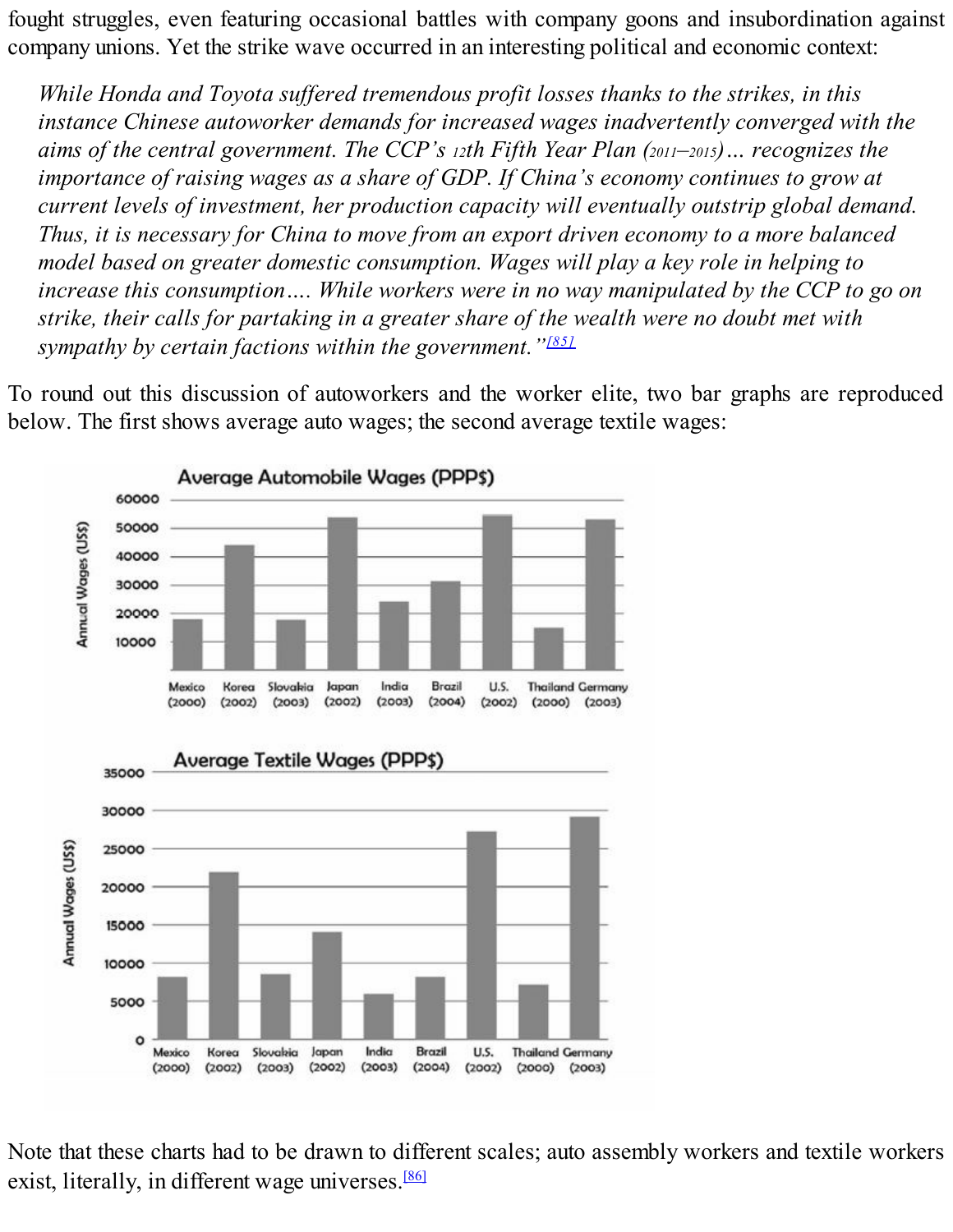#### **CONCLUSION**

The worker elite—a small minority of workers—continuously attacks, restricts, and undermines the proletariat's struggle for freedom. The predominantly reactionary role of this privileged class flows directly from its material interests.

The worker elite's hegemony over the proletariat, deeply rooted in maleness and multiple forms of chauvinism, is persistent and strong. Generations of revolutionaries have been unable to dislodge it politically or practically. In the meantime, privilege continues to evolve and gain sophistication, as worker elites become increasingly flexible and transnational.

Privilege within the working class prevents us from overthrowing capitalism. There's no point in pretending that the worker elite is a leading protagonist of revolution, and then scratching our heads when reforms somehow keep mysteriously degenerating into anti-proletarian systems of privilege. And what kind of "working class politics" is it that permits a giant proletariat centered around women to be "represented" by a thin layer of worker elite men?

Revolution requires us to break the worker elite's death grip on the proletariat (and on the Left). The parasitic and patriarchal agenda of this class must be defeated. Eventually, the worker elite must be dissolved.

<span id="page-39-0"></span>Class struggle is going on every day inside the working class. It's time to choose where our class loyalty lies—with the proletariat or with its minders in the worker elite.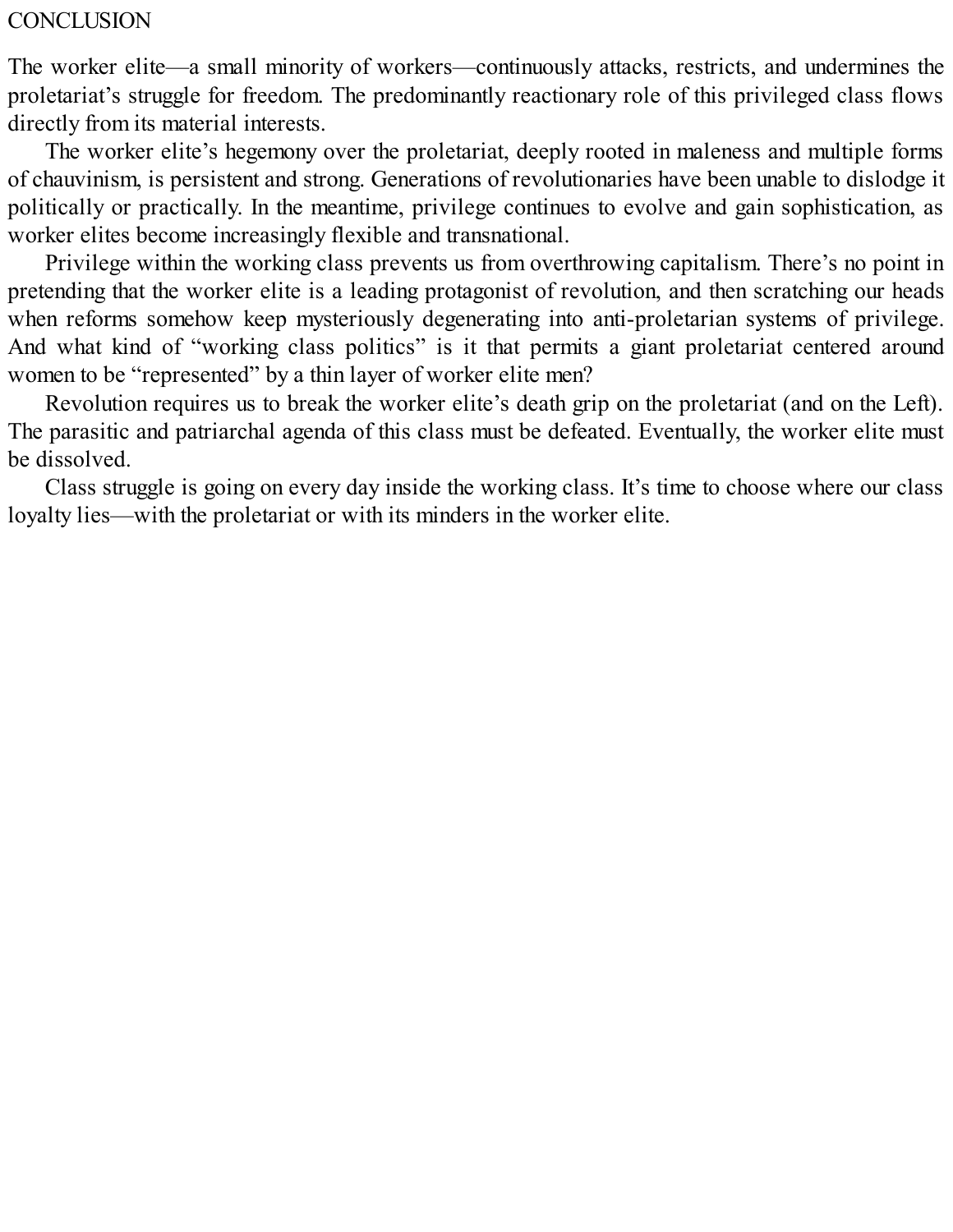# **More Kindle Books from Kersplebedeb**

## **[Clenched](http://www.amazon.com/Clenched-Fists-Pockets-Brigitta-Hyttinen-ebook/dp/B00H6UFBZG) Fists Empty Pockets**

Six working-class activists from Sweden discuss their experiences with class and middle-class hegemony in a variety of left-wing scenes and organizations. In doing so they flesh out the complexities and limits of what in Sweden is referred to as a "class journey." Dealing with more than economic realities, the authors grapple with the full gamut of cultural and social class hierarchies that are embedded in the society and the left.

## **Confronting Fascism: Discussion Documents for a Militant Movement, by Don [Hamerquist,](http://www.amazon.com/Confronting-Fascism-Discussion-Documents-Militant-ebook/dp/B00HBZ6HOU) J. Sakai, Xtn of ARA Chicago, Mark Salotte**

Breaking with established Left practice, this book attempts to deal with the questions of fascism and anti-fascism in a serious and non-dogmatic manner. Attention is paid to to the class appeal of fascism, its continuities and breaks with the "regular" far-right and also even with the Left, the ways in which the fascist movement is flexible and the ways in which it isn't. Left failures, both in opposing fascism head-on, and also in providing a viable alternative to right-wing revolt, are also dealt with at length.

## **Jailbreak out of History: the [rebiography](http://www.amazon.com/Jailbreak-out-History-re-biography-Harriet-ebook/dp/B00H1J6YJO/) of Harriet Tubman, by Butch Lee**

Crucial revisionist herstory, firmly rerooting Harriet Tubman in the context of patriarchy, race, class, and armed struggle. A fascinating, and much needed examination of the woman and her times. Her juxtaposition vis a vis the pro-American patriarch John Brown in particular is a great read. At a time when violence against women of color is at the center of world politics, uncovering the censored story of one Amazon points to answers that have nothing to do with government programs, police, or patriarchal politics.

## **Kuwasi Balagoon: A Soldier's Story, by Kuwasi Balagoon with [contributions](http://www.amazon.com/dp/B00HI50ZM8) by Sandiata Acoli, David Gilbert, J. Sakai, and Meg Starr**

Kuwasi Balagoon was a defendant in the Panther 21 case in the late sixties, and a member of the Black Liberation Army. Captured and convicted of various crimes against the State, he spent much of the 1970s in prison, escaping twice. After each escape, he went underground and resumed BLA activity. He was captured in December 1981, charged with participating in an armoured truck expropriation in West Nyack, New York, on October 21 of that year, an action in which two police officers and a money courier were killed. Convicted and sentenced to life imprisonment, he died of pneumocystis carninii pneumonia, an AIDS-related illness, on December 13, 1986.

## **The Military Strategy Of Women and [Children,](http://www.amazon.com/Military-Strategy-Women-Children-ebook/dp/B00H4J46AK) by Butch Lee**

How, in a man's world, women can make revolutionary change? Here, Butch Lee lays out the need for an autonomous and independent women's revolutionary movement, a revolutionary women's culture that involves not only separating oneself from patriarchal imperialism, but also in confronting, opposing, and waging war against it by all means necessary. Of particular interest is Lee's critique of reformist "feminism", and her examination of how genocide, colonialism and patriarchy are intertwined, not only historically but also in the present.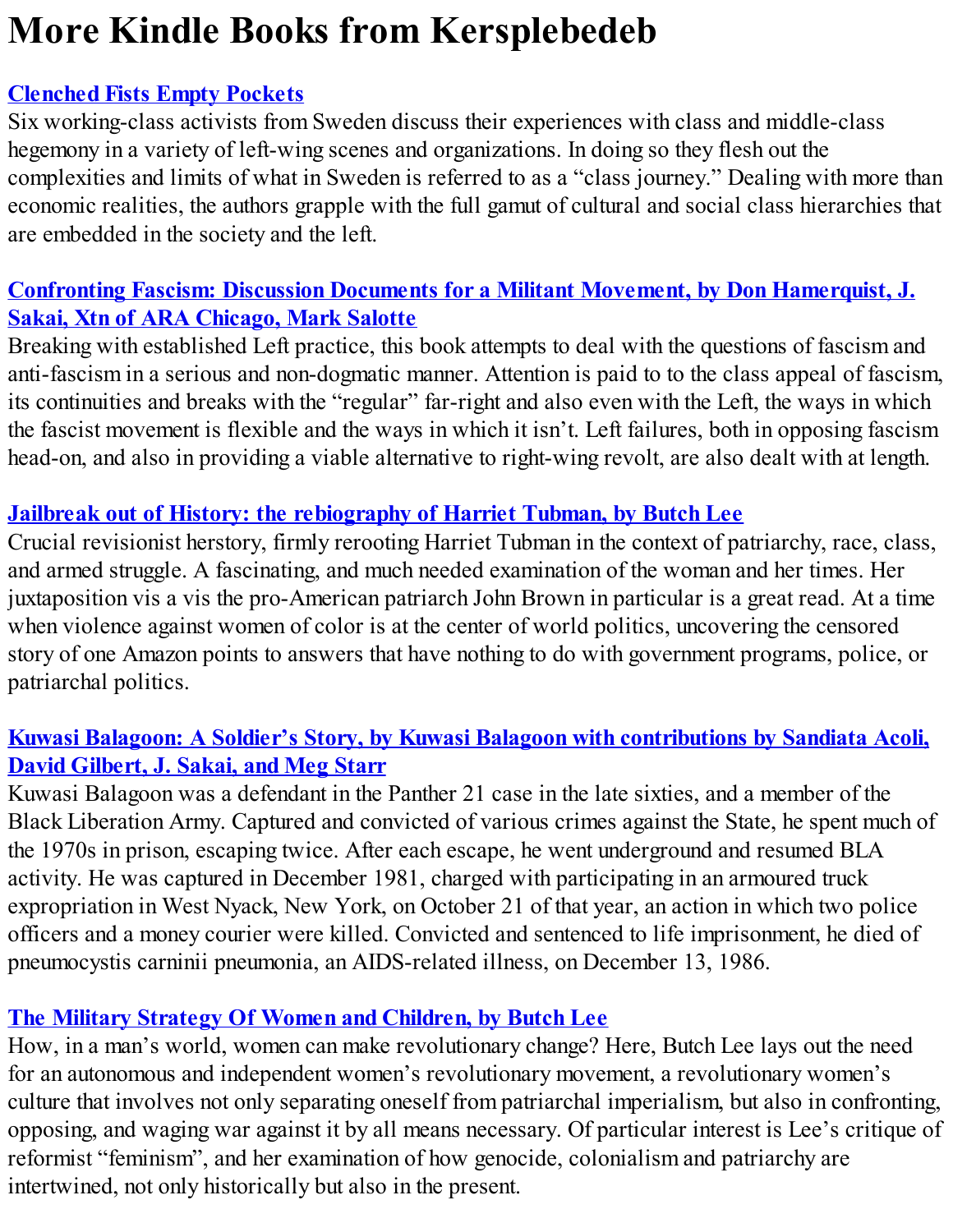## **Stand Up, Struggle Forward: New Afrikan Writings on Class, Nation and [Patriarchy](http://www.amazon.com/Stand-Struggle-Forward-Revolutionary-Patriarchy-ebook/dp/B00GZATVLI) by Sanyika Shakur**

#### *Foreword by Yusef "Bunchy" Shakur*

This collection of writings by Sanyika Shakur, formerly known as Monster Kody Scott, includes several essays written from within the infamous Pelican Bay Security Housing Unit in the period around the historic 2011 California prisoners' hunger strike, as well as two interviews conducted just before and after his release in Black August 2012.

## **The Urban Guerilla [Concept,](http://www.amazon.com/Urban-Guerilla-Concept-Army-Faction-ebook/dp/B00H1CPZ8W/) by The Red Army Faction**

#### *Introduction by Andre Moncourt and J. Smith*

With an introduction by Andre Moncourt and J. Smith. The first major ideological text from West Germany's most famous urban guerillas. This document merits attention from anyone who wants to understand the motivation and ideology behind the beginning of a long and violent confrontation between the Red Army Faction and the German state. Apart from setting out the justification for armed struggle this text touches on: the strength of the capitalist system in West Germany; the weaknesses of the revolutionary Left; the significance of the German student movement; the meaning and importance of internationalism; the necessity for taking a revolutionary initiative; the importance of class analysis and political praxis; the failure of parliamentary democracy and how this had the inevitable consequence of political violence; the factionalism of the German Left; and the organization and logistics of setting up an illegal armed struggle.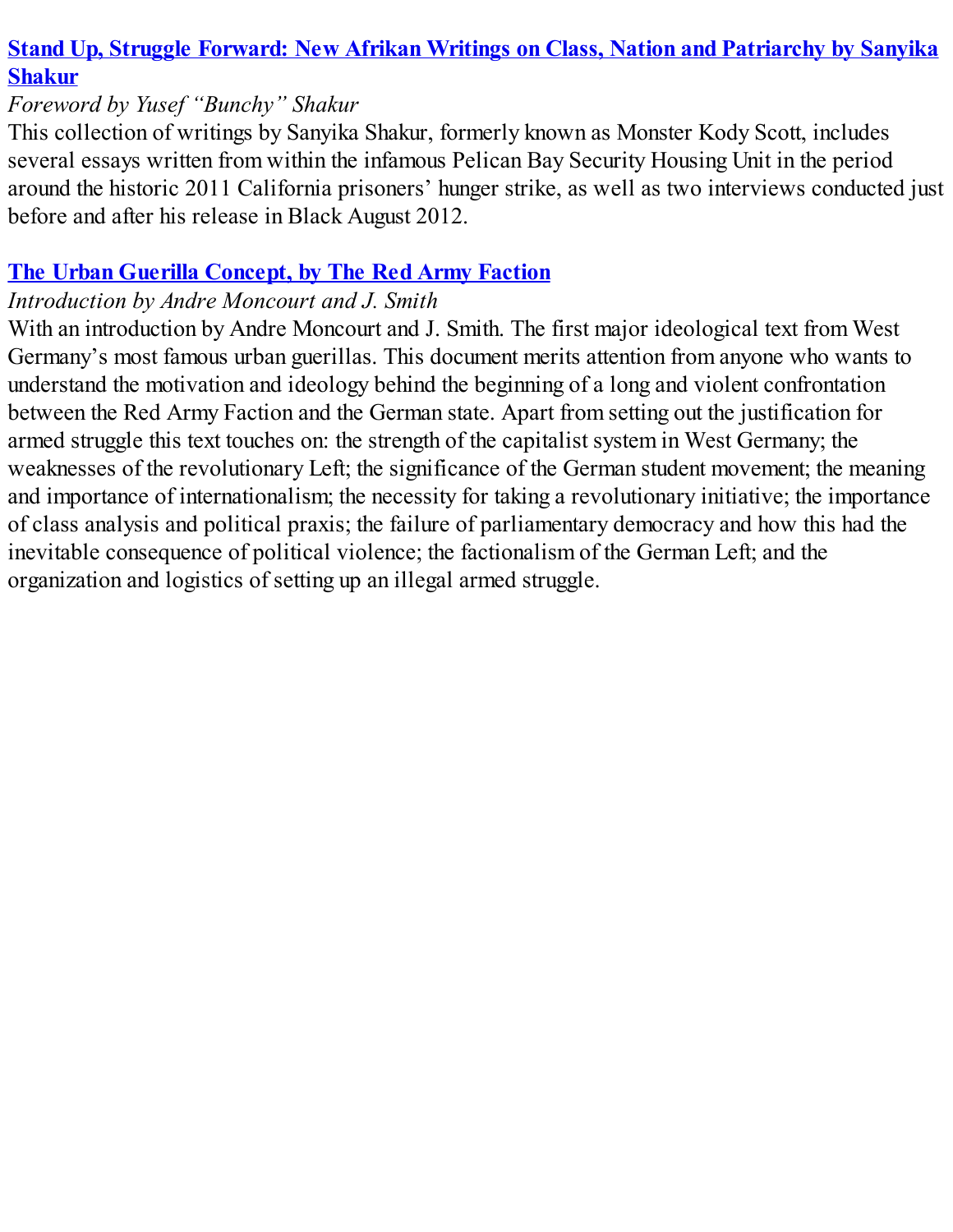<span id="page-42-0"></span> $\Box$  The traditional names for these classes are antiquated, and have become burdened with considerable baggage over time. In particular, the term "labor aristocracy" has tended to limit discussion of privilege within the working class, focussing on a handful of trade union officials and bureaucrats. These notes use "worker elite" to denote a mass class.

<span id="page-42-1"></span> $\frac{[2]}{[2]}$  $\frac{[2]}{[2]}$  $\frac{[2]}{[2]}$  "Criminal" is used here mainly as a practical description, not a moral judgment. The lumpen is a product of extreme social pressures. On an institutional level, the bourgeoisie uses, organizes and profits from criminality. And the borders of criminality shift as the needs of capitalism change. On an individual level, many lumpen would certainly prefer to have a steady job—or for that matter, a place in a revolutionary army. Neither of these is readily available in most places right now. From the point of view of the proletariat, the agents of repression are also criminals. Their "job" is intimidation, occupation, imprisonment, war crimes, genocide, and violent defense of the rich.

<span id="page-42-2"></span><sup>[\[3\]](#page-6-2)</sup> Nineteenth century Marxists observed that working class privilege (in their time) was concentrated among the skilled craft workers, because these workers had economic leverage in the labor market and controlled the early craft-oriented unions. Soon enough revolutionaries began to realize that the profits of colonialism were being spread around to much broader sections of the imperial countries' working classes, while at the same time craft workers' leverage was actually declining. In 1858, Engels wrote to Marx, with some literary license, that "the British working class is actually becoming more and more bourgeois, so that this most bourgeois of all nations is apparently aiming ultimately at the possession of a bourgeois aristocracy and a bourgeois proletariat as well as a bourgeoisie. Of course, this is to a certain extent justifiable for a nation which is exploiting the whole world." ("To Marx," October 7, 1858)

By 1919, the First Congress of the Communist International, influenced by Lenin's new analysis of imperialism, put things this way: "At the expense of the plundered colonial peoples, capital corrupted its wage slaves, created a community of interest between the exploited and the exploiters as against the oppressed colonies—the yellow, black and red colonial people—and chained the European and American working class to the imperialist 'fatherland.'"

As we willsee, worker elites have continued to expand and evolve, socially and geographically. Skilled work is no longer a prerequisite for worker elite status. Neither is citizenship in a wealthy country.

<span id="page-42-3"></span> $\frac{[4]}{[4]}$  $\frac{[4]}{[4]}$  $\frac{[4]}{[4]}$  These notes do not directly address the ongoing debate about whether or not a worker elite/labor aristocracy even exists. This question should be considered settled after over 150 years of theory and practice by leading revolutionaries. For those still in doubt, two readings are suggested: 1) J. Sakai's brilliant *Settlers: The Mythology of the White Proletariat* (Morningstar Press, 1989), a new edition of which is being released by Kersplebedeb and PM Press in 2014*.* This underground classic is a devastating and well-researched attack on what is perhaps the iconic worker elite—the socially bribed "white" working class in the US—as well as on its apologists. 2) Zak Cope's recent *Divided World, Divided Class: Global Political Economy and the Stratification of Labour Under Capitalism* (Kersplebedeb, 2012). This book provides a convincing historical narrative of the rise of worker elites in tandem with colonialism. Cope also attempts to quantify the economic discrepancies between the labor aristocracy/elite and the proletariat. The latter effort is perhaps less convincing, but nevertheless presents overwhelming evidence of the economic disparities between workers of the poorer and richer countries.

<span id="page-42-4"></span>[\[5\]](#page-8-0) Sakai, *Settlers* (1989), p. 83 (p. 188 in 2014 edition).

<span id="page-42-5"></span>[\[6\]](#page-9-1) Franklin Roosevelt, State of the Union Address, January 3, 1938 [\(http://www.let.rug.nl/usa/presidents/franklin-delano-roosevelt/state](http://www.let.rug.nl/usa/presidents/franklin-delano-roosevelt/state-of-the-union-1938.php)of-the-union-1938.php).

<span id="page-42-6"></span>[\[7\]](#page-12-1) For more on the central role of women in the proletariat, see the author's *Exodus and Reconstruction: Working-Class Women at the Heart of Globalization* (Kersplebedeb, 2012). The gendered character of class is a theme that runs through the theoretical work of Butch Lee. See, for example, *Night-Vision: Illuminating War and Class on the Neo-Colonial Terrain* (with Red Rover, Vagabond, 1993) and *The Military Strategy of Women and Children* (Kersplebedeb, 2003).

<span id="page-42-7"></span><sup>[\[8\]](#page-15-0)</sup> Purchasing power parity is a potent tool, but still imprecise. The World Bank was heavily criticized for its earliest PPP calculations, which were skewed by a bias towards the (higher) cost of living in big cities. The newer version is still an approximation, since cost of living varies substantially from region to region within countries. Any cost of living comparison requires choosing a "basket" of goods and services to compare, which is difficult to do without introducing biases based on income level and cultural difference. Wages and inflation sometimes change rapidly. Nevertheless, PPP comparisons, with all their drawbacks, provide much more useful information than was available previously.

<span id="page-42-8"></span><sup>[\[9\]](#page-15-1)</sup> "Modern Slavery Statistics," Abolition Media [\(http://abolitionmedia.org/about-us/modern-slavery-statistics\)](http://abolitionmedia.org/about-us/modern-slavery-statistics).

<span id="page-42-9"></span>[\[10\]](#page-15-2) *The Economist*, March 3, 2012 (<http://www.economist.com/node/21548963>).

<span id="page-42-10"></span>[\[11\]](#page-15-3) Ibid.

<span id="page-42-11"></span>[\[12\]](#page-15-4) Gabriel Thompson, "Could You Survive on \$2 a Day?" *Mother Jones*, December 13, 2012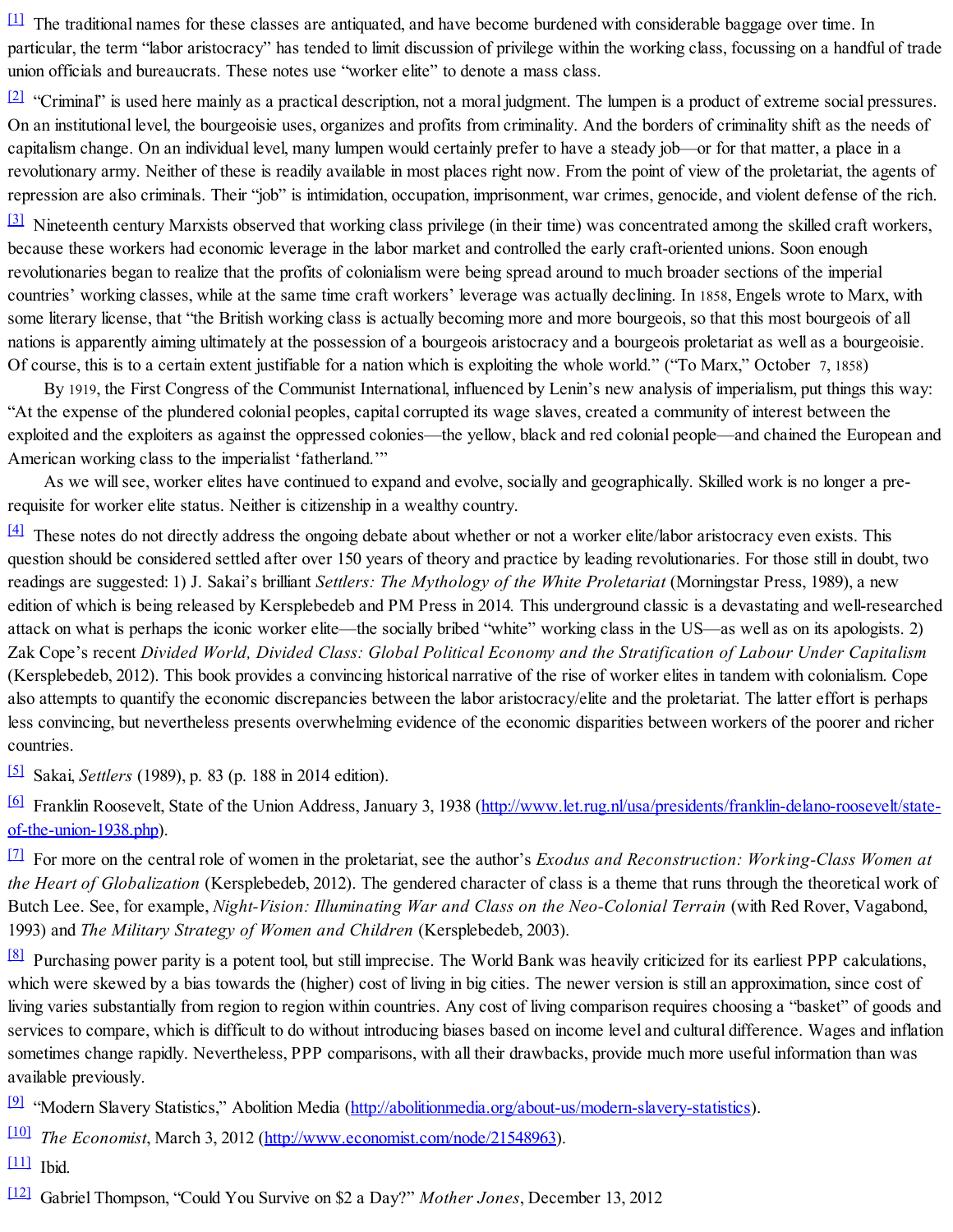([http://www.motherjones.com/politics/2012/12/extreme-poverty-unemployment-recession-economy-fresno\)](http://www.motherjones.com/politics/2012/12/extreme-poverty-unemployment-recession-economy-fresno).

<span id="page-43-0"></span>[\[13\]](#page-15-5) Howard Schneider, "This is why the textile industry is relocating to places like Bangladesh," *Washington Post*, July 12, 2013 ([http://www.washingtonpost.com/blogs/wonkblog/wp/2013/07/12/this-is-why-the-textile-industry-is-relocating-to-places-like-bangladesh\)](http://www.washingtonpost.com/blogs/wonkblog/wp/2013/07/12/this-is-why-the-textile-industry-is-relocating-to-places-like-bangladesh).

<span id="page-43-1"></span>[\[14\]](#page-15-6) *China Labour Bulletin*, June 10, 2013 (<http://clb.org.hk/en/content/wages-china>).

<span id="page-43-2"></span> $[15]$  Thompson, op. cit.

<span id="page-43-3"></span>[\[16\]](#page-15-8) "Poverty Facts and Stats," *Global Issues*, January 7, 2013 ([http://www.globalissues.org/article/26/poverty-facts-and-stats\)](http://www.globalissues.org/article/26/poverty-facts-and-stats).

<span id="page-43-4"></span>[\[17\]](#page-15-9) US Department of Health and Human Services, 2008 [\(http://aspe.hhs.gov/hsp/indicators08/apa.shtml#ftanf2\)](http://aspe.hhs.gov/hsp/indicators08/apa.shtml#ftanf2).

<span id="page-43-5"></span>[\[18\]](#page-15-10) International Labor Organization, "Is it the end of a low-wage production model in China?" December 14, 2012 ([http://www.ilo.org/global/about-the-ilo/newsroom/news/WCMS\\_192956/lang--en/index.htm](http://www.ilo.org/global/about-the-ilo/newsroom/news/WCMS_192956/lang--en/index.htm)).

<span id="page-43-6"></span>[\[19\]](#page-15-11) Wage Indicator 2010–2012, IMF World Economic Outlook Database, April 2012; *The Economist*, January, 2012, reported at <http://www.paywizard.co.uk/main/pay/global-wage-comparison>

<span id="page-43-7"></span>[\[20\]](#page-16-0) US Census Bureau, "Preliminary Estimate of Weighted Average Poverty Thresholds for 2012"

(<http://www.census.gov/hhes/www/poverty/data/threshld>) and Associated Press, "U.S. sees highest poverty spike since the 1960s, leaving 50 million Americans poor as government cuts billions in spending… so does that mean there's no way out?" *Daily Mail*, July 24, 2013 [\(http://www.dailymail.co.uk/news/article-2302997/U-S-sees-highest-poverty-spike-1960s-leaving-50-million-Americans-poor](http://www.dailymail.co.uk/news/article-2302997/U-S-sees-highest-poverty-spike-1960s-leaving-50-million-Americans-poor-government-cuts-billions-spending.html)government-cuts-billions-spending.html). This is a pre-tax figure; in practice, people at this income level pay little or no income tax.

<span id="page-43-8"></span>[\[21\]](#page-16-1) <http://koreaconsulting.blogspot.com/2012/07/s-koreas-monthly-minimum-wage-to-top.html>

<span id="page-43-9"></span>[\[22\]](#page-16-2) "Chinese Factories Turn to Outsourced Workers," *Want China Times*, March 18, 2013 ([http://w](http://www.wantchinatimes.com/news-subclass-cnt.aspx?id=20130318000020&cid=1102)ww.wantchinatimes.com/news[subclass-cnt.aspx?id=20130318000020&cid=1102\).](http://www.wantchinatimes.com/news-subclass-cnt.aspx?id=20130318000020&cid=1102)

<span id="page-43-10"></span>[\[23\]](#page-16-3) *Gurgaon Workers News* gives 20,000 rupees a month as a typical call center wage in 2012. This is the equivalent of PPP \$12,456 according to ILO calculations [\(http://gurgaonworkersnews.wordpress.com/page/2/](http://gurgaonworkersnews.wordpress.com/page/2/)). Other sources fall in the same range. For instance, James and Vira, "'Unionising' the New Spaces of the Economy? Alternative Labour Organizing in India's IT Enabled Services-Business Process Outsourcing Industry," *Geoforum*, October 26, 2009, p. 6.; also Paul Glader, "As Indian Companies Grow in the US, Outsourcing Comes Home," *Washington Post*, May 20, 2011 (http://www.washingtonpost.com/business/as[indian-companies-grow-in-the-us-outsourcing-comeshome/2011/05/17/AFZbrp7G\\_story.html\).](http://www.washingtonpost.com/business/as-%0Aindian-companies-grow-in-the-us-outsourcing-comeshome/2011/05/17/AFZbrp7G_story.html)

<span id="page-43-11"></span>[\[24\]](#page-16-4) Edward Niedermeyer, "Is China's Cheap Labor a Thing of the Past?" *The Truth About Cars*, September 29, 2011, p. 1. (<http://www.thetruthaboutcars.com/2011/09/is-chinas-cheap-labor-a-thing-of-the-past>)

<span id="page-43-12"></span><sup>[\[25\]](#page-16-5)</sup> US Department of Labor, "Changing Characteristics of US Farm Workers: 21 Years of Findings from the National Agricultural Workers Survey," May 12, 2011 [\(http://migrationfiles.ucdavis.edu/uploads/cf/files/2011-may/carroll-changing-characteristics.pdf\)](http://migrationfiles.ucdavis.edu/uploads/cf/files/2011-may/carroll-changing-characteristics.pdf). Average farmworker family income, from allsources is listed as \$17,500–\$20,000; approximate income tax has been subtracted. Many farm workers make gross wages of \$6,000 or less.

<span id="page-43-13"></span>[\[26\]](#page-16-6) *Want China Times*, op. cit.

<span id="page-43-14"></span>[\[27\]](#page-16-7) "Meatpacking in the US: Still a 'Jungle' Out There?" *PBS Now*, December 15, 2006. This citation gives a pre-tax figure of about \$23,000. Tax has been roughly calculated at 20% ([http://www.pbs.org/now/shows/250/meat-packing.html\)](http://www.pbs.org/now/shows/250/meat-packing.html).

<span id="page-43-15"></span><sup>[\[28\]](#page-16-8)</sup> US Department of Commerce, "Manufacturing Biweekly Update," December 7, 2012 [\(http://www.trade.gov/mas/ian/mbu\)](http://www.trade.gov/mas/ian/mbu). This source lists a full-time gross income of about \$38,400. 20% has been subtracted to approximate taxes.

<span id="page-43-16"></span>[\[29\]](#page-16-9) Timothy James Kerswell, *The Global Division of Labour and the Division in Global Labour* (Queensland University of Technology, 2011), "Average Automobile Wages,"p. 49.

<span id="page-43-17"></span>[\[30\]](#page-16-10) US Bureau of Labor Statistics [\(http://www.healthcare-salaries.com/technicians/x-ray-technician-salary](http://www.healthcare-salaries.com/technicians/x-ray-technician-salary)). Average gross salary of \$56,000, minus 20% taxes.

<span id="page-43-18"></span>[\[31\]](#page-16-11) Want ads, CATHO (<http://emprego.catho.com.br/vagas/manutencao>).

<span id="page-43-19"></span>[\[32\]](#page-16-12) Kerswell, op. cit. p. 49.

<span id="page-43-20"></span>[\[33\]](#page-16-13) Alan Feuer, "On the Waterfront, Rise of the Machines," *New York Times*, September 28, 2012. Also John Gillie, "80 Tacoma Longshore Workers Get Boost into Regular Union Ranks," *The News Tribune*, December 25, 2012 (http://washingtonports.org/80 [tacoma-longshore-workers-get-boost-into-regular-union-ranks/\).](http://washingtonports.org/80-tacoma-longshore-workers-get-boost-into-regular-union-ranks/)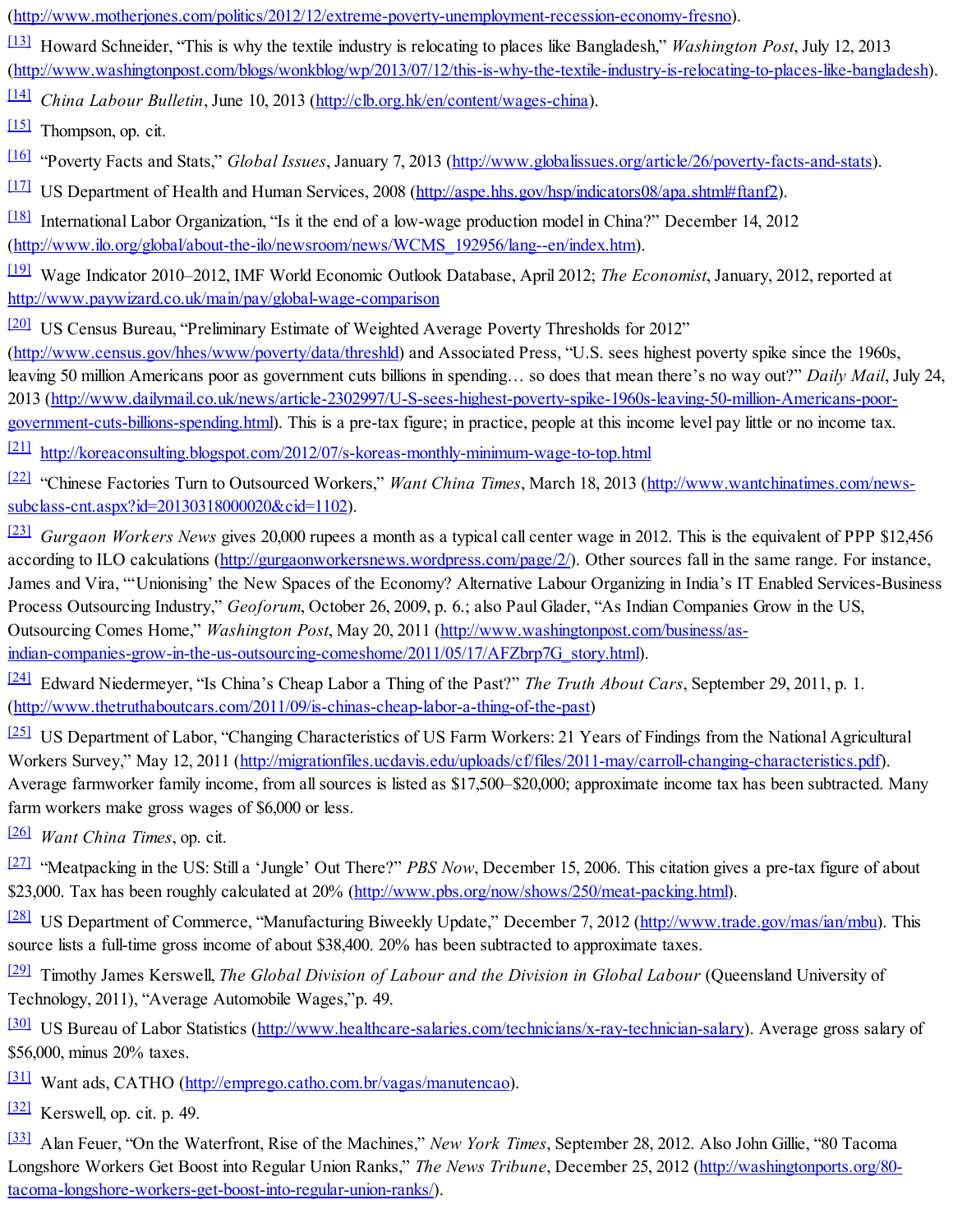<span id="page-44-0"></span> $\frac{341}{8}$  Kerswell, op. cit. p. 49.

<span id="page-44-1"></span>[\[35\]](#page-16-15) Chinese investment has reportedly generated some 50,000 jobs in Zambia, with trade between the two countries reaching \$3.5 billion in 2011. In 2012, the Zambian government passed a law mandating a substantial raise in the legal minimum wage (at that time, it was PPP \$924 a year for most workers. See ILO *Global Wage Report*, 2010/11). But Chinese mine owners flatly refused to pay the new minimum:

Workers are demanding the immediate imposition of the new minimum wage and a dispute over its delay saw mineworkers kill a Chinese supervisor and seriously injure two other Chinese nationals on August 4 at the Mamba Collum Coal Mine, about 300 km south of Lusaka. According to local media reports, one miner has been charged with murder and 11 others have been charged with rioting and theft, after mineworkers also stole computers and office *furniture during the protests.*

"The new minimum wage is not supposed to affect unionized employees because they are all bound by the rules of collective bargaining, and are supposed to get far above the minimum wage. But what is sad is that some of our *employers pay even far below the stipulated minimum wage," president of the Mineworkers Union, Chishimba Nkole, told IRIN.*

A miner at Mamba Collum Coal Mine, who declined to be named, told IRIN he receives a monthly "take home" pay of *\$80.*

"We were very excited when the government announced the new minimum wage. But now, these Chinese [employers] are refusing to increase our salaries and are instead telling us that they will have to fire over half of the workers to pay the *minimum wage," the coal miner said….*

Two Chinese supervisors were charged with attempted murder after 13 Zambian miners were shot during a wage dispute *two years ago at the same Mamba Collum Coal Mine. The charges were later dropped. [\(http://www.irinnews.org/report/](http://www.irinnews.org/report/96073/zambia-dreaming-of-a-minimum-wage)[96073](http://www.irinnews.org/report/96073/zambia-dreaming-of-a-minimum-wage)[/zambia-dreaming-of-a-minimum-wage](http://www.irinnews.org/report/96073/zambia-dreaming-of-a-minimum-wage))*

The Mamba Collum Mine has since been closed by the Zambian government, citing "safety concerns." ("Zambia Seizes Control of Chinese-Owned Mine Amid Safety Fears," *BBC*, February 20, 2013 [\(http://www.bbc.co.uk/news/business-](http://www.bbc.co.uk/news/business-21520478)[21520478](http://www.bbc.co.uk/news/business-21520478)).)

- <span id="page-44-2"></span>[\[36\]](#page-16-16) Kerswell, op. cit.
- <span id="page-44-3"></span>[\[37\]](#page-17-1) US Census Bureau, 2012.

<span id="page-44-4"></span>[\[38\]](#page-17-2) Tom Orlik, Sophia Chen, "New Survey Finds China Unequal, Unemployed and Untrusting," *Wall Street Journal*, July 26, 2013.

<span id="page-44-5"></span>[\[39\]](#page-17-3) See, for instance, Zak Cope, *Divided World, Divided Class*, referenced above.

<span id="page-44-6"></span>[\[40\]](#page-18-0) For instance, some mainstream economists have proposed PPP \$12 to \$50 a day as a middle class income (Milanovic and Yitzhaki); others prefer a relative figure: 75% to 125% of each country's median income (Birdsall, Graham and Pettinato). In 2012, the Brazilian government proudly announced that more than half the national population was now "middle class." They were referring to what is known in that country as the "C class," a group with income of 291–1019 reales a month—roughly PPP \$2,040–\$7,152 a year! (Low as that range may be, the government, and many economists, were able to identify large increases in consumption from this sector.)

<span id="page-44-7"></span>[\[41\]](#page-18-1) Homi Kharas, "The Emerging Middle Class in Developing Countries," OECD Development Centre, Working Paper 285, January 2010.

<span id="page-44-8"></span>[\[42\]](#page-18-2) Nancy Birdsall, Christian Meyer, "Oops: Economists in Confused Search for the Middle Class in the Developing World," Center for Global Development, May 31, 2012. (<http://www.cgdev.org/blog/oops-economists-confused-search-middle-class-developing-world>)

<span id="page-44-9"></span>[\[43\]](#page-19-0) Nancy Birdsall, "A Note on the Middle Class in Latin America," Working Paper <sup>303</sup>, Center for Global Development, August <sup>2012</sup>, p. 4 [\(http://www.cgdev.org/files/](http://www.cgdev.org/files/1426386_file_Birsdall_Note_on_Middle_Class_FINAL.pdf)[1426386](http://www.cgdev.org/files/1426386_file_Birsdall_Note_on_Middle_Class_FINAL.pdf)[\\_file\\_Birsdall\\_Note\\_on\\_Middle\\_Class\\_FINAL.pdf\)](http://www.cgdev.org/files/1426386_file_Birsdall_Note_on_Middle_Class_FINAL.pdf).

<span id="page-44-10"></span>[\[44\]](#page-19-1) World Bank, "In Brazil, an Emergent Middle Class Takes Off," November <sup>13</sup>, <sup>2012</sup> ([http://www.worldbank.org/en/news/feature/](http://www.worldbank.org/en/news/feature/2012/11/13/middle-class-in-Brazil-Latin-America-report)[2012](http://www.worldbank.org/en/news/feature/2012/11/13/middle-class-in-Brazil-Latin-America-report)[/](http://www.worldbank.org/en/news/feature/2012/11/13/middle-class-in-Brazil-Latin-America-report)[11](http://www.worldbank.org/en/news/feature/2012/11/13/middle-class-in-Brazil-Latin-America-report)[/](http://www.worldbank.org/en/news/feature/2012/11/13/middle-class-in-Brazil-Latin-America-report)[13](http://www.worldbank.org/en/news/feature/2012/11/13/middle-class-in-Brazil-Latin-America-report)[/middle-class-in-Brazil-Latin-America-report](http://www.worldbank.org/en/news/feature/2012/11/13/middle-class-in-Brazil-Latin-America-report)).

<span id="page-44-11"></span>[\[45\]](#page-19-2) Shimelse Ali, Uri Dadush, "The Global Middle Class is Bigger Than We Thought," *Foreign Policy*, May <sup>16</sup>, <sup>2012</sup> ([http://www.foreignpolicy.com/articles/](http://www.foreignpolicy.com/articles/2012/05/16/the_global_middle_class_is_bigger_than_we_thought?page=0,1)[2012](http://www.foreignpolicy.com/articles/2012/05/16/the_global_middle_class_is_bigger_than_we_thought?page=0,1)[/](http://www.foreignpolicy.com/articles/2012/05/16/the_global_middle_class_is_bigger_than_we_thought?page=0,1)[05](http://www.foreignpolicy.com/articles/2012/05/16/the_global_middle_class_is_bigger_than_we_thought?page=0,1)/[16](http://www.foreignpolicy.com/articles/2012/05/16/the_global_middle_class_is_bigger_than_we_thought?page=0,1)[/the\\_global\\_middle\\_class\\_is\\_bigger\\_than\\_we\\_thought?page=](http://www.foreignpolicy.com/articles/2012/05/16/the_global_middle_class_is_bigger_than_we_thought?page=0,1)[0](http://www.foreignpolicy.com/articles/2012/05/16/the_global_middle_class_is_bigger_than_we_thought?page=0,1)[,](http://www.foreignpolicy.com/articles/2012/05/16/the_global_middle_class_is_bigger_than_we_thought?page=0,1)[1](http://www.foreignpolicy.com/articles/2012/05/16/the_global_middle_class_is_bigger_than_we_thought?page=0,1)).

<span id="page-44-12"></span>[\[46\]](#page-19-3) Diana Farrell, Eric Beinhocker, "Next Big Spenders: India's Middle Class," McKinsey Global Institute, May <sup>19</sup>, <sup>2007</sup> ([http://www.mckinsey.com/Insights/MGI/In\\_the\\_news/Next\\_big\\_spenders\\_Indian\\_middle\\_class](http://www.mckinsey.com/Insights/MGI/In_the_news/Next_big_spenders_Indian_middle_class)).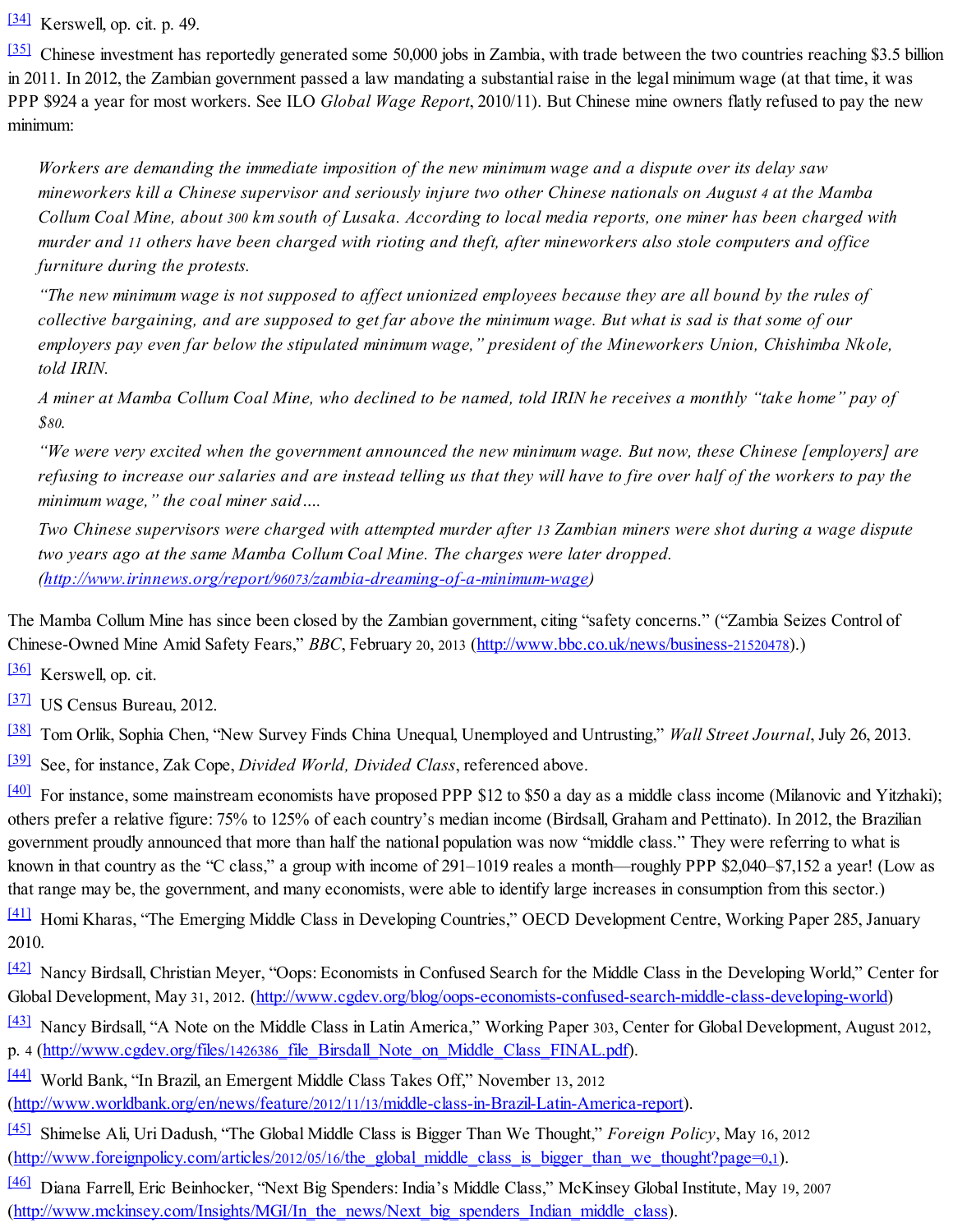<span id="page-45-0"></span> $\frac{471}{471}$  Homi Kharas, op. cit.

<span id="page-45-1"></span>[\[48\]](#page-19-5) David Court, Laxman Narasimhan, "Capturing the World's Emerging Middle Class," McKinsey & Company, July <sup>2010</sup>. "Developing countries" for the purposes of this study are: Argentina, Brazil, Chile, China, Colombia, Egypt, India, Indonesia, Iran, Malaysia, Mexico, Nigeria, Pakistan, Peru, the Philippines, Poland, Romania, Russia, South Africa, Thailand, Turkey, Ukraine, Venezuela, and Vietnam ([http://www.mckinsey.com/insights/consumer\\_and\\_retail/capturing\\_the\\_worlds\\_emerging\\_middle\\_class\)](http://www.mckinsey.com/insights/consumer_and_retail/capturing_the_worlds_emerging_middle_class).

<span id="page-45-2"></span>[\[49\]](#page-20-1) Satyananda J. Gabriel, *Chinese Capitalism and the Modernist Vision* (Psychology Press, <sup>2006</sup>), p. <sup>77</sup>.

<span id="page-45-3"></span>[\[50\]](#page-21-0) "Global Trade Liberalization and the Developing Countries," International Monetary Fund, November <sup>2001</sup> ([http://www.imf.org/external/np/exr/ib/](http://www.imf.org/external/np/exr/ib/2001/110801.htm)[2001](http://www.imf.org/external/np/exr/ib/2001/110801.htm)[/](http://www.imf.org/external/np/exr/ib/2001/110801.htm)[110801](http://www.imf.org/external/np/exr/ib/2001/110801.htm)[.htm\)](http://www.imf.org/external/np/exr/ib/2001/110801.htm).

<span id="page-45-4"></span>[\[51\]](#page-21-1) Homi Kharas, op. cit.

<span id="page-45-5"></span>[\[52\]](#page-21-2) Mario Pazzini, "An Emerging Middle Class," *OECD Observer*, <sup>2012</sup>. ([http://www.oecdobserver.org/news/fullstory.php/aid/](http://www.oecdobserver.org/news/fullstory.php/aid/3681/An_emerging_middle_class.html)[3681](http://www.oecdobserver.org/news/fullstory.php/aid/3681/An_emerging_middle_class.html)[/An\\_emerging\\_middle\\_class.html\)](http://www.oecdobserver.org/news/fullstory.php/aid/3681/An_emerging_middle_class.html)

<span id="page-45-6"></span>[\[53\]](#page-21-3) ILO Global Wage Report 2012/13, p. i.

<span id="page-45-7"></span>[\[54\]](#page-21-4) Homi Kharas, op. cit.

<span id="page-45-8"></span>[\[55\]](#page-22-0) Gino Pepi, "Brazil: Born to be Empire," *International Left Review*, August <sup>1</sup>, <sup>2013</sup> [\(http://internationalleftreview.com/brazil-born-to](http://internationalleftreview.com/brazil-born-to-be-empire)be-empire).

<span id="page-45-9"></span>[\[56\]](#page-22-1) Arthur Brice, "Brazil Enacts Racial Discrimination Law, But Some Say It's Not Needed," CNN, July <sup>21</sup>, <sup>2010</sup>.

<span id="page-45-10"></span>[\[57\]](#page-22-2) Pepi, op. cit. [\(http://internationalleftreview.com/?p=](http://internationalleftreview.com/?p=87)[87](http://internationalleftreview.com/?p=87)).

<span id="page-45-11"></span>[\[58\]](#page-23-0) Andrew Marantz, "My Summer at an Indian Call Center," *Mother Jones*, August <sup>2011</sup>. ([http://www.motherjones.com/politics/](http://www.motherjones.com/politics/2011/05/indian-call-center-americanization)[2011](http://www.motherjones.com/politics/2011/05/indian-call-center-americanization)[/](http://www.motherjones.com/politics/2011/05/indian-call-center-americanization)[05](http://www.motherjones.com/politics/2011/05/indian-call-center-americanization)[/indian-call-center-americanization\)](http://www.motherjones.com/politics/2011/05/indian-call-center-americanization) See also, Kolinko, "Ten Years After and a Global Crisis Later; Preface to Indian Edition 2011," *Gurgaon Workers News* #58, August/September 2013 (<http://gurgaonworkersnews.wordpress.com>).

<span id="page-45-12"></span>[\[59\]](#page-23-1) Ibid. Kolinko, quoting *Financial Times*, May 20, 2011.

<span id="page-45-13"></span>[\[60\]](#page-27-0) For documentation, see Justin Feldman, "Reinventing Cesar Chavez," *CounterPunch*, April <sup>3</sup>, <sup>2013</sup> ([http://www.counterpunch.org/2013/04/03/reinventing-cesar-chavez/\)](http://www.counterpunch.org/2013/04/03/reinventing-cesar-chavez/)

<span id="page-45-14"></span>[\[61\]](#page-27-1) Michael D. Yates, "The Rise and Fall of the United Farm Workers," *Monthly Review*, August <sup>23</sup>, <sup>2013</sup> ([http://monthlyreview.org/](http://monthlyreview.org/2010/05/01/the-rise-and-fall-of-the-united-farm-workers)[2010](http://monthlyreview.org/2010/05/01/the-rise-and-fall-of-the-united-farm-workers)[/](http://monthlyreview.org/2010/05/01/the-rise-and-fall-of-the-united-farm-workers)[05](http://monthlyreview.org/2010/05/01/the-rise-and-fall-of-the-united-farm-workers)[/](http://monthlyreview.org/2010/05/01/the-rise-and-fall-of-the-united-farm-workers)[01](http://monthlyreview.org/2010/05/01/the-rise-and-fall-of-the-united-farm-workers)[/the-rise-and-fall-of-the-united-farm-workers](http://monthlyreview.org/2010/05/01/the-rise-and-fall-of-the-united-farm-workers)).

<span id="page-45-15"></span> $\frac{62}{2}$  "The Story of Cesar Chavez," United Farm Workers website [\(http://www.ufw.org/\\_page.php?](http://www.ufw.org/_page.php?inc=history/07.html&menu=research) inc=history/[07](http://www.ufw.org/_page.php?inc=history/07.html&menu=research)[.html&menu=research\)](http://www.ufw.org/_page.php?inc=history/07.html&menu=research).

<span id="page-45-16"></span>[\[63\]](#page-27-3) Union Facts, [\(http://www.unionfacts.com/employees/United\\_Farm\\_Workers\)](http://www.unionfacts.com/employees/United_Farm_Workers)

<span id="page-45-17"></span>[\[64\]](#page-30-0) Francis Fukuyama, "The Future of History: Can Liberal Democracy Survive the Decline of the Middle Class?" *Foreign Affairs*, January/February 2012 ([http://www.viet-studies.info/kinhte/FA\\_FutureOfHistory\\_Fukuyama.htm\)](http://www.viet-studies.info/kinhte/FA_FutureOfHistory_Fukuyama.htm).

<span id="page-45-18"></span>[\[65\]](#page-31-1) John Kenneth Galbraith, *The Age of Uncertainty* (BBC, 1977), p. 22.

<span id="page-45-19"></span>[\[66\]](#page-32-1) Sharon Sullivan, "Early-Season Crop Freeze Affects Migrant Workers as Well as Farmers," *Post Independent*, July <sup>12</sup>, <sup>2013</sup> ([http://www.postindependent.com/news/grandjunction/](http://www.postindependent.com/news/grandjunction/7248381-113/tamales-workers-farm-center)[7248381](http://www.postindependent.com/news/grandjunction/7248381-113/tamales-workers-farm-center)[-](http://www.postindependent.com/news/grandjunction/7248381-113/tamales-workers-farm-center)[113](http://www.postindependent.com/news/grandjunction/7248381-113/tamales-workers-farm-center)[/tamales-workers-farm-center\)](http://www.postindependent.com/news/grandjunction/7248381-113/tamales-workers-farm-center).

<span id="page-45-20"></span>[\[67\]](#page-33-1) See, for instance, Kim Scipes, *AFL-CIO's Secret War Against Developing Country Workers: Solidarity or Sabotage?* (Lexington Books, 2011).

<span id="page-45-21"></span>[\[68\]](#page-34-1) There is usually a sharp distinction, in terms of pay, benefits, working conditions and demographics, between two sectors of auto industry workers. The "core" employees on assembly lines, in engine plants and key machine shops are usually treated very favorably in comparison with "supplier" workers who manufacture auto electronics, batteries, hardware, and small parts, often working for subcontractors.

<span id="page-45-22"></span><sup>[\[69\]](#page-34-2)</sup> "Henry Ford's \$5-a-Day Revolution," Ford Motor Company press release [\(http://corporate.ford.com/news-center/press-releases-](http://corporate.ford.com/news-center/press-releases-detail/677-5-dollar-a-day)detail/[677](http://corporate.ford.com/news-center/press-releases-detail/677-5-dollar-a-day)[-](http://corporate.ford.com/news-center/press-releases-detail/677-5-dollar-a-day)[5](http://corporate.ford.com/news-center/press-releases-detail/677-5-dollar-a-day)[-dollar-a-day](http://corporate.ford.com/news-center/press-releases-detail/677-5-dollar-a-day)). Also, "The Assembly Line and the \$5 Day—Background Reading," Michigan Department of Natural Resources [\(http://www.michigan.gov/dnr/](http://www.michigan.gov/dnr/0,1607,7-153-54463_18670_18793-53441--,00.html)[0](http://www.michigan.gov/dnr/0,1607,7-153-54463_18670_18793-53441--,00.html)[,](http://www.michigan.gov/dnr/0,1607,7-153-54463_18670_18793-53441--,00.html)[1607](http://www.michigan.gov/dnr/0,1607,7-153-54463_18670_18793-53441--,00.html)[,](http://www.michigan.gov/dnr/0,1607,7-153-54463_18670_18793-53441--,00.html)[7](http://www.michigan.gov/dnr/0,1607,7-153-54463_18670_18793-53441--,00.html)[-](http://www.michigan.gov/dnr/0,1607,7-153-54463_18670_18793-53441--,00.html)[153](http://www.michigan.gov/dnr/0,1607,7-153-54463_18670_18793-53441--,00.html)[-](http://www.michigan.gov/dnr/0,1607,7-153-54463_18670_18793-53441--,00.html)[54463](http://www.michigan.gov/dnr/0,1607,7-153-54463_18670_18793-53441--,00.html)[\\_](http://www.michigan.gov/dnr/0,1607,7-153-54463_18670_18793-53441--,00.html)[18670](http://www.michigan.gov/dnr/0,1607,7-153-54463_18670_18793-53441--,00.html)[\\_](http://www.michigan.gov/dnr/0,1607,7-153-54463_18670_18793-53441--,00.html)[18793](http://www.michigan.gov/dnr/0,1607,7-153-54463_18670_18793-53441--,00.html)[-](http://www.michigan.gov/dnr/0,1607,7-153-54463_18670_18793-53441--,00.html)[53441](http://www.michigan.gov/dnr/0,1607,7-153-54463_18670_18793-53441--,00.html)[—,](http://www.michigan.gov/dnr/0,1607,7-153-54463_18670_18793-53441--,00.html)[00](http://www.michigan.gov/dnr/0,1607,7-153-54463_18670_18793-53441--,00.html)[.html](http://www.michigan.gov/dnr/0,1607,7-153-54463_18670_18793-53441--,00.html)).

<span id="page-45-23"></span>[\[70\]](#page-34-3) Martha May, "The Historical Problem of the Family Wage:

The Ford Motor Company and the Five Dollar Day," *Feminist Studies*, Vol. 8, No. 2, Summer, 1982 [\(http://www.jstor.org/stable/](http://www.jstor.org/stable/3177569)[3177569](http://www.jstor.org/stable/3177569)).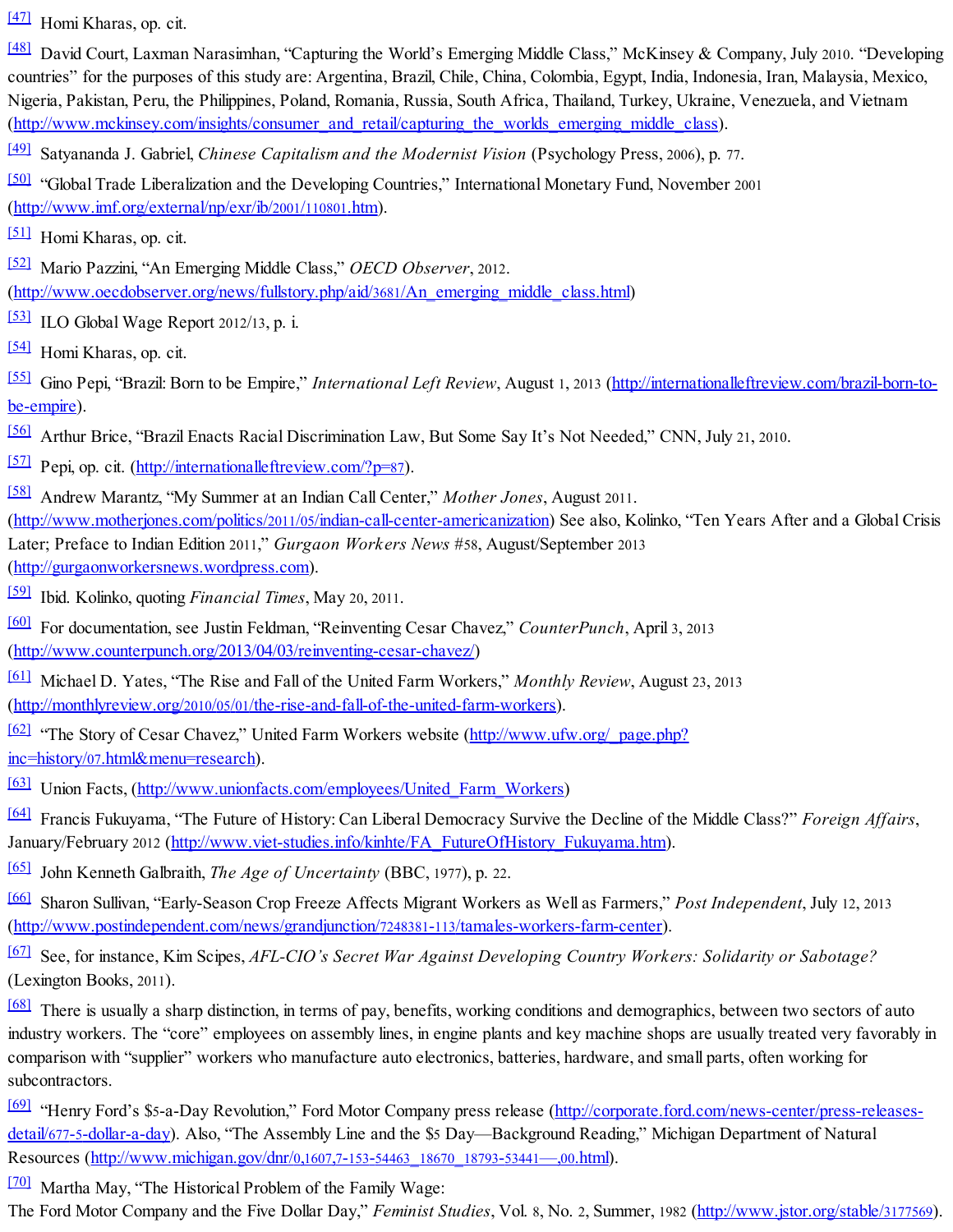<span id="page-46-0"></span>[\[71\]](#page-35-0) Sakai, op. cit., pp. 87–88 (pages 198–201 in 2014 edition).

<span id="page-46-1"></span>[\[72\]](#page-35-1) See, for instance, Kevin Boyle, *The UAW and the Heyday of American Liberalism <sup>1945</sup>–<sup>1968</sup>* (Cornell University Press, <sup>1998</sup>), pp. 157–162.

<span id="page-46-2"></span>[\[73\]](#page-35-2) A recommended source for information about this rebellion is Dan Georgakas and Marvin Surkin, *Detroit: I Do Mind Dying: A Study in Urban Revolution* (South End Press, 1999) (also <http://libcom.org/history/detroit-i-do-mind-dying-study-urban-revolution>).

<span id="page-46-3"></span>[\[74\]](#page-35-3) Thomas J. Sugrue, "On the Line: Blacks and Auto Work." ([http://www.autolife.umd.umich.edu/Race/R\\_Casestudy/R\\_Casestudy](http://www.autolife.umd.umich.edu/Race/R_Casestudy/R_Casestudy5.htm#popsugrue)[5](http://www.autolife.umd.umich.edu/Race/R_Casestudy/R_Casestudy5.htm#popsugrue)[.htm#popsugrue\)](http://www.autolife.umd.umich.edu/Race/R_Casestudy/R_Casestudy5.htm#popsugrue)

<span id="page-46-4"></span>[\[75\]](#page-35-4) "Japanese Workers, Their Companies and Society: Lifetime Employment, Perks and Changes" (http://factsanddetails.com/japan/cat24/sub156/item908.html). See also, Kazutoshi Koshiro, "Lifetime Employment in Japan: Three Models of the Concept," Foreign Labor Developments, US Bureau of Labor Statistics, August, 1984 ([http://www.bls.gov/opub/mlr/](http://www.bls.gov/opub/mlr/1984/08/rpt4full.pdf)[1984](http://www.bls.gov/opub/mlr/1984/08/rpt4full.pdf)[/](http://www.bls.gov/opub/mlr/1984/08/rpt4full.pdf)[08](http://www.bls.gov/opub/mlr/1984/08/rpt4full.pdf)[/rpt](http://www.bls.gov/opub/mlr/1984/08/rpt4full.pdf)[4](http://www.bls.gov/opub/mlr/1984/08/rpt4full.pdf)[full.pdf](http://www.bls.gov/opub/mlr/1984/08/rpt4full.pdf)).

<span id="page-46-5"></span>[\[76\]](#page-36-0) Simon Mundy and Song Jung-a, "Strikes Reflect Shift in South Korea Politics," *Financial Times*, September <sup>10</sup>, <sup>2012</sup> ([http://www.ft.com/intl/cms/s/](http://www.ft.com/intl/cms/s/0/411fcc06-fb34-11e1-a983-00144feabdc0.html)[0](http://www.ft.com/intl/cms/s/0/411fcc06-fb34-11e1-a983-00144feabdc0.html)[/](http://www.ft.com/intl/cms/s/0/411fcc06-fb34-11e1-a983-00144feabdc0.html)[411](http://www.ft.com/intl/cms/s/0/411fcc06-fb34-11e1-a983-00144feabdc0.html)[fcc](http://www.ft.com/intl/cms/s/0/411fcc06-fb34-11e1-a983-00144feabdc0.html)[06](http://www.ft.com/intl/cms/s/0/411fcc06-fb34-11e1-a983-00144feabdc0.html)[-fb](http://www.ft.com/intl/cms/s/0/411fcc06-fb34-11e1-a983-00144feabdc0.html)[34](http://www.ft.com/intl/cms/s/0/411fcc06-fb34-11e1-a983-00144feabdc0.html)[-](http://www.ft.com/intl/cms/s/0/411fcc06-fb34-11e1-a983-00144feabdc0.html)[11](http://www.ft.com/intl/cms/s/0/411fcc06-fb34-11e1-a983-00144feabdc0.html)[e](http://www.ft.com/intl/cms/s/0/411fcc06-fb34-11e1-a983-00144feabdc0.html)[1](http://www.ft.com/intl/cms/s/0/411fcc06-fb34-11e1-a983-00144feabdc0.html)[-a](http://www.ft.com/intl/cms/s/0/411fcc06-fb34-11e1-a983-00144feabdc0.html)[983](http://www.ft.com/intl/cms/s/0/411fcc06-fb34-11e1-a983-00144feabdc0.html)[-](http://www.ft.com/intl/cms/s/0/411fcc06-fb34-11e1-a983-00144feabdc0.html)[00144](http://www.ft.com/intl/cms/s/0/411fcc06-fb34-11e1-a983-00144feabdc0.html)[feabdc](http://www.ft.com/intl/cms/s/0/411fcc06-fb34-11e1-a983-00144feabdc0.html)[0](http://www.ft.com/intl/cms/s/0/411fcc06-fb34-11e1-a983-00144feabdc0.html)[.html](http://www.ft.com/intl/cms/s/0/411fcc06-fb34-11e1-a983-00144feabdc0.html)).

<span id="page-46-6"></span>[\[77\]](#page-36-1) This past May, Moon Jin-koo of the Federation of Korea Trade Unions, South Korea's largest union federation, accompanied Korean President Park Geun-hye and several corporate leaders on a trip to the US. It was what Moon called a "united front" to encourage foreign investment on the peninsula. Dashing their hopes, however, the delegation was blindsided by a firestorm of criticism from US business executives, who demanded that action be taken immediately to lower wages at the Korean auto plants. GM CEO Daniel Akerson confirmed the company's desire to invest \$8 billion more in Korea, but he simultaneously threatened to pull out of Korea completely if wages weren't brought back in line. (Ben McGrath, "Big business demands lower wages in South Korea," World Socialist Web Site, May 20, 2013 ([http://www.wsws.org/en/articles/](http://www.wsws.org/en/articles/2013/05/20/kore-m20.html)[2013](http://www.wsws.org/en/articles/2013/05/20/kore-m20.html)[/](http://www.wsws.org/en/articles/2013/05/20/kore-m20.html)[05](http://www.wsws.org/en/articles/2013/05/20/kore-m20.html)[/](http://www.wsws.org/en/articles/2013/05/20/kore-m20.html)[20](http://www.wsws.org/en/articles/2013/05/20/kore-m20.html)[/kore-m](http://www.wsws.org/en/articles/2013/05/20/kore-m20.html)[20](http://www.wsws.org/en/articles/2013/05/20/kore-m20.html)[.html](http://www.wsws.org/en/articles/2013/05/20/kore-m20.html)).)

"'We are upset by his remarks,' said FKTU spokesman ChoiJong-hak. 'We did not go all the way to the US to hear that.'… Choi said Akerson's comments on a potential shift of production was an empty threat to tame the union ahead of [contract] talks...." (Reuters, "GM to Discuss Labor Woes With South Korea President, Union Rep Says," *Automotive News Europe*, May 7, 2013 ([http://europe.autonews.com/article/20130507/ANE/130509909/gm-to-discuss-labor-woes-with-s.-korea-president-union-rep-says\)](http://europe.autonews.com/article/20130507/ANE/130509909/gm-to-discuss-labor-woes-with-s.-korea-president-union-rep-says)

<span id="page-46-7"></span>[\[78\]](#page-36-2) "Auto Boom in Mexico Worries US Workers, Unions," *Macomb Daily*, July <sup>18</sup>, <sup>2013</sup> (<http://www.macombdaily.com/article/MD/20130705/FINANCE01/130709773>).

<span id="page-46-8"></span>[\[79\]](#page-36-3) See, for instance, America M. Kiddle and María L.O. Muñoz eds., *Populism in Twentieth Century Mexico: The Presidencies of Lázaro Cárdenas and Luis Echeverría* (University of Arizona Press, 2010); Steve Dubb, *Logics of Resistance: Globalization and Telephone Unionism in Mexico and British Columbia* (Routledge, 1999), p. 82; Jonathan C. Brown, "Labor and the State in the Mexican Oil Expropriation," Paper No. 90-10, (University of Texas at Austin, 1990).

<span id="page-46-9"></span>[\[80\]](#page-36-4) Helen J. Muller, Robert R. Rehder, Geoffrey J. Bannister, "The Mexican-Japanese-US Model for Auto Assembly in Northern Mexico," *Latin American Business Review*, Vol. 1, No. 2, 1998 (<http://www.unm.edu/~hmuller/hybridEDIT.htm>).

<span id="page-46-10"></span>[\[81\]](#page-37-0) Nick Miroff, "In Mexico, Auto Industry Fuels Middle Class," *Washington Post*, April <sup>3</sup>, <sup>2012</sup> ([http://articles.washingtonpost.com/](http://articles.washingtonpost.com/2012-04-03/world/35450993_1_auto-industry-middle-class-auto-workers)[2012](http://articles.washingtonpost.com/2012-04-03/world/35450993_1_auto-industry-middle-class-auto-workers)[-](http://articles.washingtonpost.com/2012-04-03/world/35450993_1_auto-industry-middle-class-auto-workers)[04](http://articles.washingtonpost.com/2012-04-03/world/35450993_1_auto-industry-middle-class-auto-workers)[-](http://articles.washingtonpost.com/2012-04-03/world/35450993_1_auto-industry-middle-class-auto-workers)[03](http://articles.washingtonpost.com/2012-04-03/world/35450993_1_auto-industry-middle-class-auto-workers)[/world/](http://articles.washingtonpost.com/2012-04-03/world/35450993_1_auto-industry-middle-class-auto-workers)[35450993](http://articles.washingtonpost.com/2012-04-03/world/35450993_1_auto-industry-middle-class-auto-workers)[\\_](http://articles.washingtonpost.com/2012-04-03/world/35450993_1_auto-industry-middle-class-auto-workers)[1](http://articles.washingtonpost.com/2012-04-03/world/35450993_1_auto-industry-middle-class-auto-workers)[\\_auto-industry-middle-class-auto-workers\)](http://articles.washingtonpost.com/2012-04-03/world/35450993_1_auto-industry-middle-class-auto-workers).

<span id="page-46-11"></span>[\[82\]](#page-37-1) Meanwhile, as the autoworkers put in their shifts at the Nissan factory, 12 tiring hours at a time, tens of thousands of their compatriots are trekking north to labor in the fields of US agribusiness. Many are Indigenous, about 28% are women, some are children. The trip is arduous; quite a few have no legal documents and face significant risks just crossing the border—prison, robbery, rape, and even death from heat stroke and dehydration in the Sonoran Desert.

In the course of a year, the average migrant farmworker family doesn't make that much less than those of Moreno, Flores, and their fellow autoworkers. At least some migrant farmworker families could achieve income above the global "middle class" PPP \$10-15,000 data point. Are they part of the worker elite?

Clearly not. Migrant farmworkers' lives are completely different from those of the autoworkers. They have little job security and few benefits. Their work is dangerous and back-breaking, with constant exposure to blazing sun and toxic fertilizers. They have almost no political influence except what they can generate through their own struggle and solidarity. It's difficult for them to keep their families in one place; many leave their loved ones back in Mexico while they work. Their future in society is uncertain. Instead of relative prestige, they routinely face discrimination, sexual harassment, and racist insults. This is not a recipe for a worker elite.

The contrast between the Mexican Nissan workers and Mexican migrant farmworkers shows that privilege flows along multiple pathways—a mix of income, location, political status, gender, nationality, and historical circumstance. It's a classic illustration of why we